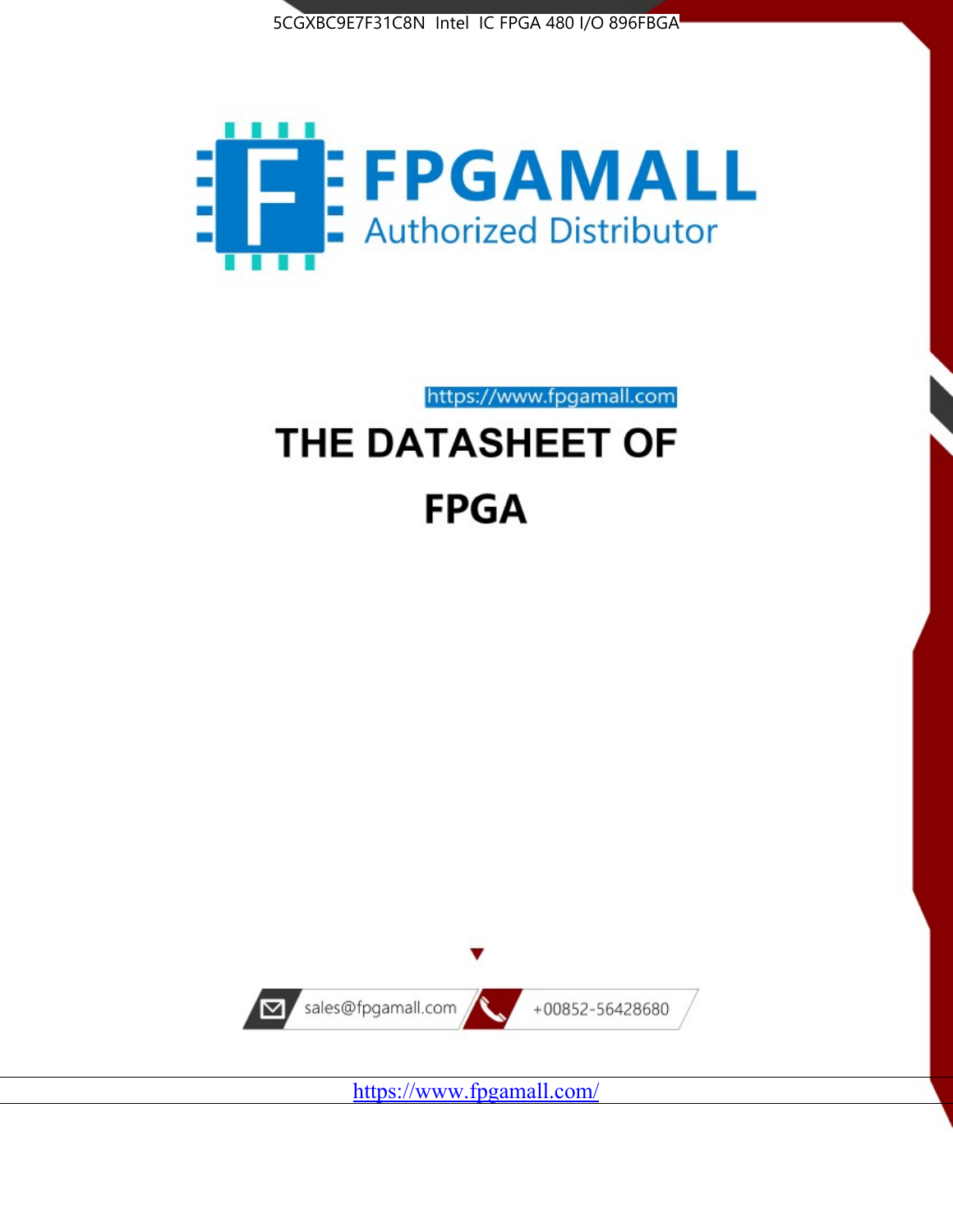5CGXBC9E7F31C8N Intel IC FPGA 480 I/O 896FBGA



# **Cyclone V Device Overview**



**CV-51001 | 2018.05.07** Latest document on the web: **[PDF](https://www.altera.com/en_US/pdfs/literature/hb/cyclone-v/cv_51001.pdf)** | **[HTML](https://www.altera.com/documentation/sam1403480548153.html)**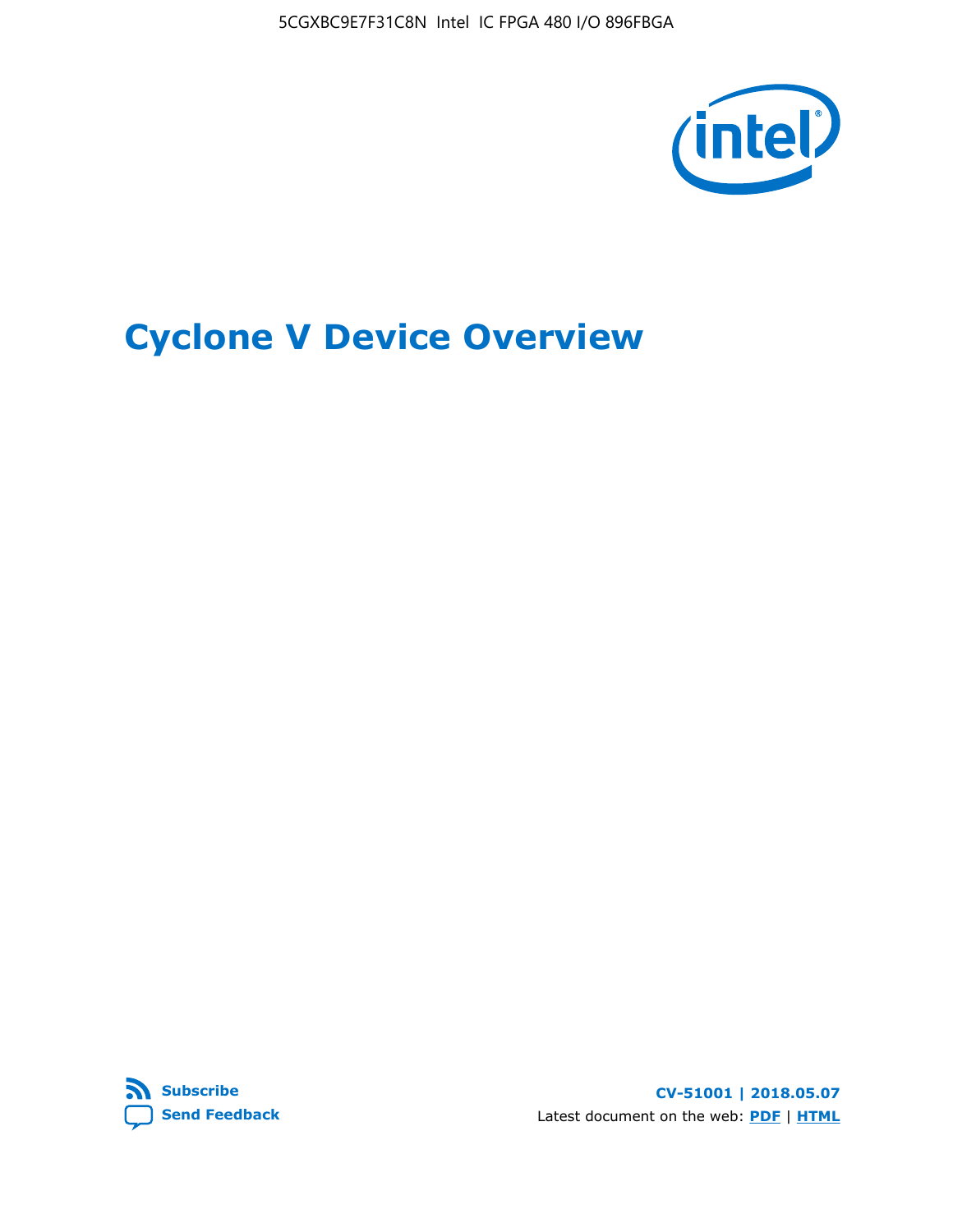

**Contents** 

# **Contents**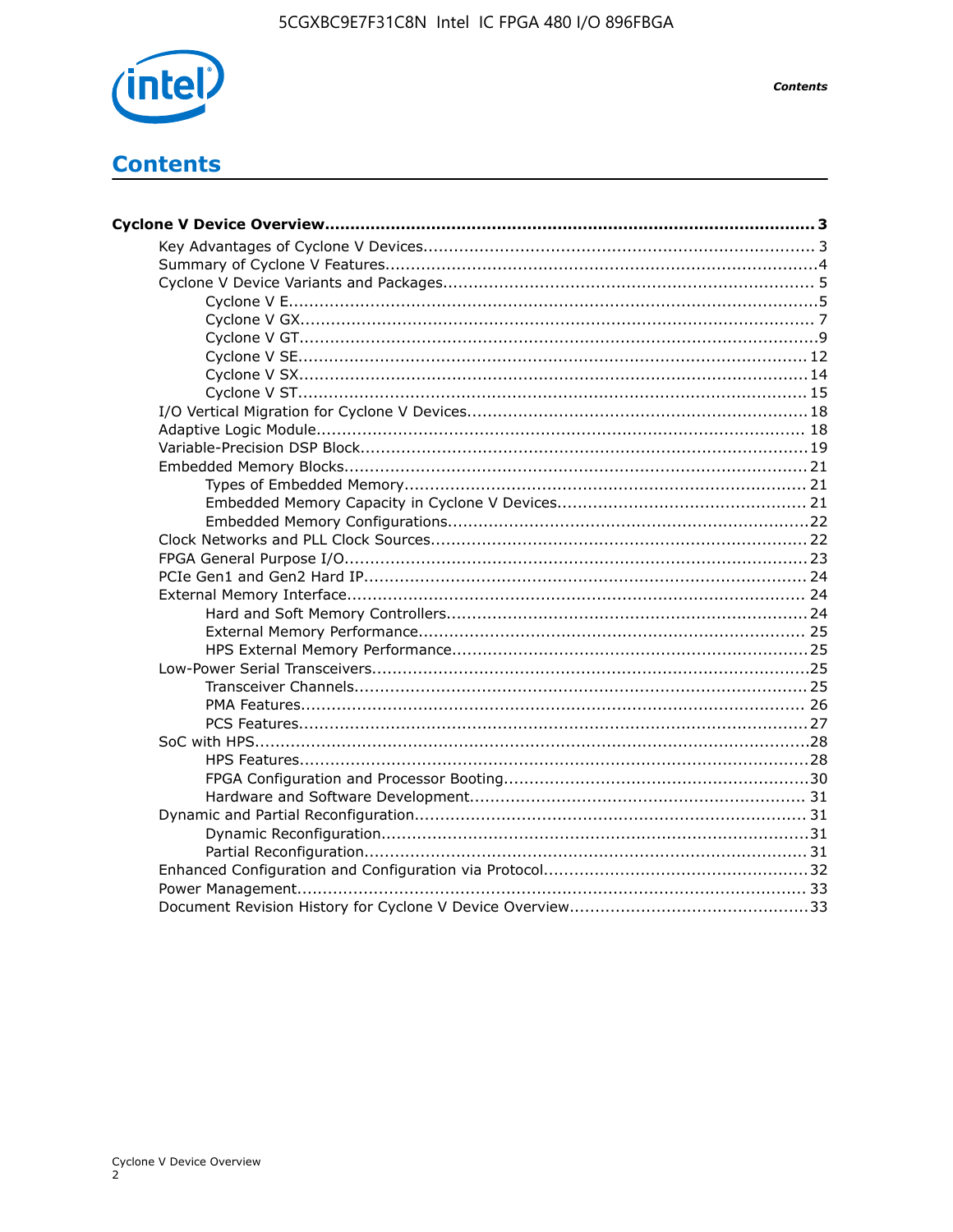

# **Cyclone V Device Overview**

The Cyclone® V devices are designed to simultaneously accommodate the shrinking power consumption, cost, and time-to-market requirements; and the increasing bandwidth requirements for high-volume and cost-sensitive applications.

Enhanced with integrated transceivers and hard memory controllers, the Cyclone V devices are suitable for applications in the industrial, wireless and wireline, military, and automotive markets.

#### **Related Information**

[Cyclone V Device Handbook: Known Issues](https://www.altera.com/support/support-resources/knowledge-base/solutions/rd12152011_347.html) Lists the planned updates to the Cyclone V Device Handbook chapters.

# **Key Advantages of Cyclone V Devices**

#### **Table 1. Key Advantages of the Cyclone V Device Family**

| <b>Advantage</b>                                                                    | <b>Supporting Feature</b>                                                                                                                                                                                                                                                    |
|-------------------------------------------------------------------------------------|------------------------------------------------------------------------------------------------------------------------------------------------------------------------------------------------------------------------------------------------------------------------------|
| Lower power consumption                                                             | Built on TSMC's 28 nm low-power (28LP) process technology and includes an<br>$\bullet$<br>abundance of hard intellectual property (IP) blocks<br>Up to 40% lower power consumption than the previous generation device                                                       |
| Improved logic integration and<br>differentiation capabilities                      | 8-input adaptive logic module (ALM)<br>٠<br>Up to 13.59 megabits (Mb) of embedded memory<br>٠<br>Variable-precision digital signal processing (DSP) blocks                                                                                                                   |
| Increased bandwidth capacity                                                        | 3.125 gigabits per second (Gbps) and 6.144 Gbps transceivers<br>٠<br>Hard memory controllers<br>٠                                                                                                                                                                            |
| Hard processor system (HPS)<br>with integrated Arm* Cortex*-A9<br>MPCore* processor | Tight integration of a dual-core Arm Cortex-A9 MPCore processor, hard IP, and an<br>$\bullet$<br>FPGA in a single Cyclone V system-on-a-chip (SoC)<br>Supports over 128 Gbps peak bandwidth with integrated data coherency between<br>٠<br>the processor and the FPGA fabric |
| Lowest system cost                                                                  | Requires only two core voltages to operate<br>٠<br>Available in low-cost wirebond packaging<br>٠<br>Includes innovative features such as Configuration via Protocol (CvP) and partial<br>٠<br>reconfiguration                                                                |

Intel Corporation. All rights reserved. Intel, the Intel logo, Altera, Arria, Cyclone, Enpirion, MAX, Nios, Quartus and Stratix words and logos are trademarks of Intel Corporation or its subsidiaries in the U.S. and/or other countries. Intel warrants performance of its FPGA and semiconductor products to current specifications in accordance with Intel's standard warranty, but reserves the right to make changes to any products and services at any time without notice. Intel assumes no responsibility or liability arising out of the application or use of any information, product, or service described herein except as expressly agreed to in writing by Intel. Intel customers are advised to obtain the latest version of device specifications before relying on any published information and before placing orders for products or services. \*Other names and brands may be claimed as the property of others.

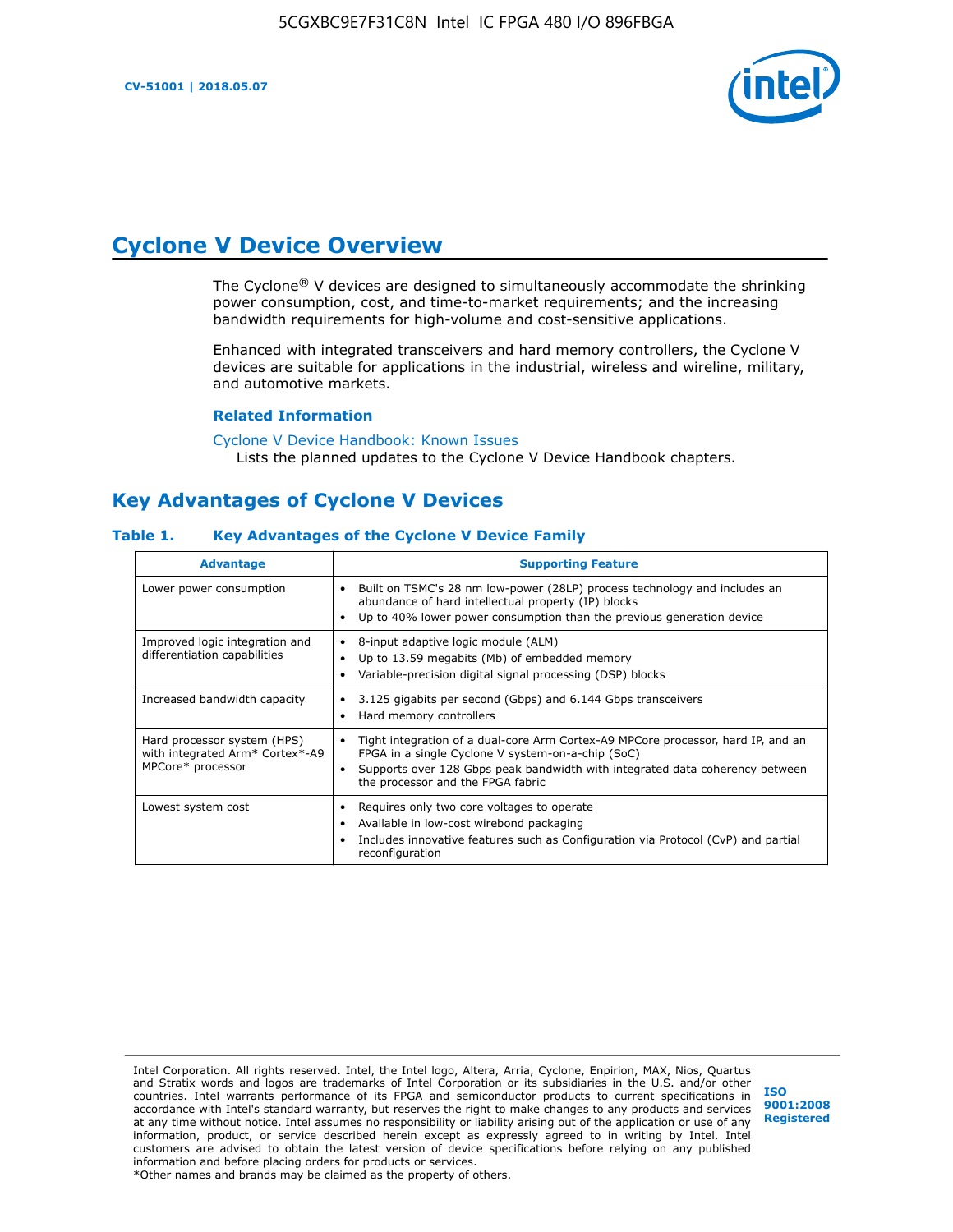

# **Summary of Cyclone V Features**

# **Table 2. Summary of Features for Cyclone V Devices**

| <b>Feature</b>                                           | <b>Description</b>                                                                                                                                                                                                                                                                                                                               |                                                                                                                                                                                                                                                                                                                                                                                                                                                                                                                                                                                                                                                                                                         |  |  |  |  |  |  |  |
|----------------------------------------------------------|--------------------------------------------------------------------------------------------------------------------------------------------------------------------------------------------------------------------------------------------------------------------------------------------------------------------------------------------------|---------------------------------------------------------------------------------------------------------------------------------------------------------------------------------------------------------------------------------------------------------------------------------------------------------------------------------------------------------------------------------------------------------------------------------------------------------------------------------------------------------------------------------------------------------------------------------------------------------------------------------------------------------------------------------------------------------|--|--|--|--|--|--|--|
| Technology                                               | TSMC's 28-nm low-power (28LP) process technology<br>$\bullet$<br>1.1 V core voltage                                                                                                                                                                                                                                                              |                                                                                                                                                                                                                                                                                                                                                                                                                                                                                                                                                                                                                                                                                                         |  |  |  |  |  |  |  |
| Packaging                                                | $\bullet$                                                                                                                                                                                                                                                                                                                                        | Wirebond low-halogen packages<br>Multiple device densities with compatible package footprints for seamless migration between<br>different device densities<br>RoHS-compliant and leaded $(1)$ options                                                                                                                                                                                                                                                                                                                                                                                                                                                                                                   |  |  |  |  |  |  |  |
| High-performance<br>FPGA fabric                          | Enhanced 8-input ALM with four registers                                                                                                                                                                                                                                                                                                         |                                                                                                                                                                                                                                                                                                                                                                                                                                                                                                                                                                                                                                                                                                         |  |  |  |  |  |  |  |
| Internal memory<br>blocks                                | of the ALMs as MLAB memory                                                                                                                                                                                                                                                                                                                       | M10K-10-kilobits (Kb) memory blocks with soft error correction code (ECC)<br>Memory logic array block (MLAB)-640-bit distributed LUTRAM where you can use up to 25%                                                                                                                                                                                                                                                                                                                                                                                                                                                                                                                                     |  |  |  |  |  |  |  |
| Embedded Hard IP<br>blocks                               | Variable-precision DSP<br>Native support for up to three signal processing precision levels<br>(three $9 \times 9$ , two $18 \times 18$ , or one $27 \times 27$ multiplier) in the same<br>variable-precision DSP block<br>64-bit accumulator and cascade<br>Embedded internal coefficient memory<br>Preadder/subtractor for improved efficiency |                                                                                                                                                                                                                                                                                                                                                                                                                                                                                                                                                                                                                                                                                                         |  |  |  |  |  |  |  |
|                                                          | Memory controller                                                                                                                                                                                                                                                                                                                                | DDR3, DDR2, and LPDDR2 with 16 and 32 bit ECC support                                                                                                                                                                                                                                                                                                                                                                                                                                                                                                                                                                                                                                                   |  |  |  |  |  |  |  |
|                                                          | Embedded transceiver<br>I/O                                                                                                                                                                                                                                                                                                                      | PCI Express* (PCIe*) Gen2 and Gen1 (x1, x2, or x4) hard IP with<br>multifunction support, endpoint, and root port                                                                                                                                                                                                                                                                                                                                                                                                                                                                                                                                                                                       |  |  |  |  |  |  |  |
| Clock networks                                           | Up to 550 MHz global clock network<br>$\bullet$<br>$\bullet$<br>$\bullet$                                                                                                                                                                                                                                                                        | Global, quadrant, and peripheral clock networks<br>Clock networks that are not used can be powered down to reduce dynamic power                                                                                                                                                                                                                                                                                                                                                                                                                                                                                                                                                                         |  |  |  |  |  |  |  |
| Phase-locked loops<br>(PLLs)                             | $\bullet$<br>Integer mode and fractional mode<br>$\bullet$                                                                                                                                                                                                                                                                                       | Precision clock synthesis, clock delay compensation, and zero delay buffering (ZDB)                                                                                                                                                                                                                                                                                                                                                                                                                                                                                                                                                                                                                     |  |  |  |  |  |  |  |
| FPGA General-purpose<br>$I/Os$ (GPIOs)                   | $\bullet$<br>$\bullet$<br>On-chip termination (OCT)<br>$\bullet$                                                                                                                                                                                                                                                                                 | 875 megabits per second (Mbps) LVDS receiver and 840 Mbps LVDS transmitter<br>400 MHz/800 Mbps external memory interface<br>3.3 V support with up to 16 mA drive strength                                                                                                                                                                                                                                                                                                                                                                                                                                                                                                                               |  |  |  |  |  |  |  |
| Low-power high-speed<br>serial interface                 | 614 Mbps to 6.144 Gbps integrated transceiver speed<br>$\bullet$<br>Transmit pre-emphasis and receiver equalization<br>$\bullet$<br>Dynamic partial reconfiguration of individual channels<br>$\bullet$                                                                                                                                          |                                                                                                                                                                                                                                                                                                                                                                                                                                                                                                                                                                                                                                                                                                         |  |  |  |  |  |  |  |
| <b>HPS</b><br>(Cyclone V SE, SX,<br>and ST devices only) | $\bullet$<br>$\bullet$<br>interfaces<br>On-chip RAM and boot ROM                                                                                                                                                                                                                                                                                 | Single or dual-core Arm Cortex-A9 MPCore processor-up to 925 MHz maximum frequency with<br>support for symmetric and asymmetric multiprocessing<br>Interface peripherals-10/100/1000 Ethernet media access control (EMAC), USB 2.0<br>On-The-GO (OTG) controller, quad serial peripheral interface (QSPI) flash controller, NAND<br>flash controller, Secure Digital/MultiMediaCard (SD/MMC) controller, UART, controller area<br>network (CAN), serial peripheral interface (SPI), I <sup>2</sup> C interface, and up to 85 HPS GPIO<br>System peripherals—general-purpose timers, watchdog timers, direct memory access (DMA)<br>controller, FPGA configuration manager, and clock and reset managers |  |  |  |  |  |  |  |
|                                                          |                                                                                                                                                                                                                                                                                                                                                  | continued                                                                                                                                                                                                                                                                                                                                                                                                                                                                                                                                                                                                                                                                                               |  |  |  |  |  |  |  |

<sup>(1)</sup> Contact Intel for availability.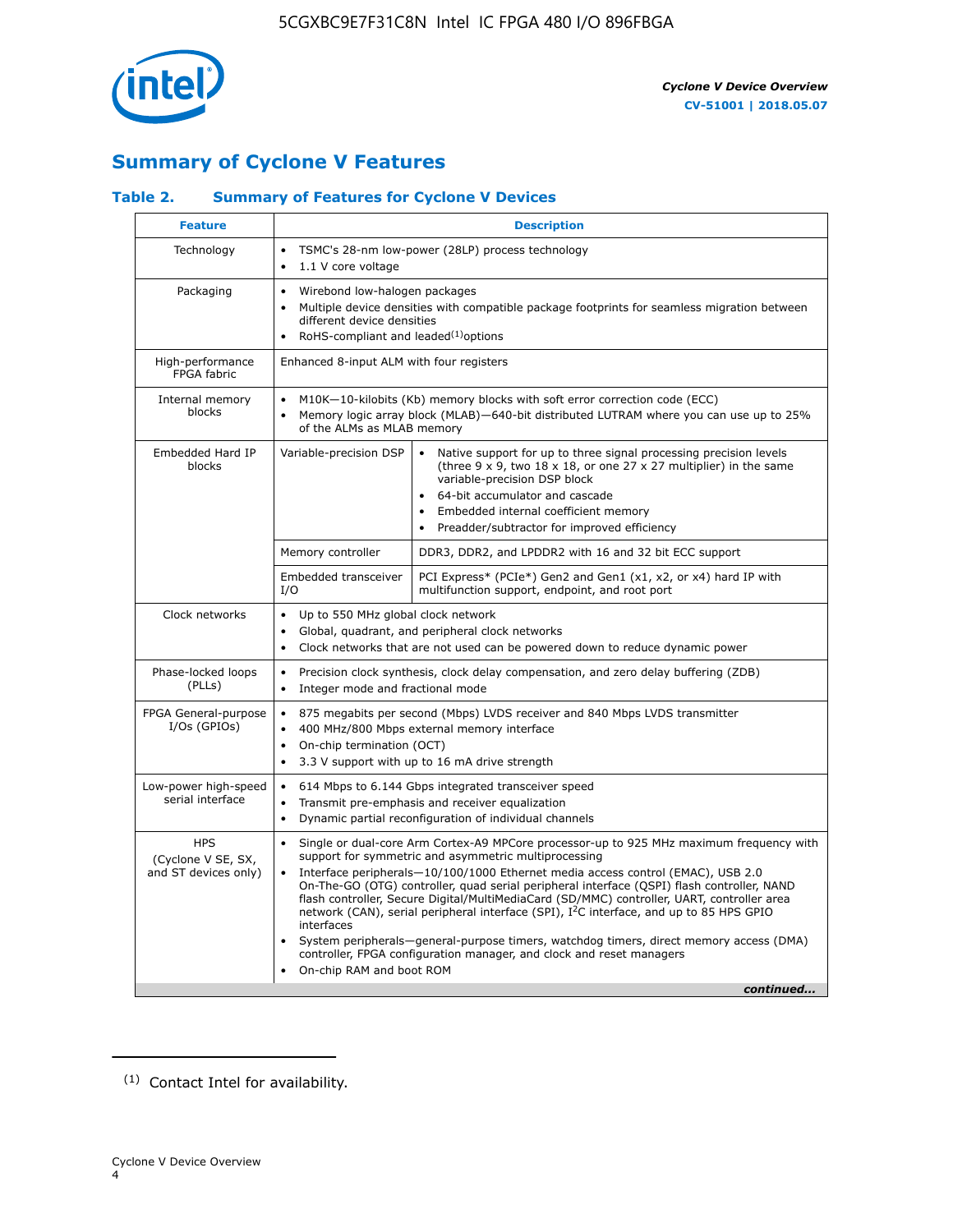

| <b>Feature</b> | <b>Description</b>                                                                                                                                                                                                                                                                                                                                                                                                           |
|----------------|------------------------------------------------------------------------------------------------------------------------------------------------------------------------------------------------------------------------------------------------------------------------------------------------------------------------------------------------------------------------------------------------------------------------------|
|                | HPS-FPGA bridges—include the FPGA-to-HPS, HPS-to-FPGA, and lightweight HPS-to-FPGA<br>bridges that allow the FPGA fabric to issue transactions to slaves in the HPS, and vice versa<br>FPGA-to-HPS SDRAM controller subsystem—provides a configurable interface to the multiport<br>front end (MPFE) of the HPS SDRAM controller<br>Arm CoreSight <sup>™</sup> JTAG debug access port, trace port, and on-chip trace storage |
| Configuration  | Tamper protection—comprehensive design protection to protect your valuable IP investments<br>Enhanced advanced encryption standard (AES) design security features<br>CvP<br>$\bullet$<br>Dynamic reconfiguration of the FPGA<br>Active serial (AS) x1 and x4, passive serial (PS), JTAG, and fast passive parallel (FPP) x8 and<br>x16 configuration options<br>Internal scrubbing (2)<br>Partial reconfiguration (3)        |

# **Cyclone V Device Variants and Packages**

## **Table 3. Device Variants for the Cyclone V Device Family**

| <b>Variant</b> | <b>Description</b>                                                                                                      |
|----------------|-------------------------------------------------------------------------------------------------------------------------|
| Cyclone V E    | Optimized for the lowest system cost and power requirement for a wide spectrum of general logic<br>and DSP applications |
| Cyclone V GX   | Optimized for the lowest cost and power requirement for 614 Mbps to 3.125 Gbps transceiver<br>applications              |
| Cyclone V GT   | The FPGA industry's lowest cost and lowest power requirement for 6.144 Gbps transceiver<br>applications                 |
| Cyclone V SE   | SoC with integrated Arm-based HPS                                                                                       |
| Cyclone V SX   | SoC with integrated Arm-based HPS and 3.125 Gbps transceivers                                                           |
| Cyclone V ST   | SoC with integrated Arm-based HPS and 6.144 Gbps transceivers                                                           |

# **Cyclone V E**

This section provides the available options, maximum resource counts, and package plan for the Cyclone V E devices.

The information in this section is correct at the time of publication. For the latest information and to get more details, refer to the Product Selector Guide.

#### **Related Information**

[Product Selector Guide](https://www.altera.com/products/product-selector-guide.html)

Provides the latest information about Intel products.

<sup>(2)</sup> The SEU internal scrubbing feature is available for Cyclone V E, GX, SE, and SX devices with the "SC" suffix in the part number. For device availability and ordering, contact your local Intel sales representatives.

 $(3)$  The partial reconfiguration feature is available for Cyclone V E, GX, SE, and SX devices with the "SC" suffix in the part number. For device availability and ordering, contact your local Intel® sales representatives.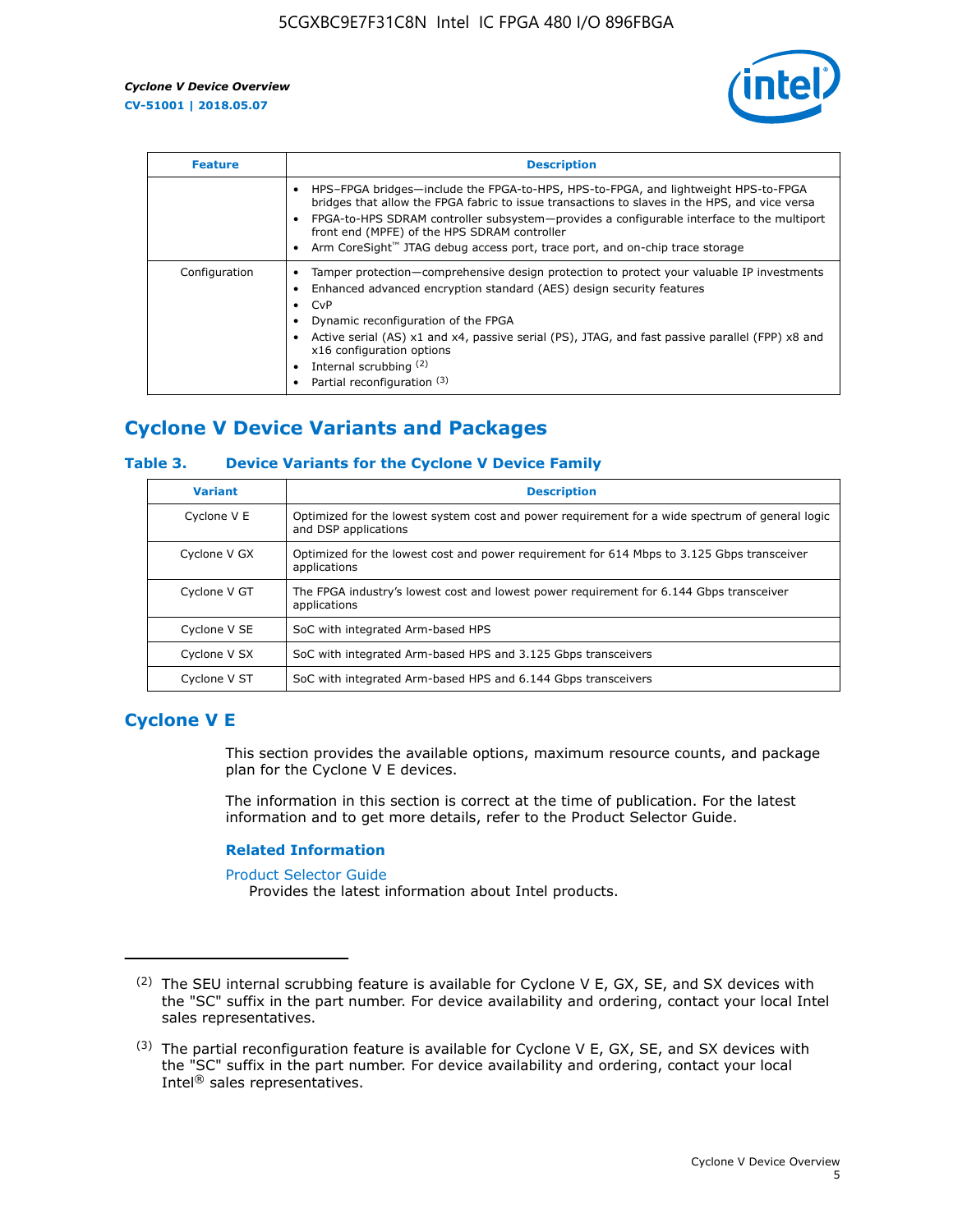Cyclone V Device Overview



# **Available Options**

## **Figure 1. Sample Ordering Code and Available Options for Cyclone V E Devices**

The SEU internal scrubbing feature is available for Cyclone V E, GX, SE, and SX devices with the "SC" suffix in the part number. For device availability and ordering, contact your local Intel sales representatives.



# **Maximum Resources**

## **Table 4. Maximum Resource Counts for Cyclone V E Devices**

| <b>Resource</b>         |                              | <b>Member Code</b> |                |                     |           |         |  |  |  |
|-------------------------|------------------------------|--------------------|----------------|---------------------|-----------|---------|--|--|--|
|                         |                              | A2                 | A4             | <b>A5</b>           | <b>A7</b> | A9      |  |  |  |
| Logic Elements (LE) (K) |                              | 25                 | 49             | 77                  | 150       | 301     |  |  |  |
| <b>ALM</b>              |                              | 9,430              | 18,480         | 29,080              | 56,480    | 113,560 |  |  |  |
| Register                |                              |                    | 73,920         | 116,320             | 225,920   | 454,240 |  |  |  |
| Memory (Kb)             | M10K                         | 1,760              | 3,080          | 4,460               | 6,860     | 12,200  |  |  |  |
|                         | <b>MLAB</b>                  | 196                | 303            | 424                 | 836       | 1,717   |  |  |  |
|                         | Variable-precision DSP Block |                    | 66             | 150                 | 156       | 342     |  |  |  |
| 18 x 18 Multiplier      |                              | 50                 | 132            | 300                 | 312       | 684     |  |  |  |
| <b>PLL</b>              |                              | $\overline{4}$     | $\overline{4}$ | $\overline{7}$<br>6 |           | 8       |  |  |  |
| GPIO                    |                              | 224                | 224            | 240                 | 480       | 480     |  |  |  |
| <b>LVDS</b>             | Transmitter                  | 56                 | 56             | 60                  | 120       | 120     |  |  |  |
|                         | Receiver                     | 56                 | 56             | 60                  | 120       | 120     |  |  |  |
| Hard Memory Controller  |                              | $\mathbf{1}$       | $\mathbf{1}$   | $\overline{2}$      | 2         | 2       |  |  |  |

6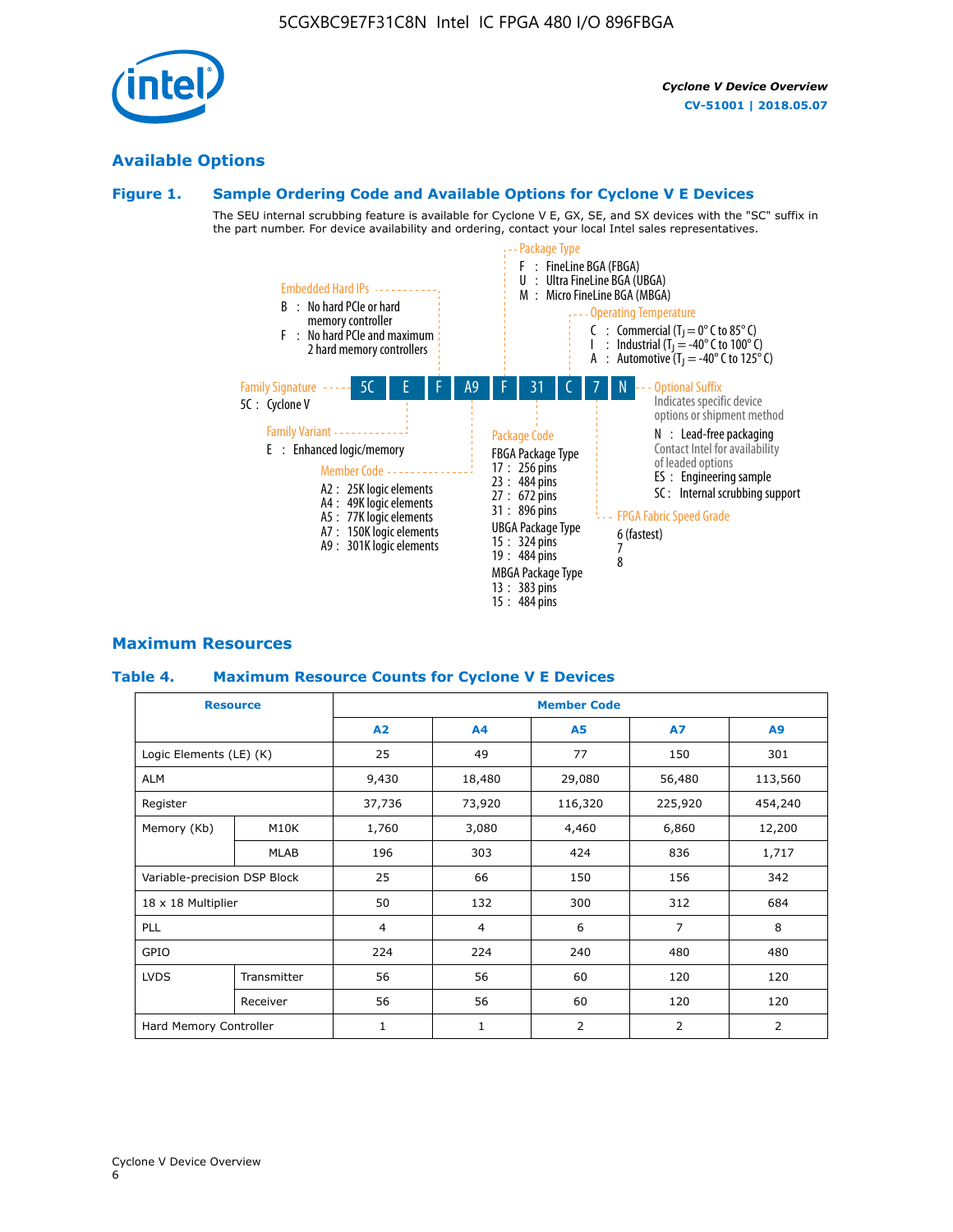

## **Related Information**

[True LVDS Buffers in Devices, I/O Features in Cyclone V Devices](https://www.altera.com/documentation/sam1403481100977.html#sam1403480885395) Provides the number of LVDS channels in each device package.

## **Package Plan**

#### **Table 5. Package Plan for Cyclone V E Devices**

| <b>Member</b><br><b>Code</b> | <b>M383</b><br>$(13 \text{ mm})$ | M484<br>$(15 \text{ mm})$ | <b>U324</b><br>$(15 \text{ mm})$ | <b>F256</b><br>$(17 \text{ mm})$ | <b>U484</b><br>$(19$ mm) | <b>F484</b><br>$(23$ mm $)$ | <b>F672</b><br>$(27 \, \text{mm})$ | <b>F896</b><br>$(31 \text{ mm})$ |
|------------------------------|----------------------------------|---------------------------|----------------------------------|----------------------------------|--------------------------|-----------------------------|------------------------------------|----------------------------------|
|                              | <b>GPIO</b>                      | <b>GPIO</b>               | <b>GPIO</b>                      | <b>GPIO</b>                      | <b>GPIO</b>              | <b>GPIO</b>                 | <b>GPIO</b>                        | <b>GPIO</b>                      |
| A2                           | 223                              |                           | 176                              | 128                              | 224                      | 224                         | –                                  |                                  |
| A4                           | 223                              |                           | 176                              | 128                              | 224                      | 224                         |                                    |                                  |
| A5                           | 175                              |                           |                                  |                                  | 224                      | 240                         |                                    |                                  |
| A7                           |                                  | 240                       |                                  |                                  | 240                      | 240                         | 336                                | 480                              |
| A9                           |                                  |                           |                                  |                                  | 240                      | 224                         | 336                                | 480                              |

# **Cyclone V GX**

This section provides the available options, maximum resource counts, and package plan for the Cyclone V GX devices.

The information in this section is correct at the time of publication. For the latest information and to get more details, refer to the *Product Selector Guide*.

# **Related Information**

[Product Selector Guide](https://www.altera.com/products/product-selector-guide.html)

Provides the latest information about Intel products.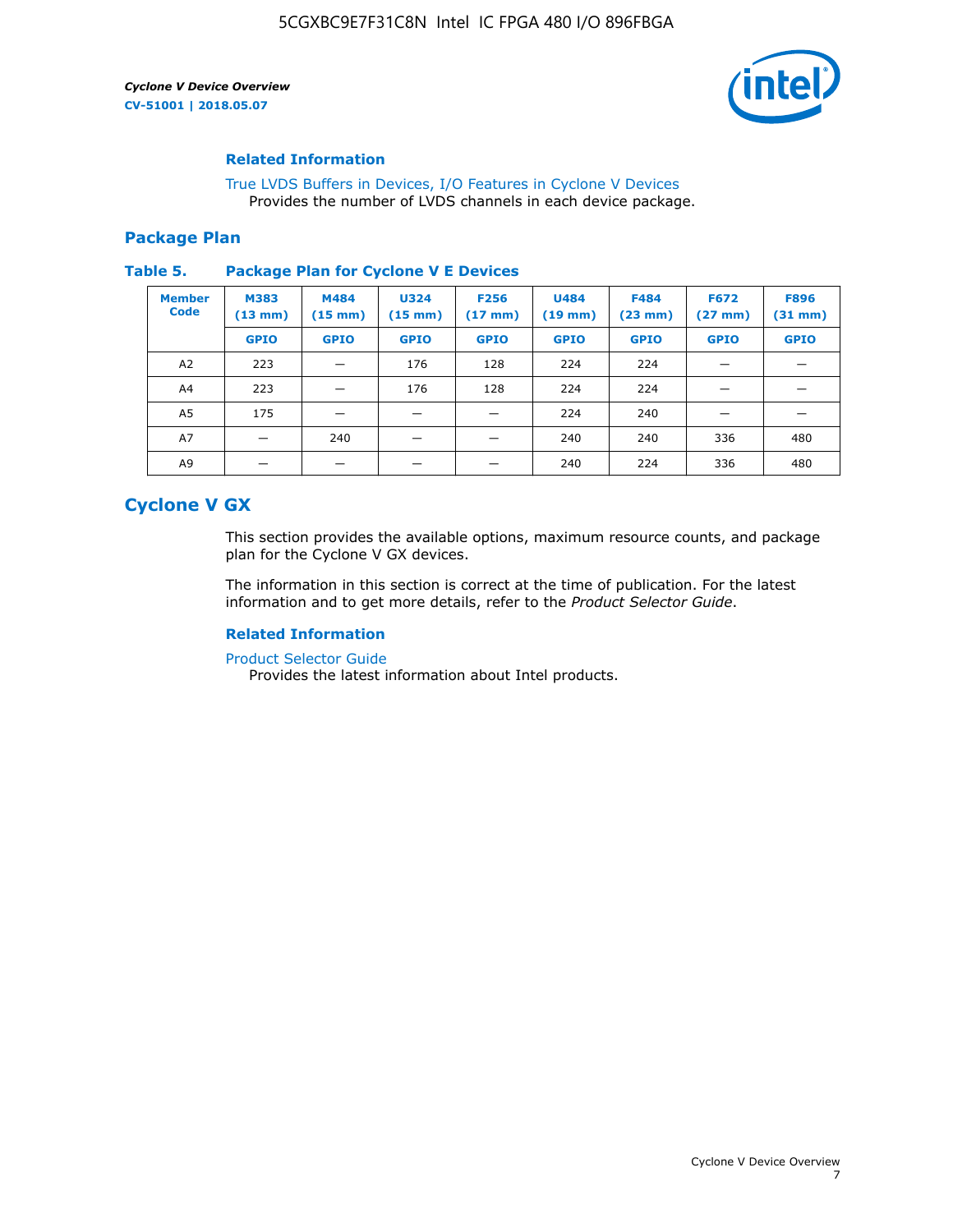

# **Available Options**

#### **Figure 2. Sample Ordering Code and Available Options for Cyclone V GX Devices**

The SEU internal scrubbing feature is available for Cyclone V E, GX, SE, and SX devices with the "SC" suffix in the part number. For device availability and ordering, contact your local Intel sales representatives.



# **Maximum Resources**

## **Table 6. Maximum Resource Counts for Cyclone V GX Devices**

| <b>Resource</b>              |             | <b>Member Code</b> |                                            |                |         |           |  |  |
|------------------------------|-------------|--------------------|--------------------------------------------|----------------|---------|-----------|--|--|
|                              |             | C <sub>3</sub>     | C <sub>4</sub>                             | C <sub>5</sub> | C7      | C9        |  |  |
| Logic Elements (LE) (K)      |             | 36                 | 50                                         | 77             | 150     | 301       |  |  |
| <b>ALM</b>                   |             | 13,460             | 18,860                                     | 29,080         | 56,480  | 113,560   |  |  |
| Register                     |             | 53,840             | 75,440                                     | 116,320        | 225,920 | 454,240   |  |  |
| Memory (Kb)                  | M10K        | 1,350              | 2,500                                      | 4,460          | 6,860   | 12,200    |  |  |
|                              | <b>MLAB</b> | 182                | 424                                        | 424            | 836     | 1,717     |  |  |
| Variable-precision DSP Block |             | 57                 | 70                                         | 150            | 156     | 342       |  |  |
| 18 x 18 Multiplier           |             | 114                | 140                                        | 300            | 312     | 684       |  |  |
| PLL                          |             |                    | $\overline{7}$<br>6<br>6<br>$\overline{4}$ |                |         | 8         |  |  |
| 3 Gbps Transceiver           |             | 3                  | 6                                          | 6              | 9       | 12        |  |  |
| GPIO <sup>(4)</sup>          |             | 208                | 336                                        | 336            | 480     | 560       |  |  |
|                              |             |                    |                                            |                |         | continued |  |  |

 $(4)$  The number of GPIOs does not include transceiver I/Os. In the Intel Quartus® Prime software, the number of user I/Os includes transceiver I/Os.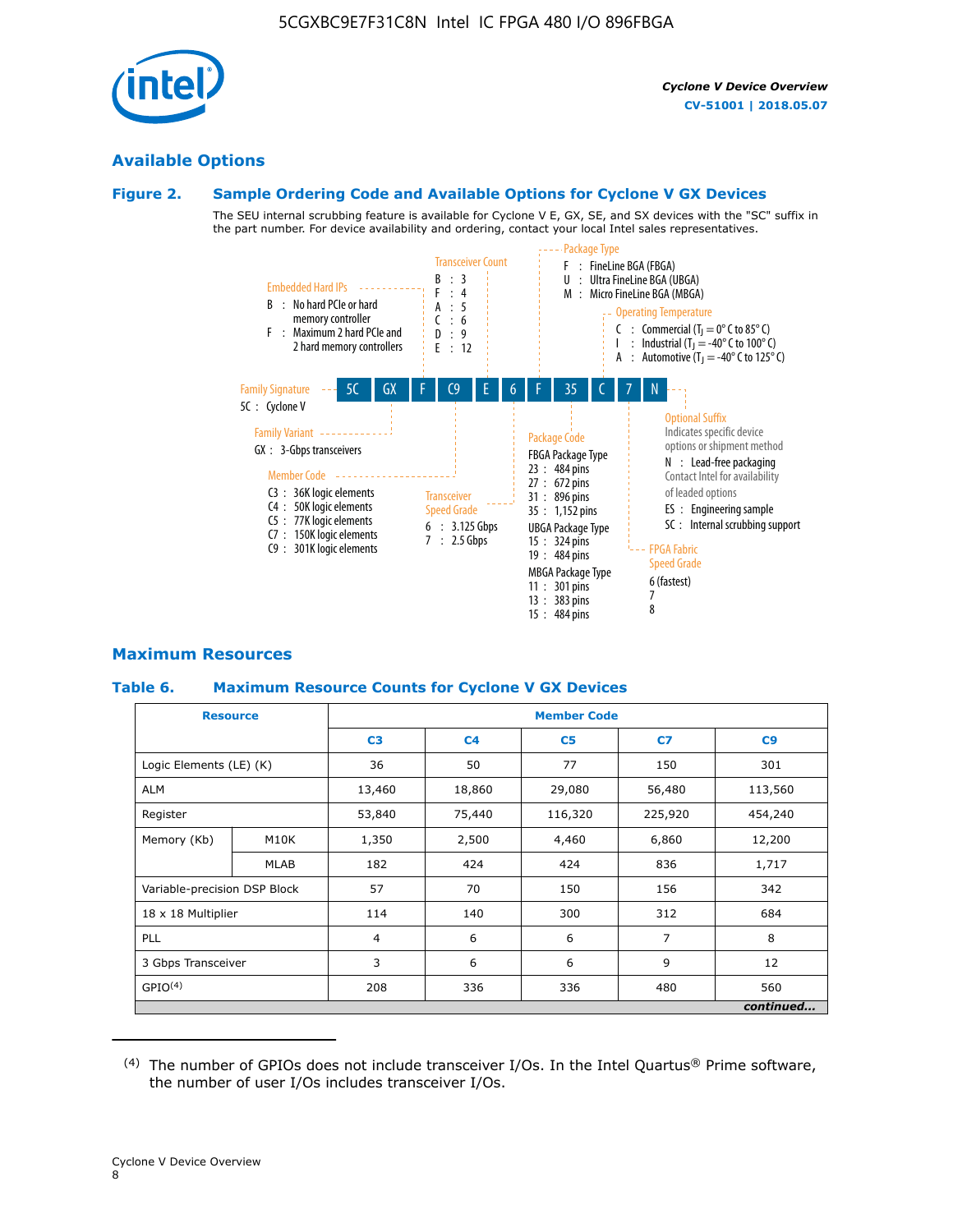

| <b>Resource</b>        |             | <b>Member Code</b> |                |                |     |                |  |  |  |
|------------------------|-------------|--------------------|----------------|----------------|-----|----------------|--|--|--|
|                        |             | C <sub>3</sub>     | C <sub>4</sub> | C <sub>5</sub> | C7  | C <sub>9</sub> |  |  |  |
| <b>LVDS</b>            | Transmitter | 52                 | 84             | 84             | 120 | 140            |  |  |  |
|                        | Receiver    | 52                 | 84             | 84             | 120 | 140            |  |  |  |
| PCIe Hard IP Block     |             |                    |                |                |     |                |  |  |  |
| Hard Memory Controller |             |                    |                |                |     |                |  |  |  |

## **Related Information**

[True LVDS Buffers in Devices, I/O Features in Cyclone V Devices](https://www.altera.com/documentation/sam1403481100977.html#sam1403480885395) Provides the number of LVDS channels in each device package.

# **Package Plan**

#### **Table 7. Package Plan for Cyclone V GX Devices**

| <b>Member</b><br><b>Code</b> | <b>M301</b><br>$(11$ mm) |             | <b>M383</b><br>(13 mm) |             | M484<br>$(15 \text{ mm})$ |             | <b>U324</b><br>$(15 \text{ mm})$ |             | <b>U484</b><br>$(19$ mm) |             |
|------------------------------|--------------------------|-------------|------------------------|-------------|---------------------------|-------------|----------------------------------|-------------|--------------------------|-------------|
|                              | <b>GPIO</b>              | <b>XCVR</b> | <b>GPIO</b>            | <b>XCVR</b> | <b>GPIO</b>               | <b>XCVR</b> | <b>GPIO</b>                      | <b>XCVR</b> | <b>GPIO</b>              | <b>XCVR</b> |
| C <sub>3</sub>               | -                        |             |                        |             |                           |             | 144                              | 3           | 208                      | 3           |
| C4                           | 129                      | 4           | 175                    | 6           | –                         |             | -                                |             | 224                      | 6           |
| C5                           | 129                      | 4           | 175                    | 6           |                           |             |                                  |             | 224                      | 6           |
| C7                           |                          |             | _                      |             | 240                       | 3           | _                                |             | 240                      | 6           |
| C <sub>9</sub>               |                          |             |                        |             |                           |             |                                  |             | 240                      | 5           |

| <b>Member</b><br><b>Code</b> | <b>F484</b><br>$(23$ mm $)$ |             |             |             | <b>F672</b><br><b>F896</b><br>$(31$ mm $)$<br>$(27 \, \text{mm})$ |             | F1152       | $(35 \text{ mm})$ |
|------------------------------|-----------------------------|-------------|-------------|-------------|-------------------------------------------------------------------|-------------|-------------|-------------------|
|                              | <b>GPIO</b>                 | <b>XCVR</b> | <b>GPIO</b> | <b>XCVR</b> | <b>GPIO</b>                                                       | <b>XCVR</b> | <b>GPIO</b> | <b>XCVR</b>       |
| C <sub>3</sub>               | 208                         | 3           |             |             |                                                                   |             |             |                   |
| C4                           | 240                         | 6           | 336         | 6           |                                                                   |             |             |                   |
| C <sub>5</sub>               | 240                         | 6           | 336         | 6           |                                                                   |             |             |                   |
| C7                           | 240                         | 6           | 336         | 9           | 480                                                               | 9           |             |                   |
| C <sub>9</sub>               | 224                         | 6           | 336         | 9           | 480                                                               | 12          | 560         | 12                |

# **Cyclone V GT**

This section provides the available options, maximum resource counts, and package plan for the Cyclone V GT devices.

The information in this section is correct at the time of publication. For the latest information and to get more details, refer to the *Product Selector Guide*.

#### **Related Information**

#### [Product Selector Guide](https://www.altera.com/products/product-selector-guide.html)

Provides the latest information about Intel products.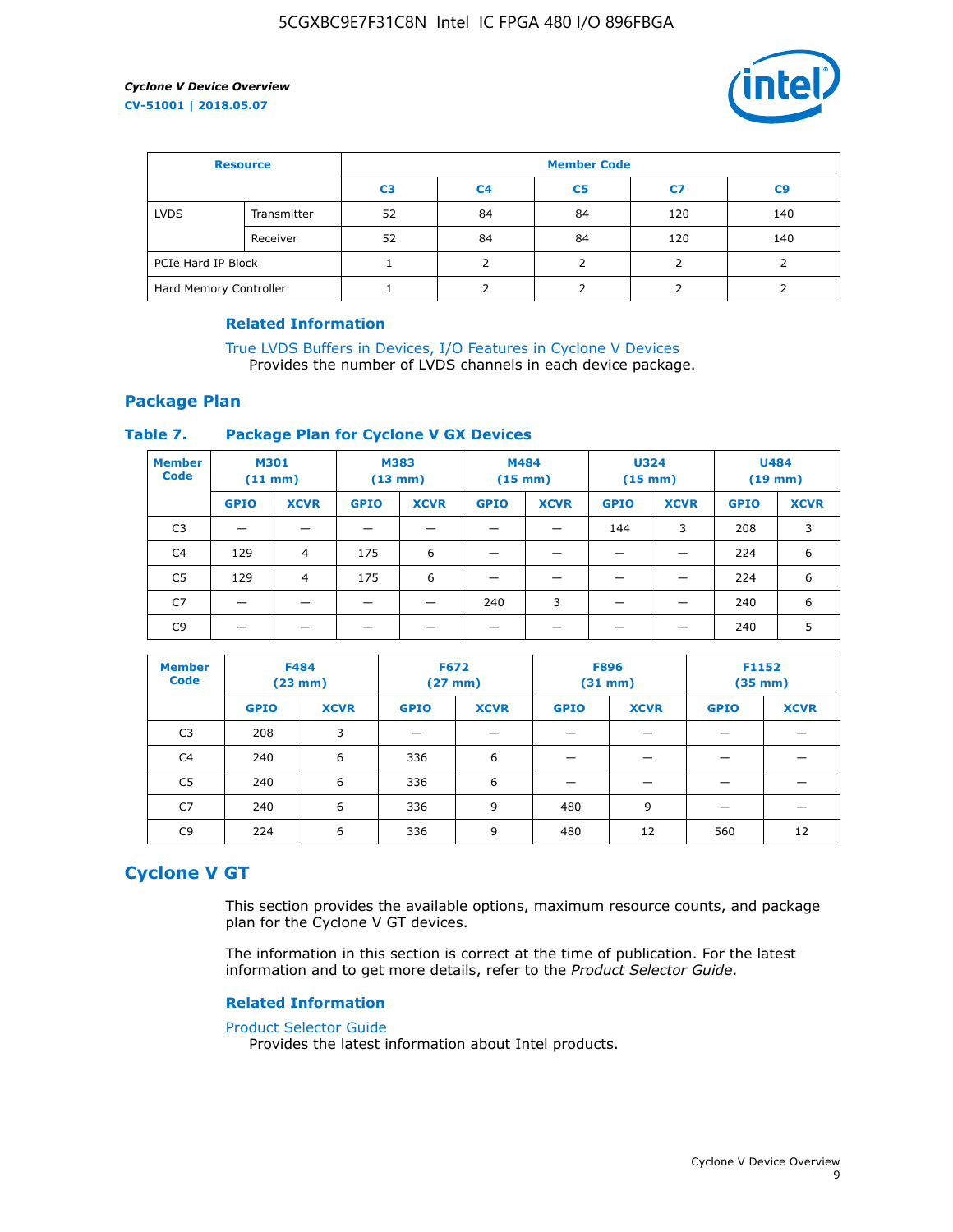

# **Available Options**

# **Figure 3. Sample Ordering Code and Available Options for Cyclone V GT Devices**



## **Maximum Resources**

#### **Table 8. Maximum Resource Counts for Cyclone V GT Devices**

|                              | <b>Resource</b> | <b>Member Code</b> |         |                |  |  |  |
|------------------------------|-----------------|--------------------|---------|----------------|--|--|--|
|                              |                 | D <sub>5</sub>     | D7      | D <sub>9</sub> |  |  |  |
| Logic Elements (LE) (K)      |                 | 77                 | 150     | 301            |  |  |  |
| <b>ALM</b>                   |                 | 29,080             | 56,480  | 113,560        |  |  |  |
| Register                     |                 | 116,320            | 225,920 | 454,240        |  |  |  |
| Memory (Kb)                  | M10K            | 4,460              | 6,860   | 12,200         |  |  |  |
|                              | <b>MLAB</b>     | 424                | 836     | 1,717          |  |  |  |
| Variable-precision DSP Block |                 | 150                | 156     | 342            |  |  |  |
| 18 x 18 Multiplier           |                 | 300                | 312     | 684            |  |  |  |
| PLL                          |                 | 6                  | 7       | 8              |  |  |  |
| 6 Gbps Transceiver           |                 | 6                  | 9       | 12             |  |  |  |
| GPIO <sup>(5)</sup>          |                 | 336                | 480     |                |  |  |  |
| <b>LVDS</b>                  | Transmitter     | 84                 | 120     | 140            |  |  |  |
|                              |                 |                    |         | continued      |  |  |  |

<sup>(5)</sup> The number of GPIOs does not include transceiver I/Os. In the Intel Quartus Prime software, the number of user I/Os includes transceiver I/Os.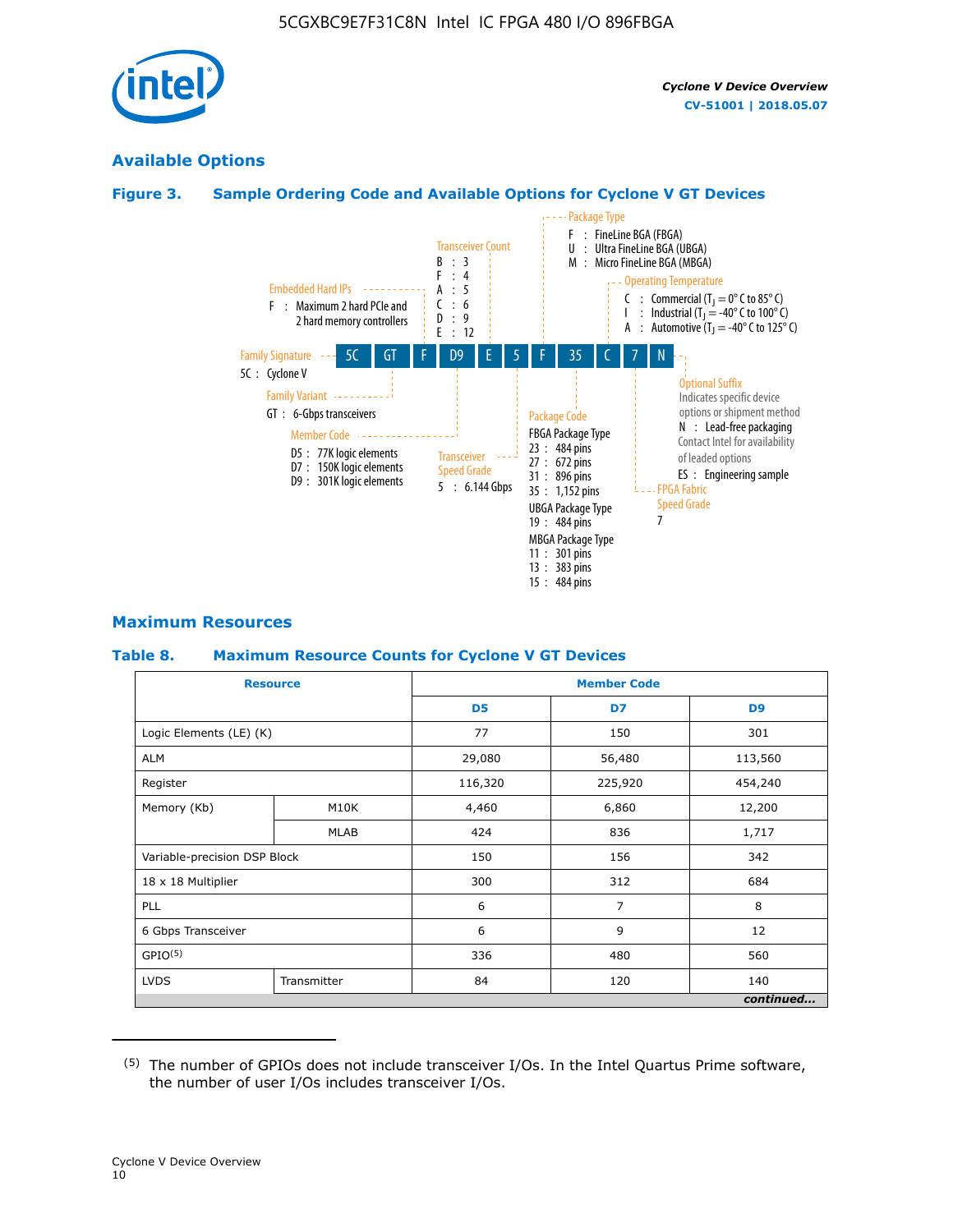

| <b>Resource</b>        |          | <b>Member Code</b> |     |     |  |  |
|------------------------|----------|--------------------|-----|-----|--|--|
|                        |          | D5                 | D7  | D9  |  |  |
|                        | Receiver | 84                 | 120 | 140 |  |  |
| PCIe Hard IP Block     |          |                    |     |     |  |  |
| Hard Memory Controller |          |                    |     |     |  |  |

## **Related Information**

[True LVDS Buffers in Devices, I/O Features in Cyclone V Devices](https://www.altera.com/documentation/sam1403481100977.html#sam1403480885395) Provides the number of LVDS channels in each device package.

# **Package Plan**

#### **Table 9. Package Plan for Cyclone V GT Devices**

Transceiver counts shown are for transceiver ≤5 Gbps . 6 Gbps transceiver channel count support depends on the package and channel usage. For more information about the 6 Gbps transceiver channel count, refer to the *Cyclone V Device Handbook Volume 2: Transceivers*.

| <b>Member</b><br><b>Code</b> | <b>M301</b><br>$(11$ mm) |             | M383<br>$(13 \text{ mm})$ |             | M484<br>(15 mm)          |                          | <b>U484</b><br>$(19$ mm) |             |
|------------------------------|--------------------------|-------------|---------------------------|-------------|--------------------------|--------------------------|--------------------------|-------------|
|                              | <b>GPIO</b>              | <b>XCVR</b> | <b>GPIO</b>               | <b>XCVR</b> | <b>GPIO</b>              | <b>XCVR</b>              | <b>GPIO</b>              | <b>XCVR</b> |
| D <sub>5</sub>               | 129                      | 4           | 175                       | 6           | $\overline{\phantom{0}}$ | $\overline{\phantom{0}}$ | 224                      | 6           |
| D7                           | -                        |             |                           | _           | 240                      | 3                        | 240                      | 6           |
| D <sub>9</sub>               | –                        |             |                           | _           | _                        | –                        | 240                      | 5           |

| <b>Member</b><br><b>Code</b> | <b>F484</b><br>$(23$ mm $)$ |             | <b>F672</b><br>$(27 \text{ mm})$ |             | <b>F896</b><br>$(31$ mm $)$ |             | F1152<br>$(35$ mm $)$ |             |
|------------------------------|-----------------------------|-------------|----------------------------------|-------------|-----------------------------|-------------|-----------------------|-------------|
|                              | <b>GPIO</b>                 | <b>XCVR</b> | <b>GPIO</b>                      | <b>XCVR</b> | <b>GPIO</b>                 | <b>XCVR</b> | <b>GPIO</b>           | <b>XCVR</b> |
| D <sub>5</sub>               | 240                         | 6           | 336                              | 6           | -                           |             |                       |             |
| D7                           | 240                         | 6           | 336                              | q(6)        | 480                         | q(6)        | -                     | _           |
| D <sub>9</sub>               | 224                         | 6           | 336                              | q(6)        | 480                         | 12(7)       | 560                   | 12(7)       |

## **Related Information**

[6.144-Gbps Support Capability in Cyclone V GT Devices, Cyclone V Device Handbook](https://www.altera.com/documentation/nik1409855456781.html#nik1409855410757) [Volume 2: Transceivers](https://www.altera.com/documentation/nik1409855456781.html#nik1409855410757)

Provides more information about 6 Gbps transceiver channel count.

<sup>(6)</sup> If you require CPRI (at 6.144 Gbps) and PCIe Gen2 transmit jitter compliance, Intel recommends that you use only up to three full-duplex transceiver channels for CPRI, and up to six full-duplex channels for PCIe Gen2. The CMU channels are not considered full-duplex channels.

 $(7)$  If you require CPRI (at 6.144 Gbps) and PCIe Gen2 transmit jitter compliance, Intel recommends that you use only up to three full-duplex transceiver channels for CPRI, and up to eight full-duplex channels for PCIe Gen2. The CMU channels are not considered full-duplex channels.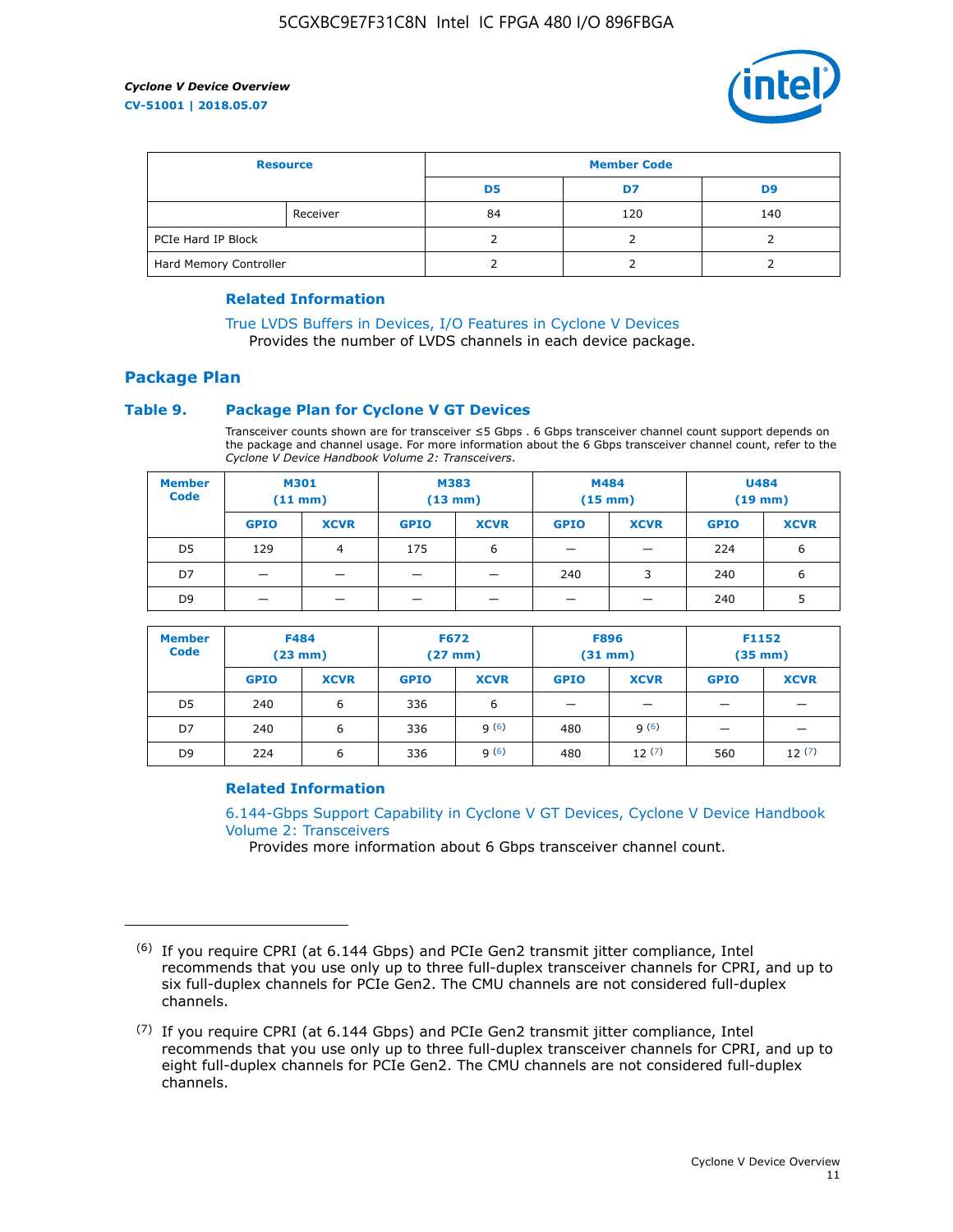

# **Cyclone V SE**

This section provides the available options, maximum resource counts, and package plan for the Cyclone V SE devices.

The information in this section is correct at the time of publication. For the latest information and to get more details, refer to the *Product Selector Guide*.

#### **Related Information**

#### [Product Selector Guide](https://www.altera.com/products/product-selector-guide.html)

Provides the latest information about Intel products.

## **Available Options**

## **Figure 4. Sample Ordering Code and Available Options for Cyclone V SE Devices**

The SEU internal scrubbing feature is available for Cyclone V E, GX, SE, and SX devices with the "SC" suffix in the part number. For device availability and ordering, contact your local Intel sales representatives.

Cyclone V SE and SX low-power devices (L power option) offer 30% static power reduction for devices with 25K LE and 40K LE, and 20% static power reduction for devices with 85K LE and 110K LE.

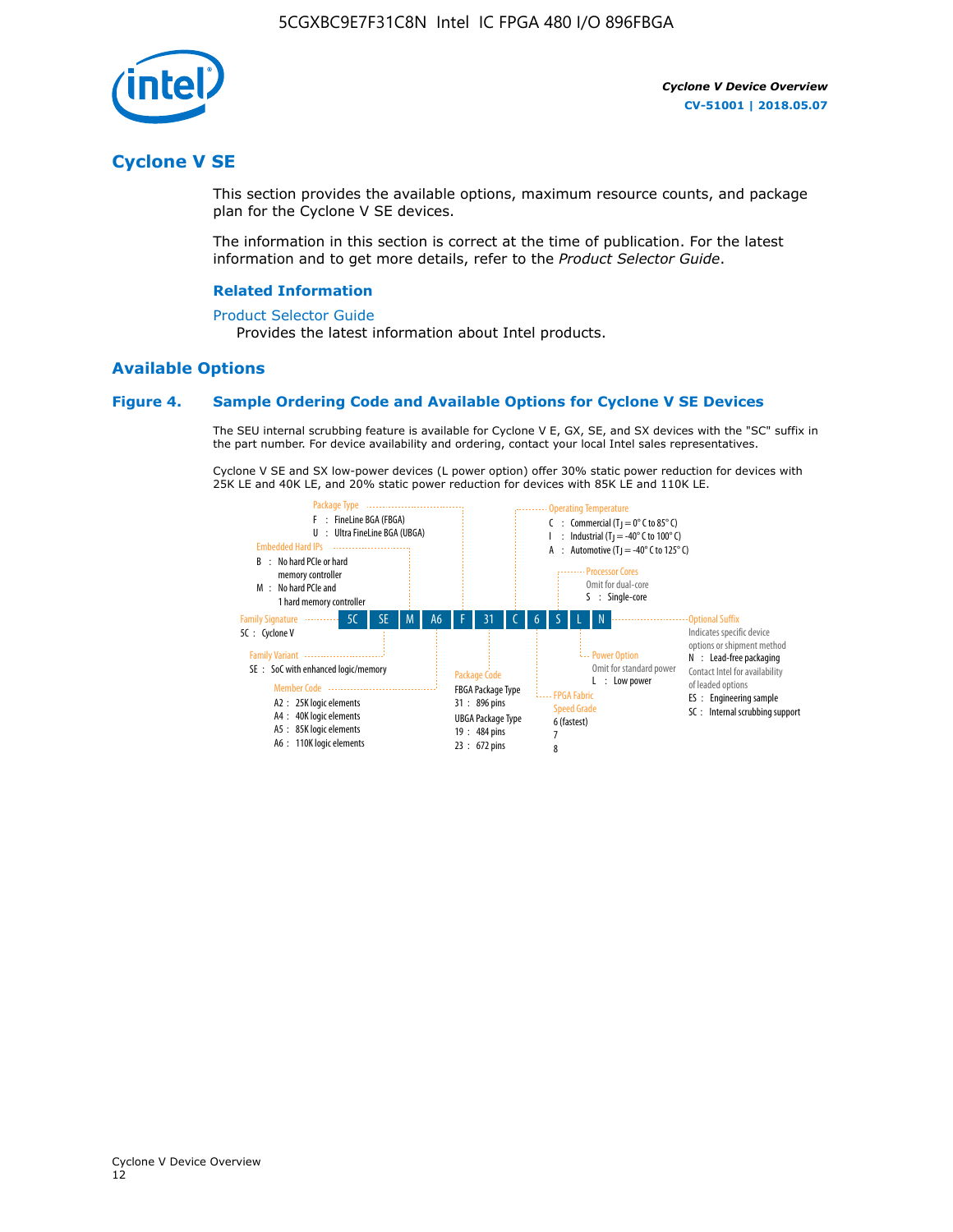

# **Maximum Resources**

#### **Table 10. Maximum Resource Counts for Cyclone V SE Devices**

|                                | <b>Resource</b>              | <b>Member Code</b>       |                          |                      |                      |  |
|--------------------------------|------------------------------|--------------------------|--------------------------|----------------------|----------------------|--|
|                                |                              | A <sub>2</sub>           | A <sub>4</sub>           | <b>A5</b>            | A6                   |  |
| Logic Elements (LE) (K)        |                              | 25                       | 40                       | 85                   | 110                  |  |
| <b>ALM</b>                     |                              | 9,430                    | 15,880                   | 32,070               | 41,910               |  |
| Register                       |                              | 37,736                   | 60,376                   | 128,300              | 166,036              |  |
| Memory (Kb)                    | M10K                         | 1,400                    | 2,700                    | 3,970                | 5,570                |  |
|                                | <b>MLAB</b>                  | 138                      | 231                      | 480                  | 621                  |  |
|                                | Variable-precision DSP Block |                          | 84                       | 87                   | 112                  |  |
| 18 x 18 Multiplier             |                              | 72                       | 168                      | 174                  | 224                  |  |
| <b>FPGA PLL</b>                |                              | 5                        | 5                        | 6                    | 6                    |  |
| <b>HPS PLL</b>                 |                              | 3                        | 3                        | 3                    | 3                    |  |
| <b>FPGA GPIO</b>               |                              | 145                      | 145                      | 288                  | 288                  |  |
| HPS I/O                        |                              | 181                      | 181                      | 181                  | 181                  |  |
| <b>LVDS</b>                    | Transmitter                  | 32                       | 32                       | 72                   | 72                   |  |
|                                | Receiver                     | 37                       | 37                       | 72                   | 72                   |  |
| FPGA Hard Memory Controller    |                              | 1                        | $\mathbf{1}$             | $\mathbf{1}$         | $\mathbf{1}$         |  |
| HPS Hard Memory Controller     |                              | $\mathbf{1}$             | $\mathbf{1}$             | $\mathbf{1}$         | $\mathbf{1}$         |  |
| Arm Cortex-A9 MPCore Processor |                              | Single- or dual-<br>core | Single- or dual-<br>core | Single- or dual-core | Single- or dual-core |  |

# **Related Information**

[True LVDS Buffers in Devices, I/O Features in Cyclone V Devices](https://www.altera.com/documentation/sam1403481100977.html#sam1403480885395) Provides the number of LVDS channels in each device package.

# **Package Plan**

#### **Table 11. Package Plan for Cyclone V SE Devices**

The HPS I/O counts are the number of I/Os in the HPS and does not correlate with the number of HPS-specific I/O pins in the FPGA. Each HPS-specific pin in the FPGA may be mapped to several HPS I/Os.

| <b>Member Code</b> | <b>U484</b><br>$(19$ mm) |           | <b>U672</b><br>(23 mm) |         | <b>F896</b><br>$(31$ mm $)$ |           |
|--------------------|--------------------------|-----------|------------------------|---------|-----------------------------|-----------|
|                    | <b>FPGA GPIO</b>         | HPS $I/O$ | <b>FPGA GPIO</b>       | HPS I/O | <b>FPGA GPIO</b>            | HPS $I/O$ |
| A <sub>2</sub>     | 66                       | 151       | 145                    | 181     |                             |           |
| A4                 | 66                       | 151       | 145                    | 181     |                             |           |
| A <sub>5</sub>     | 66                       | 151       | 145                    | 181     | 288                         | 181       |
| A6                 | 66                       | 151       | 145                    | 181     | 288                         | 181       |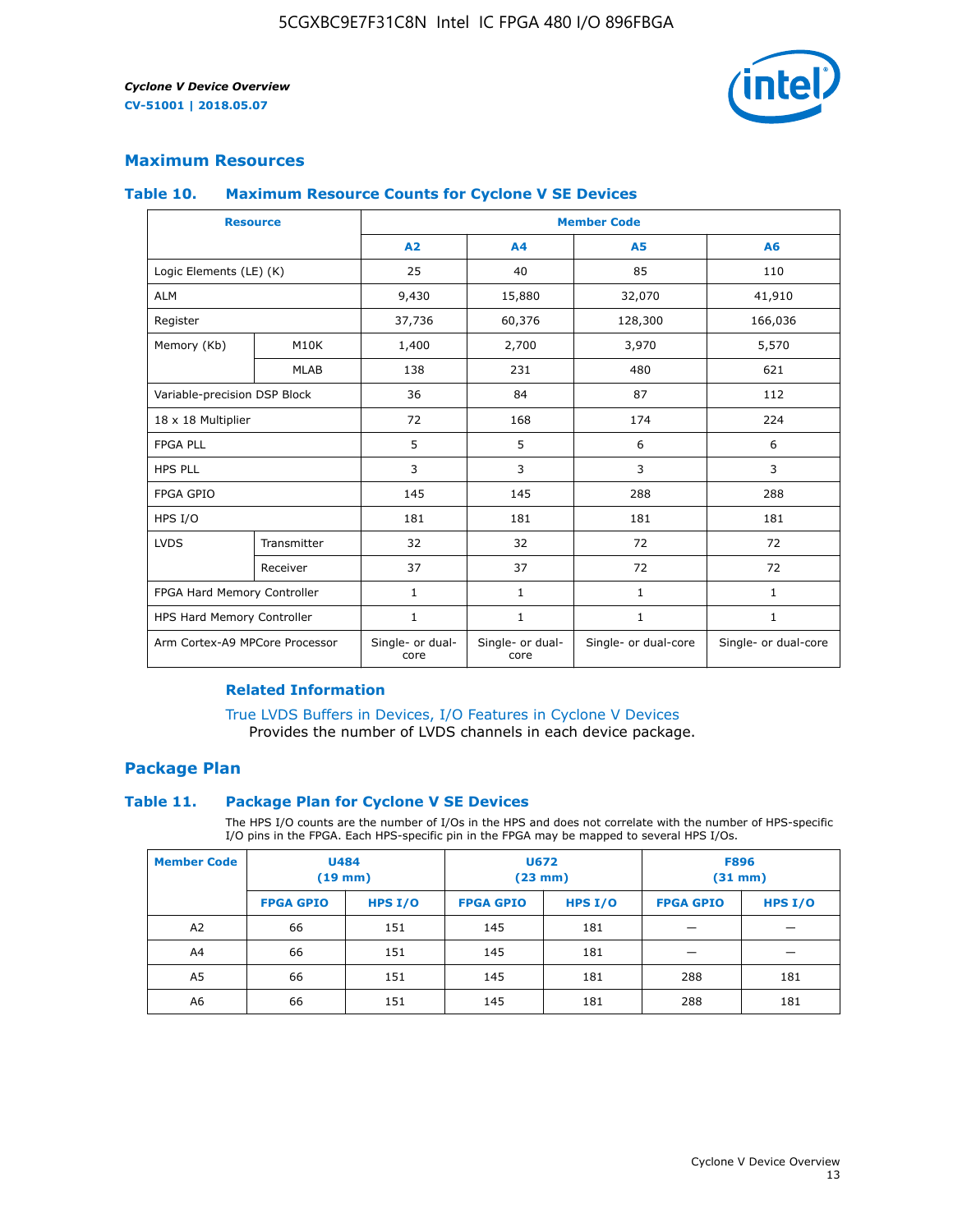

# **Cyclone V SX**

This section provides the available options, maximum resource counts, and package plan for the Cyclone V SX devices.

The information in this section is correct at the time of publication. For the latest information and to get more details, refer to the *Product Selector Guide*.

#### **Related Information**

#### [Product Selector Guide](https://www.altera.com/products/product-selector-guide.html)

Provides the latest information about Intel products.

## **Available Options**

## **Figure 5. Sample Ordering Code and Available Options for Cyclone V SX Devices**

The SEU internal scrubbing feature is available for Cyclone V E, GX, SE, and SX devices with the "SC" suffix in the part number. For device availability and ordering, contact your local Intel sales representatives.

Cyclone V SE and SX low-power devices (L power option) offer 30% static power reduction for devices with 25K LE and 40K LE, and 20% static power reduction for devices with 85K LE and 110K LE.



## **Maximum Resources**

#### **Table 12. Maximum Resource Counts for Cyclone V SX Devices**

|                              | <b>Resource</b> | <b>Member Code</b> |                |                |           |  |
|------------------------------|-----------------|--------------------|----------------|----------------|-----------|--|
|                              |                 | C <sub>2</sub>     | C <sub>4</sub> | C <sub>5</sub> | C6        |  |
| Logic Elements (LE) (K)      |                 | 25                 | 40             | 85             | 110       |  |
| <b>ALM</b>                   |                 | 9,430              | 15,880         | 32,070         | 41,910    |  |
| Register                     |                 | 37,736             | 60,376         | 128,300        | 166,036   |  |
| Memory (Kb)                  | M10K            | 1,400              | 2,700          | 3,970          | 5,570     |  |
|                              | <b>MLAB</b>     | 138                | 231            | 480            | 621       |  |
| Variable-precision DSP Block |                 | 36                 | 84             | 87             | 112       |  |
| 18 x 18 Multiplier           |                 | 72                 | 168            | 174            | 224       |  |
| <b>FPGA PLL</b>              |                 | 5                  | 5              | 6              | 6         |  |
|                              |                 |                    |                |                | continued |  |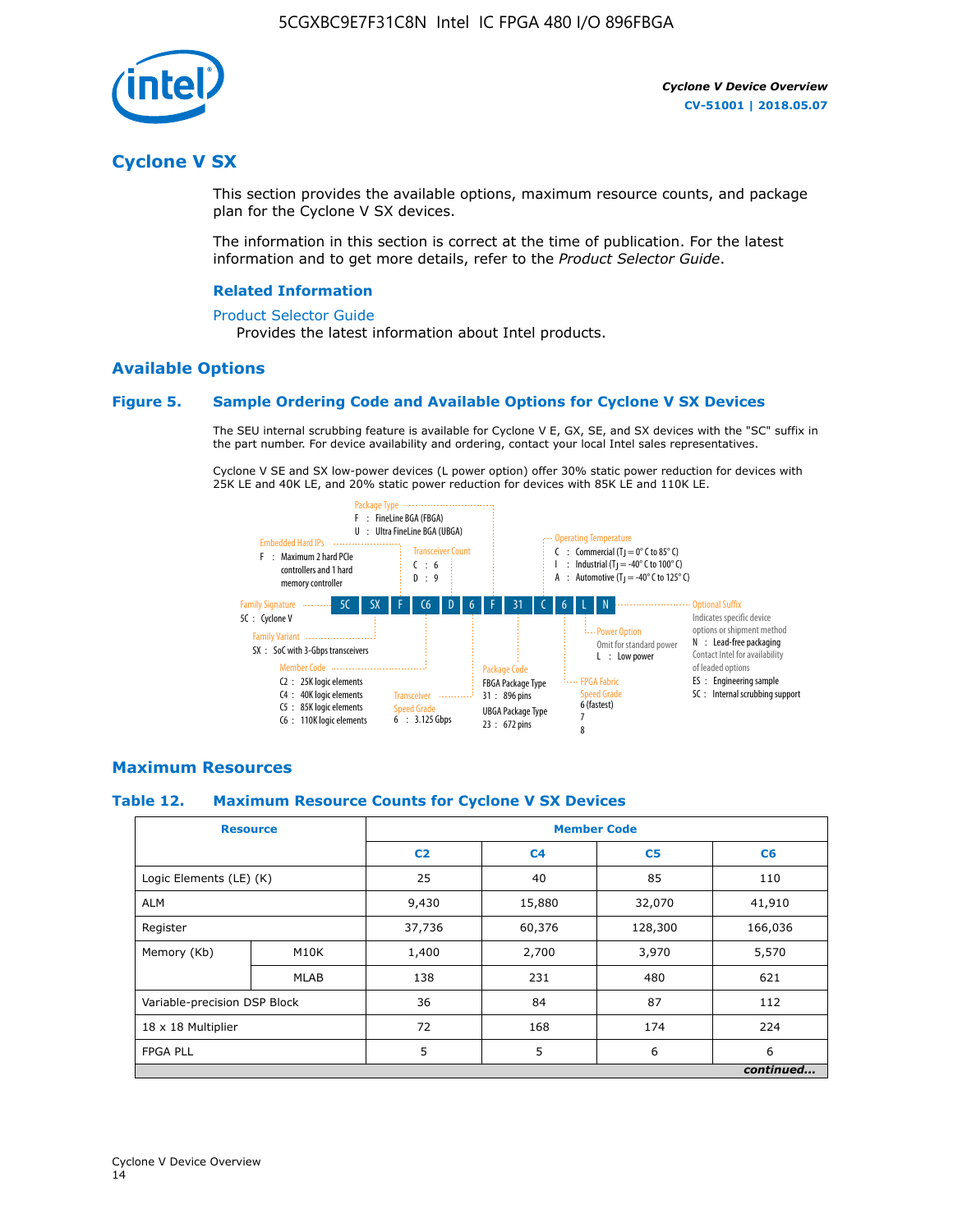

| <b>Resource</b>                |             | <b>Member Code</b> |                |                |                |  |  |
|--------------------------------|-------------|--------------------|----------------|----------------|----------------|--|--|
|                                |             | C <sub>2</sub>     | C <sub>4</sub> | C <sub>5</sub> | C <sub>6</sub> |  |  |
| <b>HPS PLL</b>                 |             | 3                  | 3              | 3              | 3              |  |  |
| 3 Gbps Transceiver             |             | 6                  | 6              | 9              | 9              |  |  |
| FPGA GPIO <sup>(8)</sup>       |             | 145                | 145            | 288            | 288            |  |  |
| HPS I/O                        |             | 181                | 181            | 181            | 181            |  |  |
| <b>LVDS</b>                    | Transmitter | 32                 | 32             | 72             | 72             |  |  |
|                                | Receiver    | 37                 | 37             | 72             | 72             |  |  |
| PCIe Hard IP Block             |             | $\overline{2}$     | $\overline{2}$ | 2(9)           | 2(9)           |  |  |
| FPGA Hard Memory Controller    |             |                    | 1              | 1              | 1              |  |  |
| HPS Hard Memory Controller     |             | 1                  | $\mathbf{1}$   | 1              | 1              |  |  |
| Arm Cortex-A9 MPCore Processor |             | Dual-core          | Dual-core      | Dual-core      | Dual-core      |  |  |

## **Related Information**

[True LVDS Buffers in Devices, I/O Features in Cyclone V Devices](https://www.altera.com/documentation/sam1403481100977.html#sam1403480885395) Provides the number of LVDS channels in each device package.

## **Package Plan**

#### **Table 13. Package Plan for Cyclone V SX Devices**

The HPS I/O counts are the number of I/Os in the HPS and does not correlate with the number of HPS-specific I/O pins in the FPGA. Each HPS-specific pin in the FPGA may be mapped to several HPS I/Os.

| <b>Member Code</b> | U672<br>(23 mm)  |           | <b>F896</b><br>$(31$ mm $)$ |                  |         |             |
|--------------------|------------------|-----------|-----------------------------|------------------|---------|-------------|
|                    | <b>FPGA GPIO</b> | HPS $I/O$ | <b>XCVR</b>                 | <b>FPGA GPIO</b> | HPS I/O | <b>XCVR</b> |
| C <sub>2</sub>     | 145              | 181       | 6                           |                  |         |             |
| C4                 | 145              | 181       | 6                           |                  |         |             |
| C <sub>5</sub>     | 145              | 181       | 6                           | 288              | 181     | 9           |
| C6                 | 145              | 181       | 6                           | 288              | 181     | 9           |

# **Cyclone V ST**

This section provides the available options, maximum resource counts, and package plan for the Cyclone V ST devices.

The information in this section is correct at the time of publication. For the latest information and to get more details, refer to the *Product Selector Guide*.

 $(8)$  The number of GPIOs does not include transceiver I/Os. In the Intel Quartus Prime software, the number of user I/Os includes transceiver I/Os.

<sup>(9)</sup> 1 PCIe Hard IP Block in U672 package.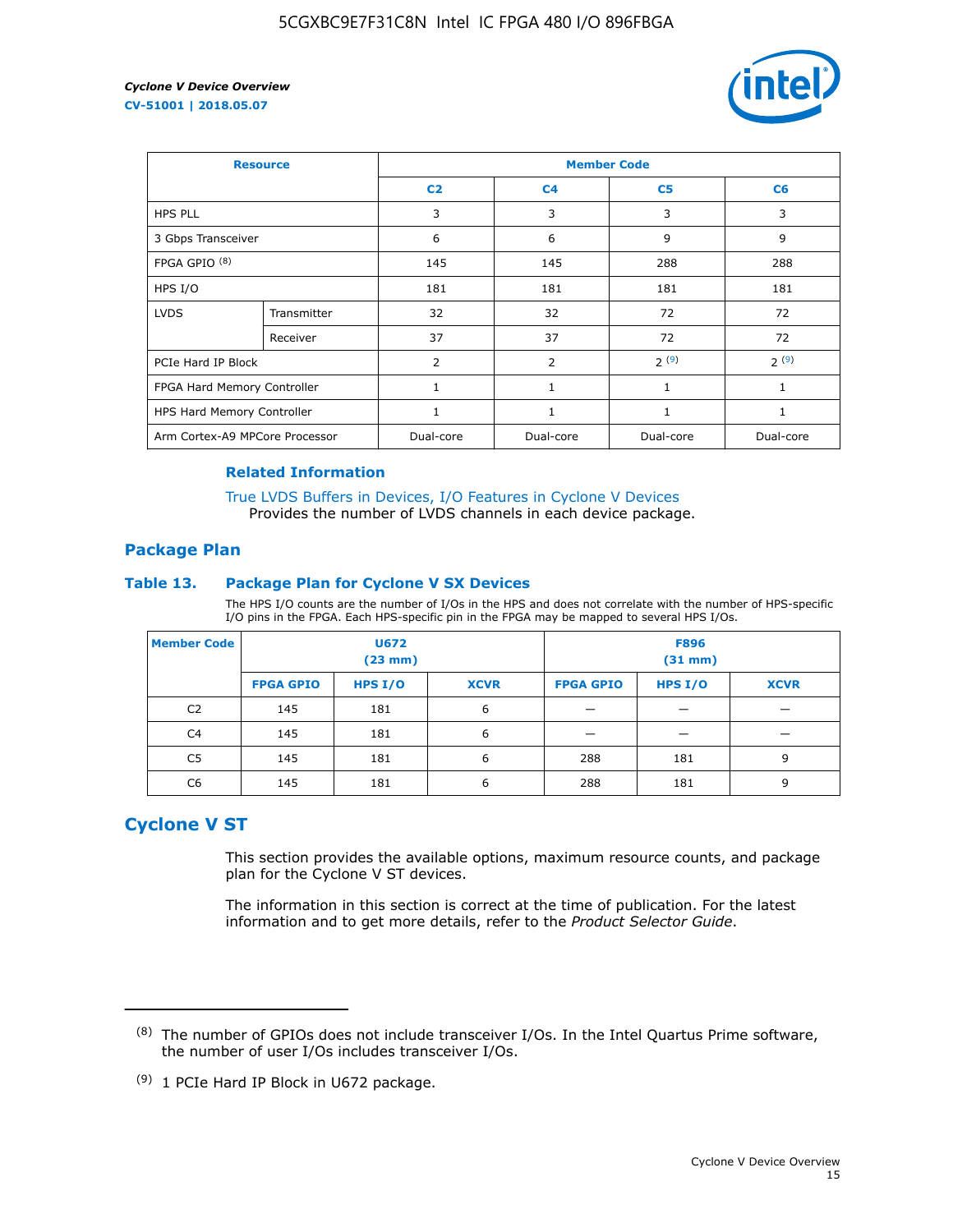

# **Related Information**

[Product Selector Guide](https://www.altera.com/products/product-selector-guide.html) Provides the latest information about Intel products.

# **Available Options**

## **Figure 6. Sample Ordering Code and Available Options for Cyclone V ST Devices**



# **Maximum Resources**

## **Table 14. Maximum Resource Counts for Cyclone V ST Devices**

| <b>Resource</b>              |             |                | <b>Member Code</b> |
|------------------------------|-------------|----------------|--------------------|
|                              |             | D <sub>5</sub> | D <sub>6</sub>     |
| Logic Elements (LE) (K)      |             | 85             | 110                |
| <b>ALM</b>                   |             | 32,070         | 41,910             |
| Register                     |             | 128,300        | 166,036            |
| Memory (Kb)                  | M10K        | 3,970          | 5,570              |
|                              | <b>MLAB</b> | 480            | 621                |
| Variable-precision DSP Block |             | 87             | 112                |
| 18 x 18 Multiplier           |             | 174            | 224                |
| <b>FPGA PLL</b>              |             | 6              | 6                  |
| <b>HPS PLL</b>               |             | 3              | 3                  |
| 6.144 Gbps Transceiver       |             | 9              | 9                  |
| FPGA GPIO(10)                |             | 288            | 288                |
| HPS I/O                      |             | 181            | 181                |
| <b>LVDS</b>                  | Transmitter | 72             | 72                 |
|                              |             |                | continued          |

<sup>(10)</sup> The number of GPIOs does not include transceiver I/Os. In the Intel Quartus Prime software, the number of user I/Os includes transceiver I/Os.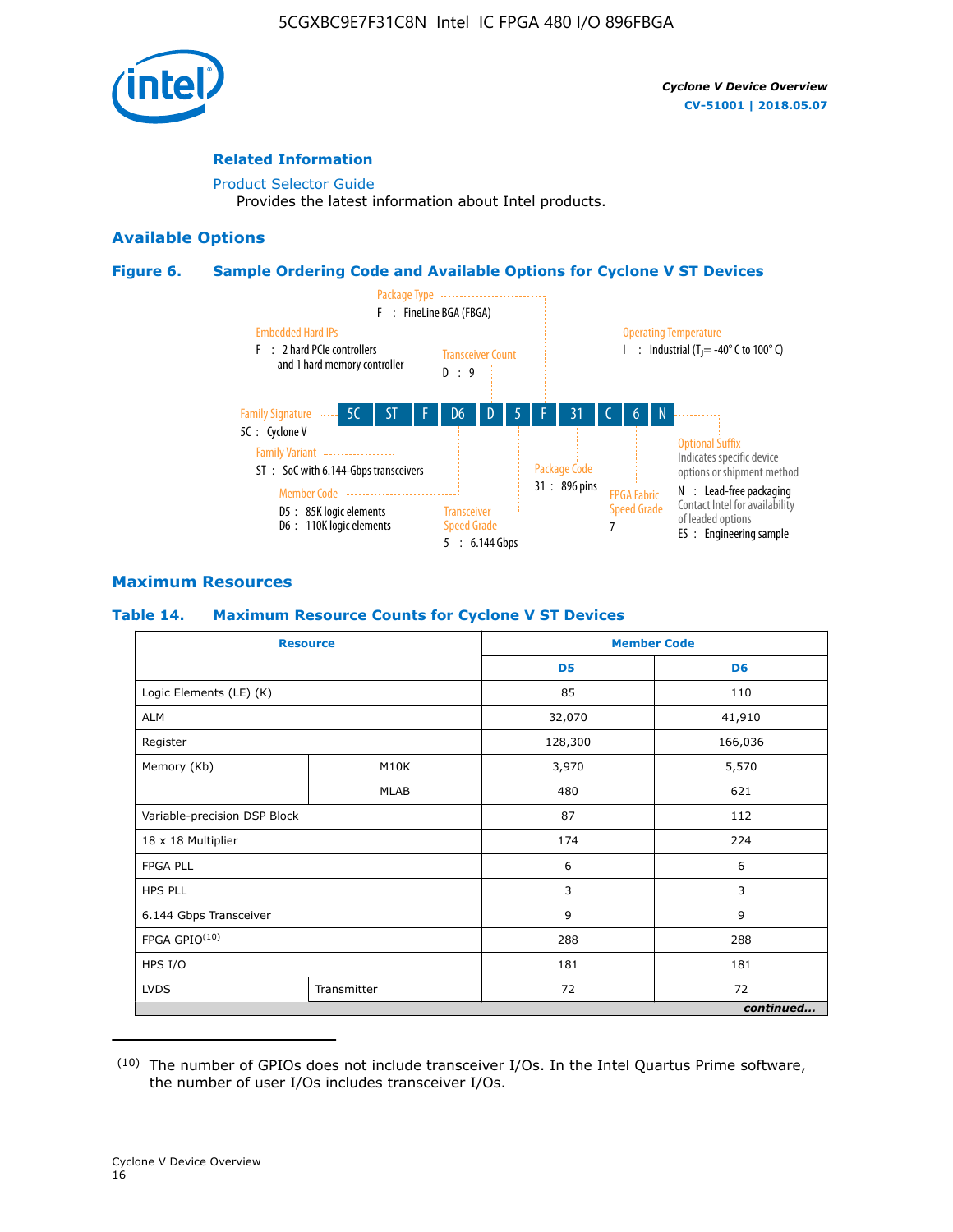

| <b>Resource</b>                |          | <b>Member Code</b> |                |  |
|--------------------------------|----------|--------------------|----------------|--|
|                                |          | D <sub>5</sub>     | D <sub>6</sub> |  |
|                                | Receiver | 72                 | 72             |  |
| PCIe Hard IP Block             |          |                    |                |  |
| FPGA Hard Memory Controller    |          |                    |                |  |
| HPS Hard Memory Controller     |          |                    |                |  |
| Arm Cortex-A9 MPCore Processor |          | Dual-core          | Dual-core      |  |

#### **Related Information**

# [True LVDS Buffers in Devices, I/O Features in Cyclone V Devices](https://www.altera.com/documentation/sam1403481100977.html#sam1403480885395)

Provides the number of LVDS channels in each device package.

## **Package Plan**

#### **Table 15. Package Plan for Cyclone V ST Devices**

- The HPS I/O counts are the number of I/Os in the HPS and does not correlate with the number of HPSspecific I/O pins in the FPGA. Each HPS-specific pin in the FPGA may be mapped to several HPS I/Os.
- Transceiver counts shown are for transceiver ≤5 Gbps . 6 Gbps transceiver channel count support depends on the package and channel usage. For more information about the 6 Gbps transceiver channel count, refer to the *Cyclone V Device Handbook Volume 2: Transceivers*.

| <b>Member Code</b> | <b>F896</b><br>$(31$ mm $)$ |           |             |  |  |
|--------------------|-----------------------------|-----------|-------------|--|--|
|                    | <b>FPGA GPIO</b>            | HPS $I/O$ | <b>XCVR</b> |  |  |
| D <sub>5</sub>     | 288                         | 181       | 9(11)       |  |  |
| D <sub>6</sub>     | 288                         | 181       | q(11)       |  |  |

## **Related Information**

[6.144-Gbps Support Capability in Cyclone V GT Devices, Cyclone V Device Handbook](https://www.altera.com/documentation/nik1409855456781.html#nik1409855410757) [Volume 2: Transceivers](https://www.altera.com/documentation/nik1409855456781.html#nik1409855410757)

Provides more information about 6 Gbps transceiver channel count.

<sup>(11)</sup> If you require CPRI (at 4.9152 Gbps) and PCIe Gen2 transmit jitter compliance, Intel recommends that you use only up to seven full-duplex transceiver channels for CPRI, and up to six full-duplex channels for PCIe Gen2. The CMU channels are not considered full-duplex channels.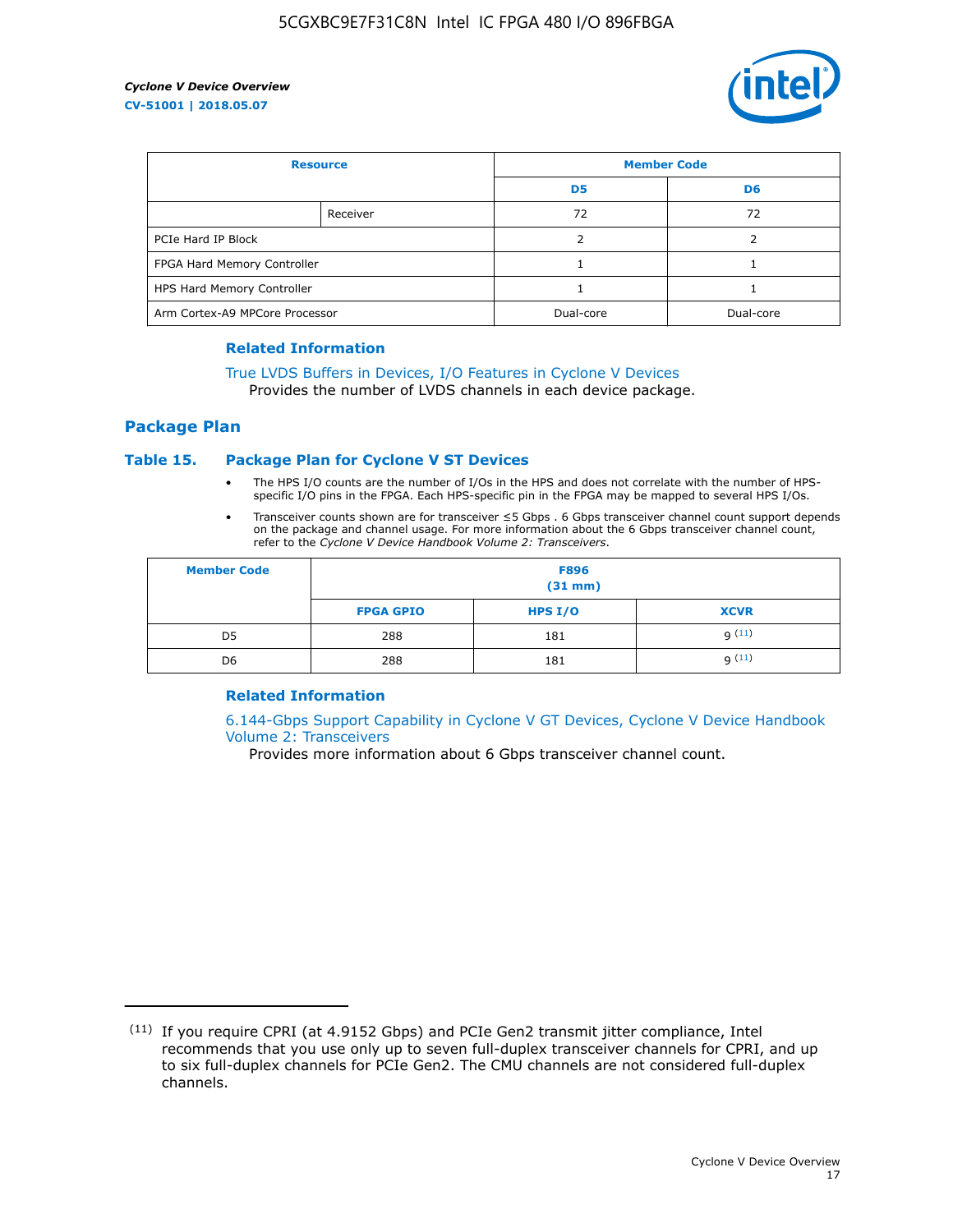

# **I/O Vertical Migration for Cyclone V Devices**

## **Figure 7. Vertical Migration Capability Across Cyclone V Device Packages and Densities**

The arrows indicate the vertical migration paths. The devices included in each vertical migration path are shaded. You can also migrate your design across device densities in the same package option if the devices have the same dedicated pins, configuration pins, and power pins.



You can achieve the vertical migration shaded in red if you use only up to 175 GPIOs for the M383 package, and 138 GPIOs for the U672 package. These migration paths are not shown in the Intel Quartus Prime software Pin Migration View.

*Note:* To verify the pin migration compatibility, use the Pin Migration View window in the Intel Quartus Prime software Pin Planner.

# **Adaptive Logic Module**

Cyclone V devices use a 28 nm ALM as the basic building block of the logic fabric.

The ALM, as shown in following figure, uses an 8-input fracturable look-up table (LUT) with four dedicated registers to help improve timing closure in register-rich designs and achieve an even higher design packing capability than previous generations.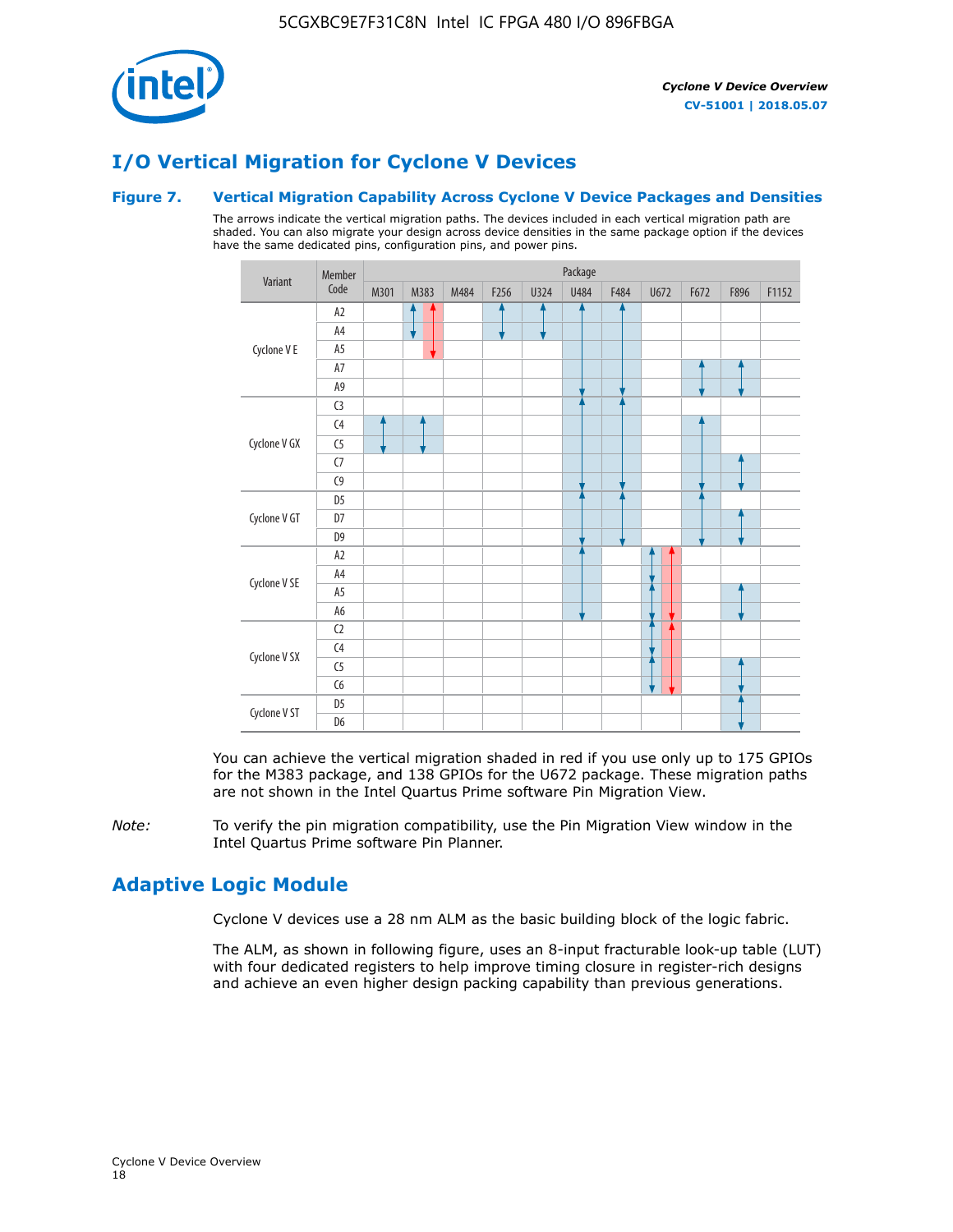

#### **Figure 8. ALM for Cyclone V Devices**



You can configure up to 25% of the ALMs in the Cyclone V devices as distributed memory using MLABs.

#### **Related Information**

Embedded Memory Capacity in Cyclone V Devices on page 21 Lists the embedded memory capacity for each device.

# **Variable-Precision DSP Block**

Cyclone V devices feature a variable-precision DSP block that supports these features:

- Configurable to support signal processing precisions ranging from  $9 \times 9$ ,  $18 \times 18$ and 27 x 27 bits natively
- A 64-bit accumulator
- A hard preadder that is available in both 18- and 27-bit modes
- Cascaded output adders for efficient systolic finite impulse response (FIR) filters
- Internal coefficient register banks, 8 deep, for each multiplier in 18- or 27-bit mode
- Fully independent multiplier operation
- A second accumulator feedback register to accommodate complex multiplyaccumulate functions
- Fully independent Efficient support for single-precision floating point arithmetic
- The inferability of all modes by the Intel Quartus Prime design software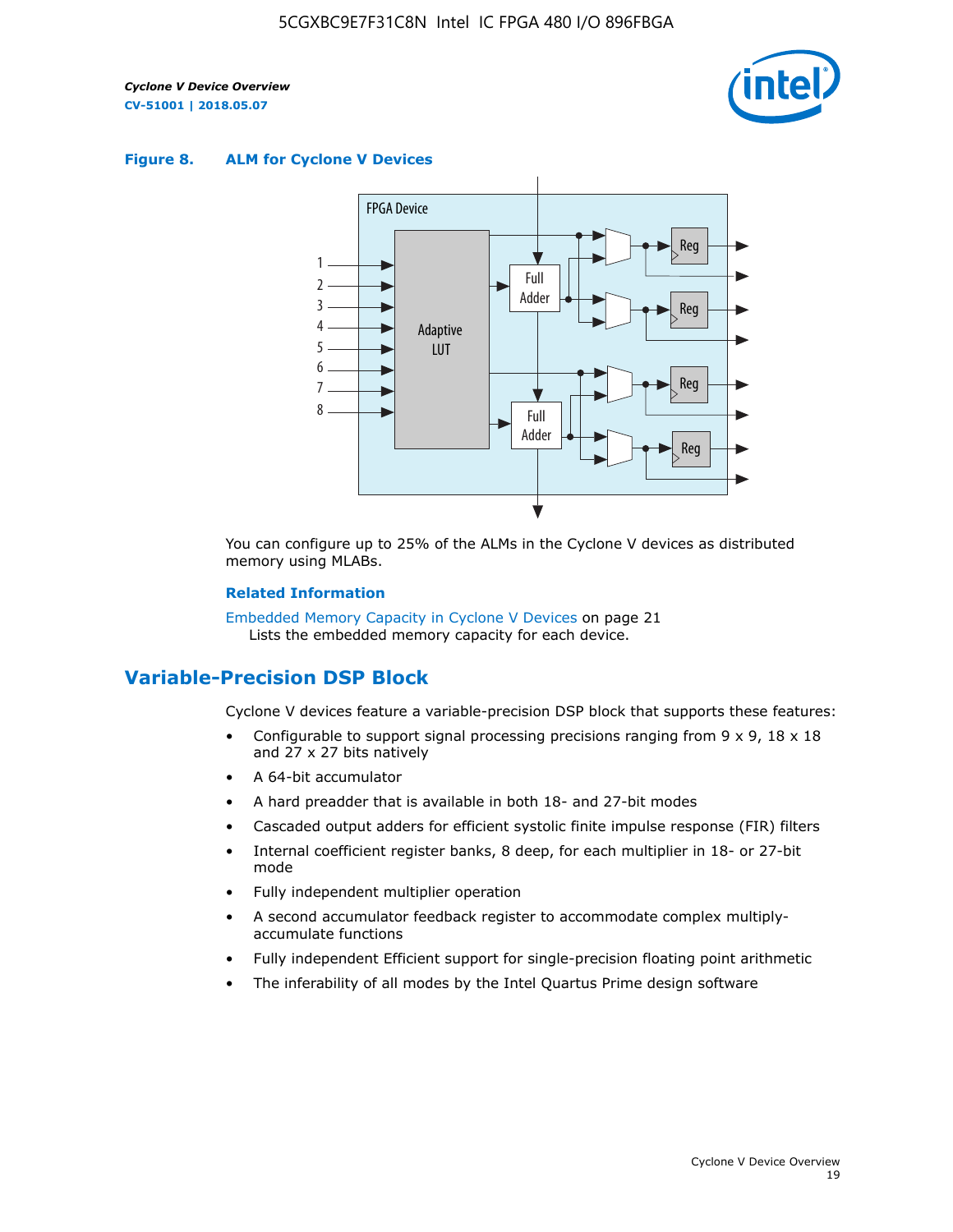

# **Table 16. Variable-Precision DSP Block Configurations for Cyclone V Devices**

| <b>Usage Example</b>                                       | <b>Multiplier Size (Bit)</b> | <b>DSP Block Resource</b> |
|------------------------------------------------------------|------------------------------|---------------------------|
| Low precision fixed point for video<br>applications        | Three $9 \times 9$           |                           |
| Medium precision fixed point in FIR<br>filters             | Two 18 x 18                  |                           |
| FIR filters and general DSP usage                          | Two 18 x 18 with accumulate  |                           |
| High precision fixed- or floating-point<br>implementations | One 27 x 27 with accumulate  |                           |

You can configure each DSP block during compilation as independent three  $9 \times 9$ , two 18 x 18, or one 27 x 27 multipliers. With a dedicated 64 bit cascade bus, you can cascade multiple variable-precision DSP blocks to implement even higher precision DSP functions efficiently.

#### **Table 17. Number of Multipliers in Cyclone V Devices**

The table lists the variable-precision DSP resources by bit precision for each Cyclone V device.

| <b>Variant</b>         | <b>Member</b><br><b>Code</b> | <b>Variable-</b><br>precision |                                   | <b>Independent Input and Output</b><br><b>Multiplications Operator</b> | $18 \times 18$<br><b>Multiplier</b> | $18 \times 18$<br><b>Multiplier</b> |                                                              |
|------------------------|------------------------------|-------------------------------|-----------------------------------|------------------------------------------------------------------------|-------------------------------------|-------------------------------------|--------------------------------------------------------------|
|                        |                              | <b>DSP Block</b>              | $9 \times 9$<br><b>Multiplier</b> | $18 \times 18$<br><b>Multiplier</b>                                    | $27 \times 27$<br><b>Multiplier</b> | <b>Adder Mode</b>                   | <b>Adder</b><br><b>Summed</b><br>with 36 bit<br><b>Input</b> |
| Cyclone V E            | A2                           | 25                            | 75                                | 50                                                                     | 25                                  | 25                                  | 25                                                           |
|                        | A4                           | 66                            | 198                               | 132                                                                    | 66                                  | 66                                  | 66                                                           |
|                        | A <sub>5</sub>               | 150                           | 450                               | 300                                                                    | 150                                 | 150                                 | 150                                                          |
|                        | A7                           | 156                           | 468                               | 312                                                                    | 156                                 | 156                                 | 156                                                          |
|                        | A <sub>9</sub>               | 342                           | 1,026                             | 684                                                                    | 342                                 | 342                                 | 342                                                          |
| Cyclone V<br><b>GX</b> | C <sub>3</sub>               | 57                            | 171                               | 114                                                                    | 57                                  | 57                                  | 57                                                           |
|                        | C <sub>4</sub>               | 70                            | 210                               | 140                                                                    | 70                                  | 70                                  | 70                                                           |
|                        | C <sub>5</sub>               | 150                           | 450                               | 300                                                                    | 150                                 | 150                                 | 150                                                          |
|                        | C <sub>7</sub>               | 156                           | 468                               | 312                                                                    | 156                                 | 156                                 | 156                                                          |
|                        | C <sub>9</sub>               | 342                           | 1,026                             | 684                                                                    | 342                                 | 342                                 | 342                                                          |
| Cyclone V GT           | D <sub>5</sub>               | 150                           | 450                               | 300                                                                    | 150                                 | 150                                 | 150                                                          |
|                        | D7                           | 156                           | 468                               | 312                                                                    | 156                                 | 156                                 | 156                                                          |
|                        | D <sub>9</sub>               | 342                           | 1,026                             | 684                                                                    | 342                                 | 342                                 | 342                                                          |
| Cyclone V SE           | A <sub>2</sub>               | 36                            | 108                               | 72                                                                     | 36                                  | 36                                  | 36                                                           |
|                        | A4                           | 84                            | 252                               | 168                                                                    | 84                                  | 84                                  | 84                                                           |
|                        | A5                           | 87                            | 261                               | 174                                                                    | 87                                  | 87                                  | 87                                                           |
|                        | A <sub>6</sub>               | 112                           | 336                               | 224                                                                    | 112                                 | 112                                 | 112                                                          |
| Cyclone V SX           | C <sub>2</sub>               | 36                            | 108                               | 72                                                                     | 36                                  | 36                                  | 36                                                           |
|                        | C <sub>4</sub>               | 84                            | 252                               | 168                                                                    | 84                                  | 84                                  | 84                                                           |
|                        | C <sub>5</sub>               | 87                            | 261                               | 174                                                                    | 87                                  | 87                                  | 87                                                           |
|                        |                              |                               |                                   |                                                                        |                                     |                                     | continued                                                    |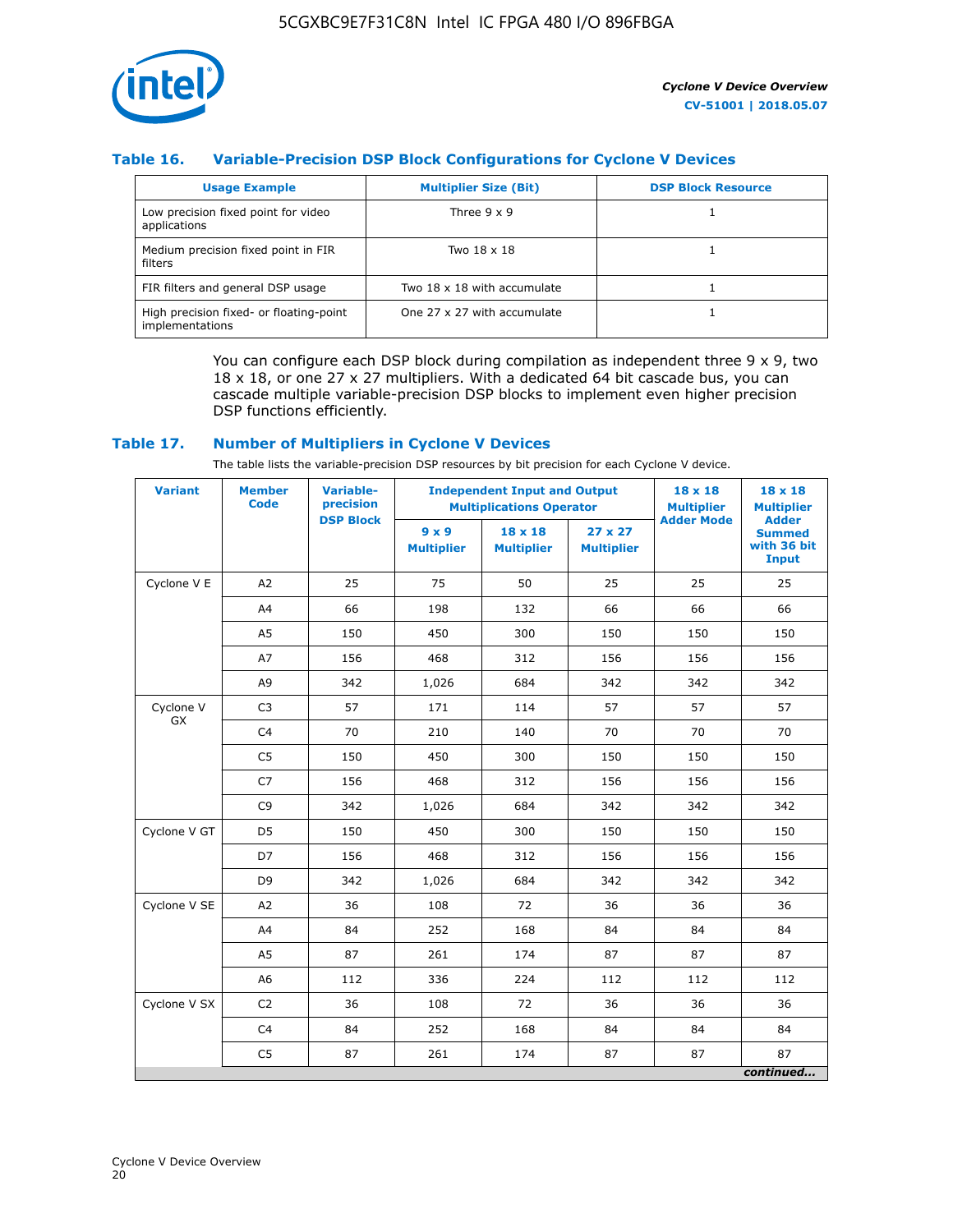

| <b>Variant</b> | Variable-<br><b>Member</b><br>precision<br><b>Code</b> |                  | <b>Independent Input and Output</b><br><b>Multiplications Operator</b> | $18 \times 18$<br><b>Multiplier</b> | $18 \times 18$<br><b>Multiplier</b><br><b>Adder</b> |                   |                                       |
|----------------|--------------------------------------------------------|------------------|------------------------------------------------------------------------|-------------------------------------|-----------------------------------------------------|-------------------|---------------------------------------|
|                |                                                        | <b>DSP Block</b> | $9 \times 9$<br><b>Multiplier</b>                                      | $18 \times 18$<br><b>Multiplier</b> | $27 \times 27$<br><b>Multiplier</b>                 | <b>Adder Mode</b> | <b>Summed</b><br>with 36 bit<br>Input |
|                | C6                                                     | 112              | 336                                                                    | 224                                 | 112                                                 | 112               | 112                                   |
| Cyclone V ST   | D <sub>5</sub>                                         | 87               | 261                                                                    | 174                                 | 87                                                  | 87                | 87                                    |
|                | D <sub>6</sub>                                         | 112              | 336                                                                    | 224                                 | 112                                                 | 112               | 112                                   |

# **Embedded Memory Blocks**

The embedded memory blocks in the devices are flexible and designed to provide an optimal amount of small- and large-sized memory arrays to fit your design requirements.

# **Types of Embedded Memory**

The Cyclone V devices contain two types of memory blocks:

- 10 Kb M10K blocks—blocks of dedicated memory resources. The M10K blocks are ideal for larger memory arrays while still providing a large number of independent ports.
- 640 bit memory logic array blocks (MLABs)—enhanced memory blocks that are configured from dual-purpose logic array blocks (LABs). The MLABs are ideal for wide and shallow memory arrays. The MLABs are optimized for implementation of shift registers for digital signal processing (DSP) applications, wide shallow FIFO buffers, and filter delay lines. Each MLAB is made up of ten adaptive logic modules (ALMs). In the Cyclone V devices, you can configure these ALMs as ten 32 x 2 blocks, giving you one 32 x 20 simple dual-port SRAM block per MLAB.

# **Embedded Memory Capacity in Cyclone V Devices**

## **Table 18. Embedded Memory Capacity and Distribution in Cyclone V Devices**

|                | <b>Member</b>  | <b>M10K</b>  |                     | <b>MLAB</b>  | <b>Total RAM Bit</b> |           |
|----------------|----------------|--------------|---------------------|--------------|----------------------|-----------|
| <b>Variant</b> | <b>Code</b>    | <b>Block</b> | <b>RAM Bit (Kb)</b> | <b>Block</b> | <b>RAM Bit (Kb)</b>  | (Kb)      |
| Cyclone V E    | A2             | 176          | 1,760               | 314          | 196                  | 1,956     |
|                | A4             | 308          | 3,080               | 485          | 303                  | 3,383     |
|                | A5             | 446          | 4,460               | 679          | 424                  | 4,884     |
|                | A7             | 686          | 6,860               | 1338         | 836                  | 7,696     |
|                | A9             | 1,220        | 12,200              | 2748         | 1,717                | 13,917    |
| Cyclone V GX   | C <sub>3</sub> | 135          | 1,350               | 291          | 182                  | 1,532     |
|                | C4             | 250          | 2,500               | 678          | 424                  | 2,924     |
|                | C5             | 446          | 4,460               | 678          | 424                  | 4,884     |
|                | C7             | 686          | 6,860               | 1338         | 836                  | 7,696     |
|                | C <sub>9</sub> | 1,220        | 12,200              | 2748         | 1,717                | 13,917    |
|                |                |              |                     |              |                      | continued |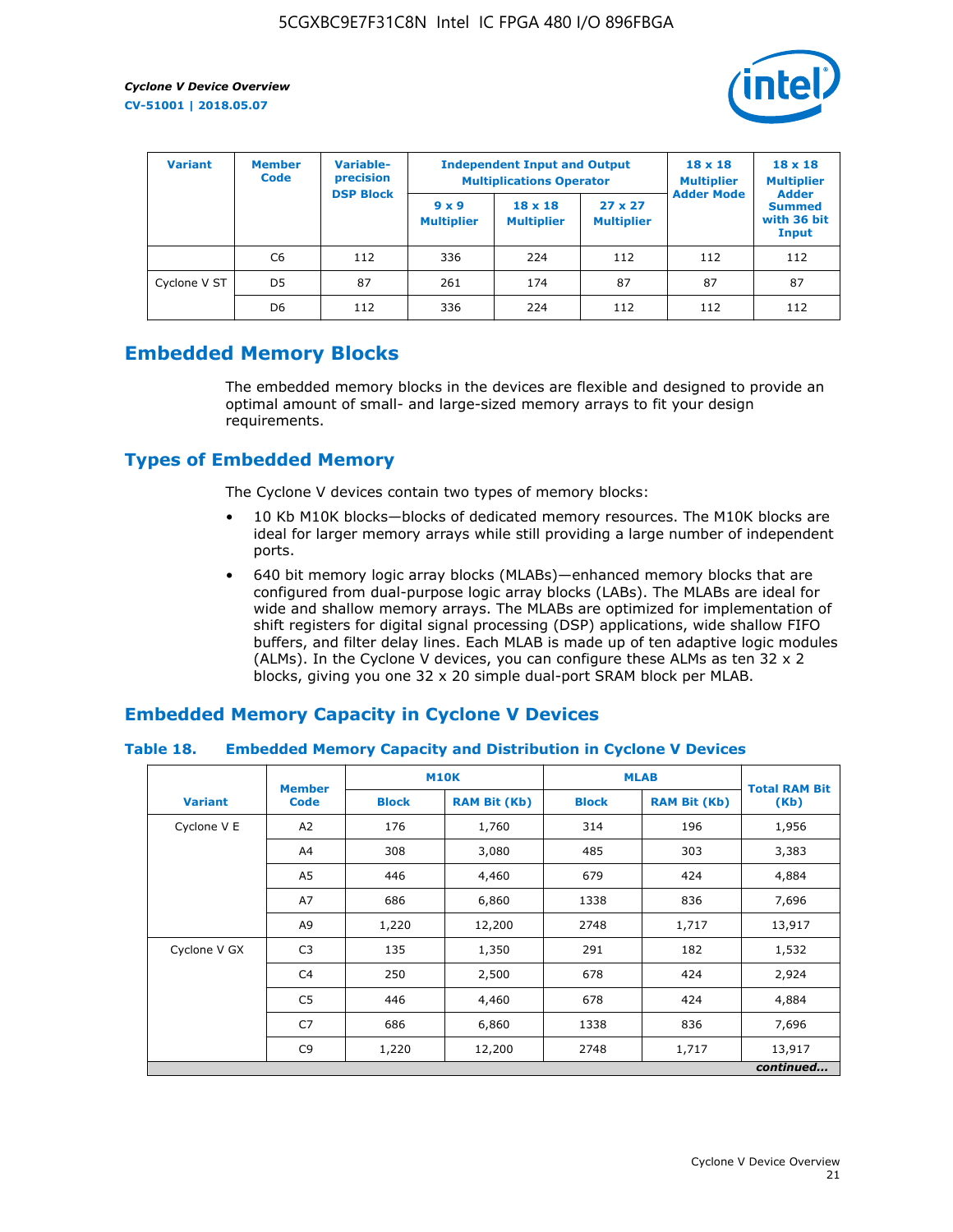

|                | <b>Member</b>  | <b>M10K</b>  |                     | <b>MLAB</b>  | <b>Total RAM Bit</b> |        |  |
|----------------|----------------|--------------|---------------------|--------------|----------------------|--------|--|
| <b>Variant</b> | <b>Code</b>    | <b>Block</b> | <b>RAM Bit (Kb)</b> | <b>Block</b> | <b>RAM Bit (Kb)</b>  | (Kb)   |  |
| Cyclone V GT   | D <sub>5</sub> | 446          | 4,460               | 679          | 424                  | 4,884  |  |
|                | D7             | 686          | 6,860               | 1338         | 836                  | 7,696  |  |
|                | D <sub>9</sub> | 1,220        | 12,200              | 2748         | 1,717                | 13,917 |  |
| Cyclone V SE   | A <sub>2</sub> | 140          | 1,400               | 221          | 138                  | 1,538  |  |
|                | A4             | 270          | 2,700               | 370          | 231                  | 2,460  |  |
|                | A5             | 397          | 3,970               | 768          | 480                  | 4,450  |  |
|                | A6             | 553          | 5,530               | 994          | 621                  | 6,151  |  |
| Cyclone V SX   | C <sub>2</sub> | 140          | 1,400               | 221          | 138                  | 1,538  |  |
|                | C4             | 270          | 2,700               | 370          | 231                  | 2,460  |  |
|                | C5             | 397          | 3,970               | 768          | 480                  | 4,450  |  |
|                | C <sub>6</sub> | 553          | 5,530               | 994          | 621                  | 6,151  |  |
| Cyclone V ST   | D <sub>5</sub> | 397          | 3,970               | 768          | 480                  | 4,450  |  |
|                | D <sub>6</sub> | 553          | 5,530               | 994          | 621                  | 6,151  |  |

# **Embedded Memory Configurations**

## **Table 19. Supported Embedded Memory Block Configurations for Cyclone V Devices**

This table lists the maximum configurations supported for the embedded memory blocks. The information is applicable only to the single-port RAM and ROM modes.

| <b>Memory Block</b> | Depth (bits) | <b>Programmable Width</b> |
|---------------------|--------------|---------------------------|
| MLAB                | 32           | x16, x18, or x20          |
| M10K                | 256          | x40 or x32                |
|                     | 512          | x20 or x16                |
|                     | 1K           | $x10$ or $x8$             |
|                     | 2K           | $x5$ or $x4$              |
|                     | 4K           | x2                        |
|                     | 8K           | x1                        |

# **Clock Networks and PLL Clock Sources**

550 MHz Cyclone V devices have 16 global clock networks capable of up to operation. The clock network architecture is based on Intel's global, quadrant, and peripheral clock structure. This clock structure is supported by dedicated clock input pins and fractional PLLs.

*Note:* To reduce power consumption, the Intel Quartus Prime software identifies all unused sections of the clock network and powers them down.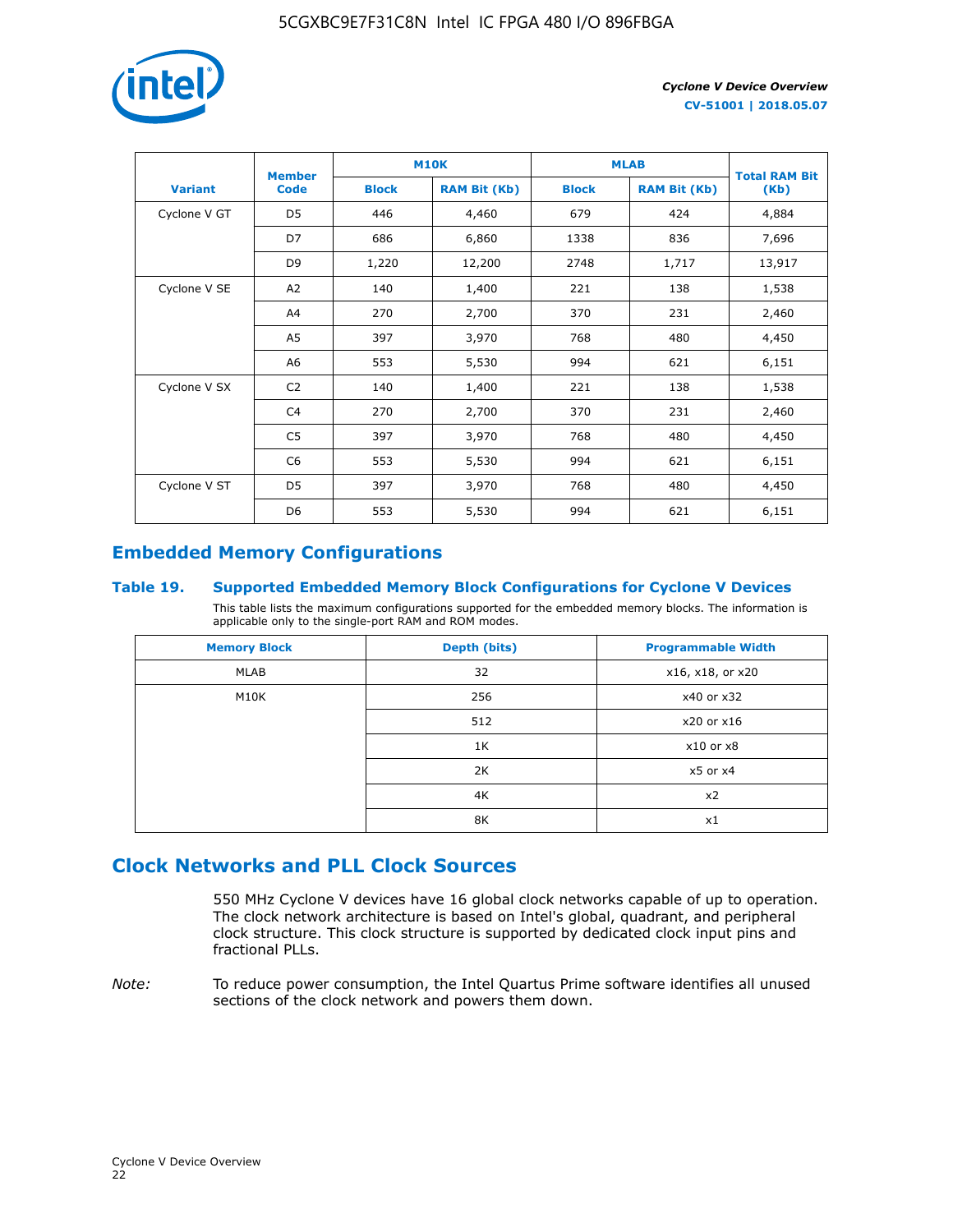

## **PLL Features**

The PLLs in the Cyclone V devices support the following features:

- Frequency synthesis
- On-chip clock deskew
- Jitter attenuation
- Programmable output clock duty cycles
- PLL cascading
- Reference clock switchover
- Programmable bandwidth
- User-mode reconfiguration of PLLs
- Low power mode for each fractional PLL
- Dynamic phase shift
- Direct, source synchronous, zero delay buffer, external feedback, and LVDS compensation modes

#### **Fractional PLL**

In addition to integer PLLs, the Cyclone V devices use a fractional PLL architecture. The devices have up to eight PLLs, each with nine output counters. You can use the output counters to reduce PLL usage in two ways:

- Reduce the number of oscillators that are required on your board by using fractional PLLs
- Reduce the number of clock pins that are used in the device by synthesizing multiple clock frequencies from a single reference clock source

If you use the fractional PLL mode, you can use the PLLs for precision fractional-N frequency synthesis—removing the need for off-chip reference clock sources in your design.

The transceiver fractional PLLs that are not used by the transceiver I/Os can be used as general purpose fractional PLLs by the FPGA fabric.

# **FPGA General Purpose I/O**

Cyclone V devices offer highly configurable GPIOs. The following list describes the features of the GPIOs:

- Programmable bus hold and weak pull-up
- LVDS output buffer with programmable differential output voltage ( $V_{OD}$ ) and programmable pre-emphasis
- On-chip parallel termination ( $R<sub>T</sub>$  OCT) for all I/O banks with OCT calibration to limit the termination impedance variation
- On-chip dynamic termination that has the ability to swap between series and parallel termination, depending on whether there is read or write on a common bus for signal integrity
- Easy timing closure support using the hard read FIFO in the input register path, and delay-locked loop (DLL) delay chain with fine and coarse architecture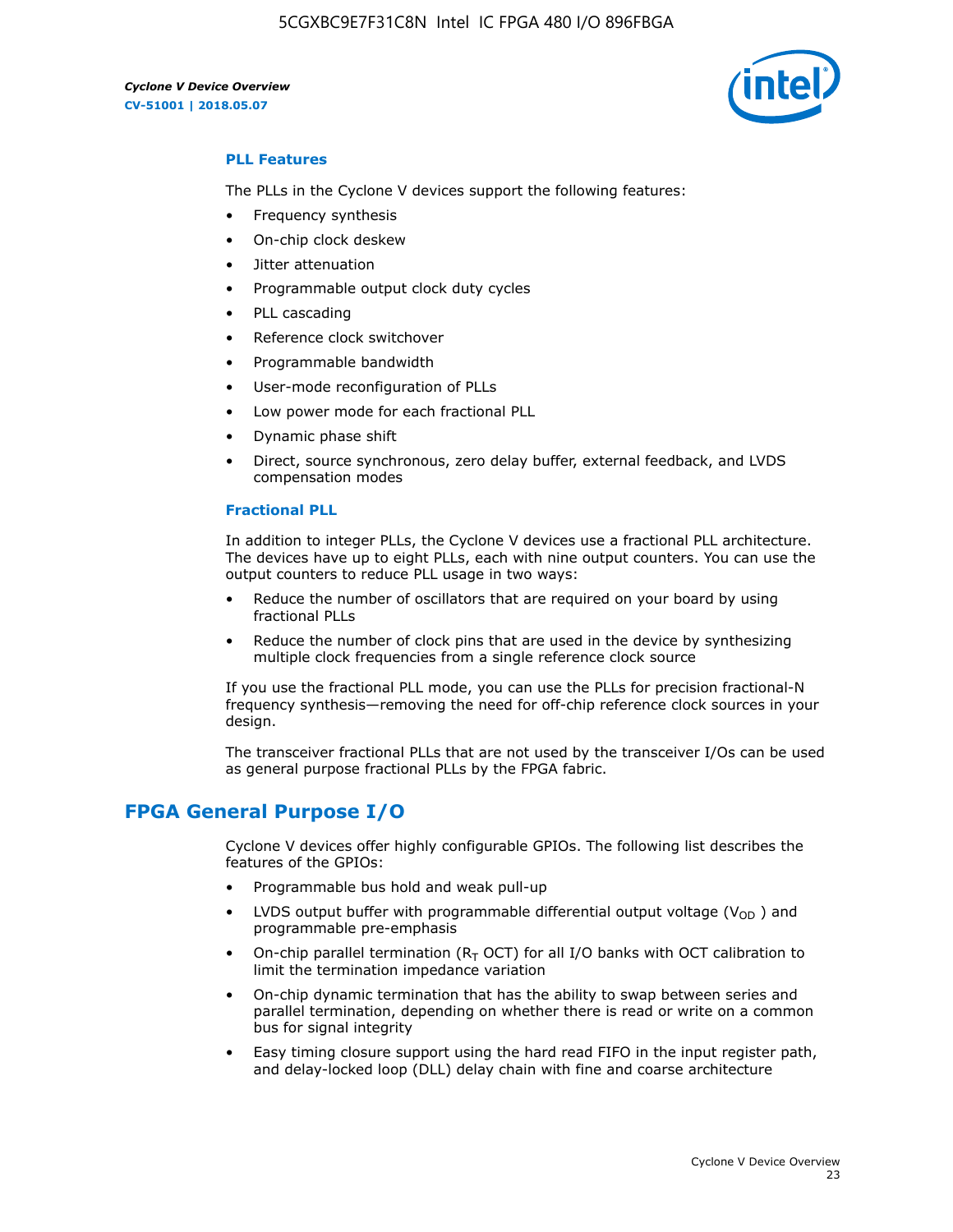

# **PCIe Gen1 and Gen2 Hard IP**

Cyclone V GX, GT, SX, and ST devices contain PCIe hard IP that is designed for performance and ease-of-use. The PCIe hard IP consists of the MAC, data link, and transaction layers.

The PCIe hard IP supports PCIe Gen2 and Gen1 end point and root port for up to x4 lane configuration. The PCIe Gen2 x4 support is PCIe-compatible.

The PCIe endpoint support includes multifunction support for up to eight functions, as shown in the following figure. The integrated multifunction support reduces the FPGA logic requirements by up to 20,000 LEs for PCIe designs that require multiple peripherals.

## **Figure 9. PCIe Multifunction for Cyclone V Devices**



The Cyclone V PCIe hard IP operates independently from the core logic. This independent operation allows the PCIe link to wake up and complete link training in less than 100 ms while the Cyclone V device completes loading the programming file for the rest of the device.

In addition, the PCIe hard IP in the Cyclone V device provides improved end-to-end datapath protection using ECC.

# **External Memory Interface**

This section provides an overview of the external memory interface in Cyclone V devices.

# **Hard and Soft Memory Controllers**

Cyclone V devices support up to two hard memory controllers for DDR3, DDR2, and LPDDR2 SDRAM devices. Each controller supports 8 to 32 bit components of up to 4 gigabits (Gb) in density with two chip selects and optional ECC. For the Cyclone V SoC devices, an additional hard memory controller in the HPS supports DDR3, DDR2, and LPDDR2 SDRAM devices.

All Cyclone V devices support soft memory controllers for DDR3, DDR2, and LPDDR2 SDRAM devices for maximum flexibility.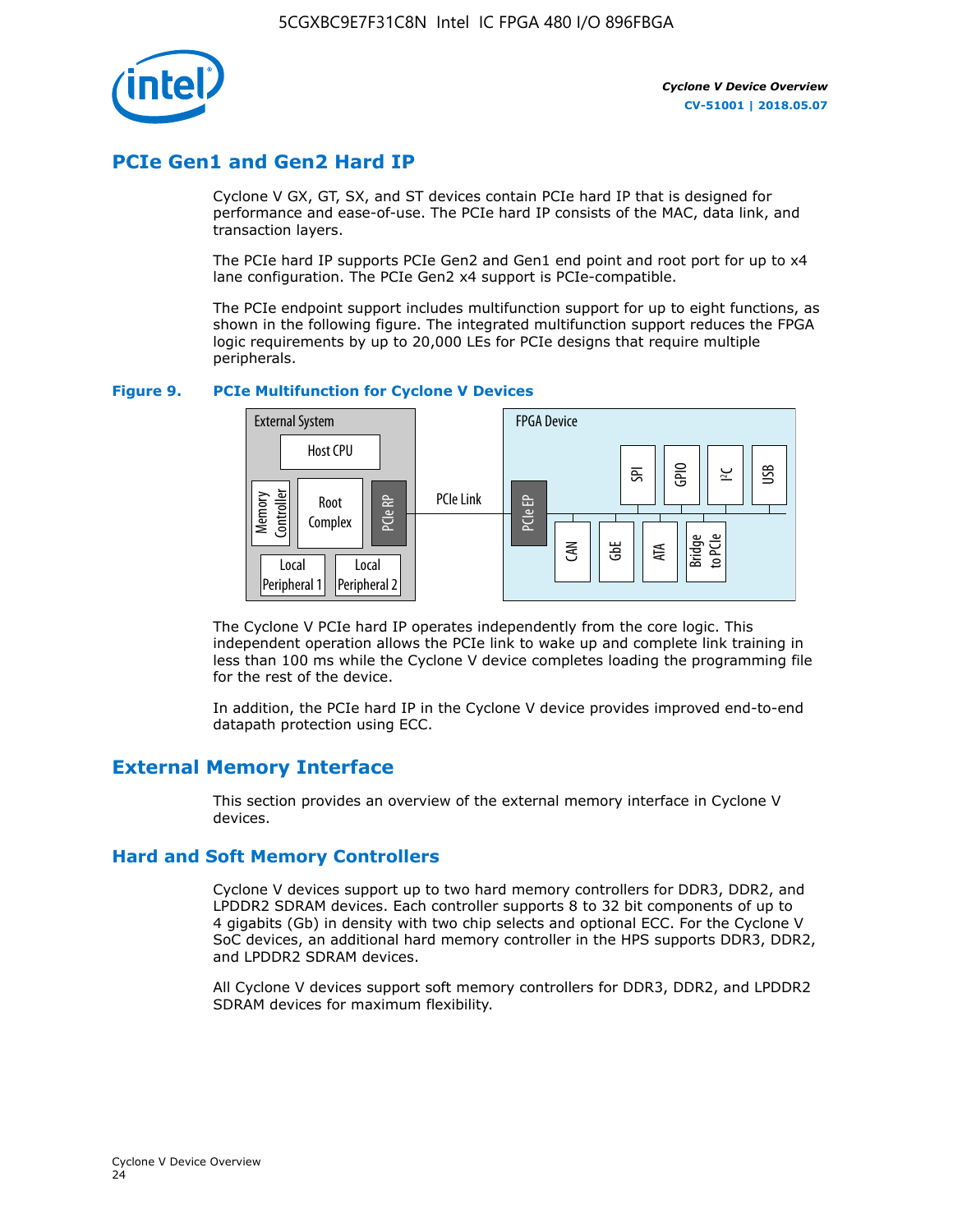

# **External Memory Performance**

## **Table 20. External Memory Interface Performance in Cyclone V Devices**

The maximum and minimum operating frequencies depend on the memory interface standards and the supported delay-locked loop (DLL) frequency listed in the device datasheet.

| <b>Interface</b>  | <b>Voltage</b> | <b>Maximum Frequency (MHz)</b> | <b>Minimum Frequency</b> |       |  |
|-------------------|----------------|--------------------------------|--------------------------|-------|--|
|                   | $(\mathsf{V})$ | <b>Hard Controller</b>         | <b>Soft Controller</b>   | (MHz) |  |
| <b>DDR3 SDRAM</b> | 1.5            | 400                            | 303                      | 303   |  |
|                   | 1.35           | 400                            | 303                      | 303   |  |
| <b>DDR2 SDRAM</b> | 1.8            | 400                            | 300                      | 167   |  |
| LPDDR2 SDRAM      | 1.2            | 333                            | 300                      | 167   |  |

#### **Related Information**

[External Memory Interface Spec Estimator](https://www.altera.com/solutions/technology/external-memory/spec-estimator.html)

For the latest information and to estimate the external memory system performance specification, use Intel's External Memory Interface Spec Estimator tool.

# **HPS External Memory Performance**

## **Table 21. HPS External Memory Interface Performance**

The hard processor system (HPS) is available in Cyclone V SoC devices only.

| <b>Interface</b>  | Voltage (V) | <b>HPS Hard Controller (MHz)</b> |
|-------------------|-------------|----------------------------------|
| <b>DDR3 SDRAM</b> | 1.5         | 400                              |
|                   | 1.35        | 400                              |
| <b>DDR2 SDRAM</b> | 1.8         | 400                              |
| LPDDR2 SDRAM      | 1.2         | 333                              |

# **Related Information**

#### [External Memory Interface Spec Estimator](https://www.altera.com/solutions/technology/external-memory/spec-estimator.html)

For the latest information and to estimate the external memory system performance specification, use Intel's External Memory Interface Spec Estimator tool.

# **Low-Power Serial Transceivers**

Cyclone V devices deliver the industry's lowest power 6.144 Gbps transceivers at an estimated 88 mW maximum power consumption per channel. Cyclone V transceivers are designed to be compliant with a wide range of protocols and data rates.

# **Transceiver Channels**

The transceivers are positioned on the left outer edge of the device. The transceiver channels consist of the physical medium attachment (PMA), physical coding sublayer (PCS), and clock networks.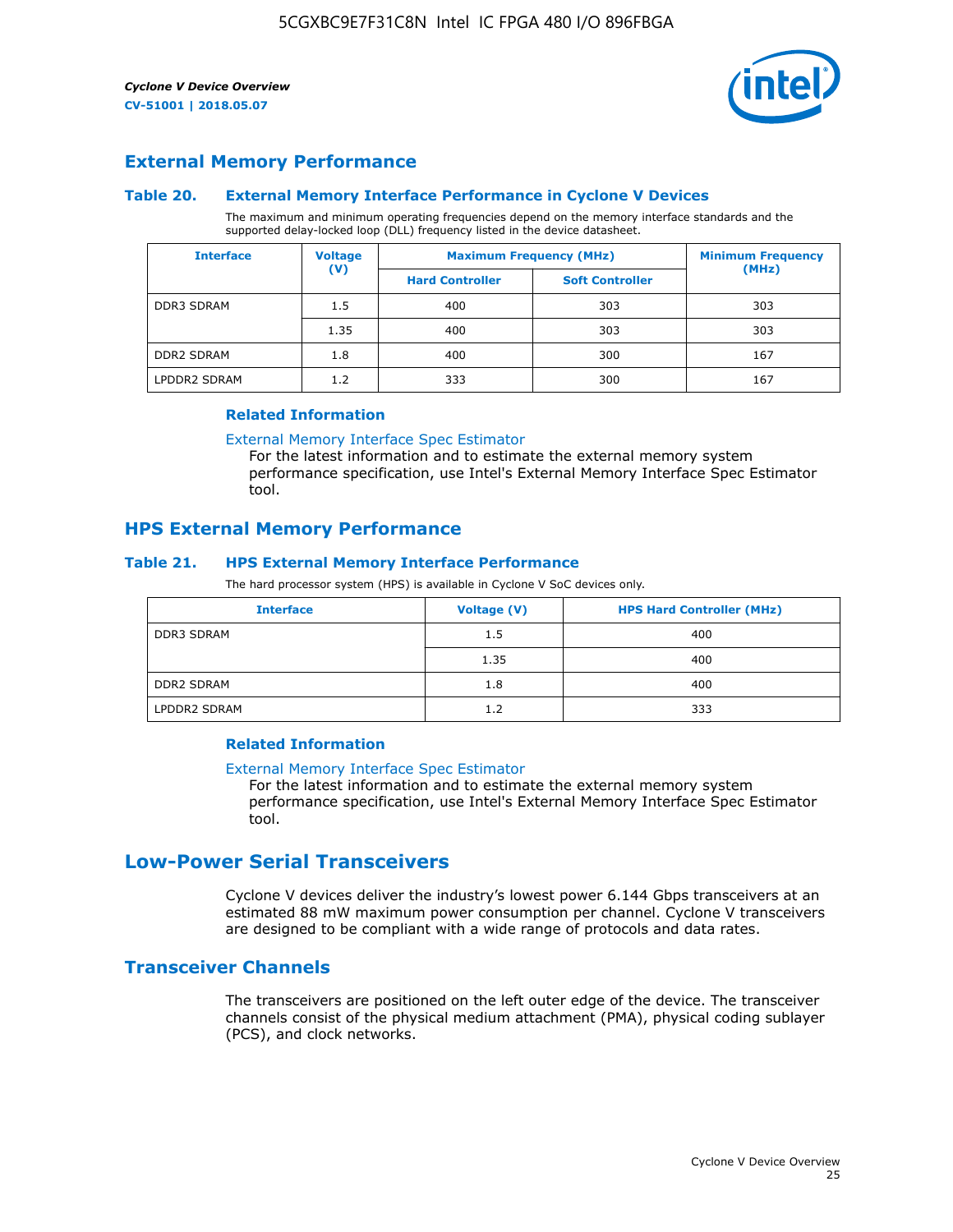

#### **Figure 10. Device Chip Overview for Cyclone V GX and GT Devices**

The figure shows a Cyclone V FPGA with transceivers. Different Cyclone V devices may have a different floorplans than the one shown here.



# **PMA Features**

To prevent core and I/O noise from coupling into the transceivers, the PMA block is isolated from the rest of the chip—ensuring optimal signal integrity. For the transceivers, you can use the channel PLL of an unused receiver PMA as an additional transmit PLL.

#### **Table 22. PMA Features of the Transceivers in Cyclone V Devices**

| <b>Features</b>                                    | <b>Capability</b>                                                                                       |
|----------------------------------------------------|---------------------------------------------------------------------------------------------------------|
| Backplane support                                  | Driving capability up to 6.144 Gbps                                                                     |
| PLL-based clock recovery                           | Superior jitter tolerance                                                                               |
| Programmable deserialization and word<br>alignment | Flexible deserialization width and configurable word alignment pattern                                  |
| Equalization and pre-emphasis                      | Up to 14.37 dB of pre-emphasis and up to 4.7 dB of equalization<br>No decision feedback equalizer (DFE) |
| Ring oscillator transmit PLLs                      | 614 Mbps to 6.144 Gbps                                                                                  |
| Input reference clock range                        | 20 MHz to 400 MHz                                                                                       |
| Transceiver dynamic reconfiguration                | Allows the reconfiguration of a single channel without affecting the operation of<br>other channels     |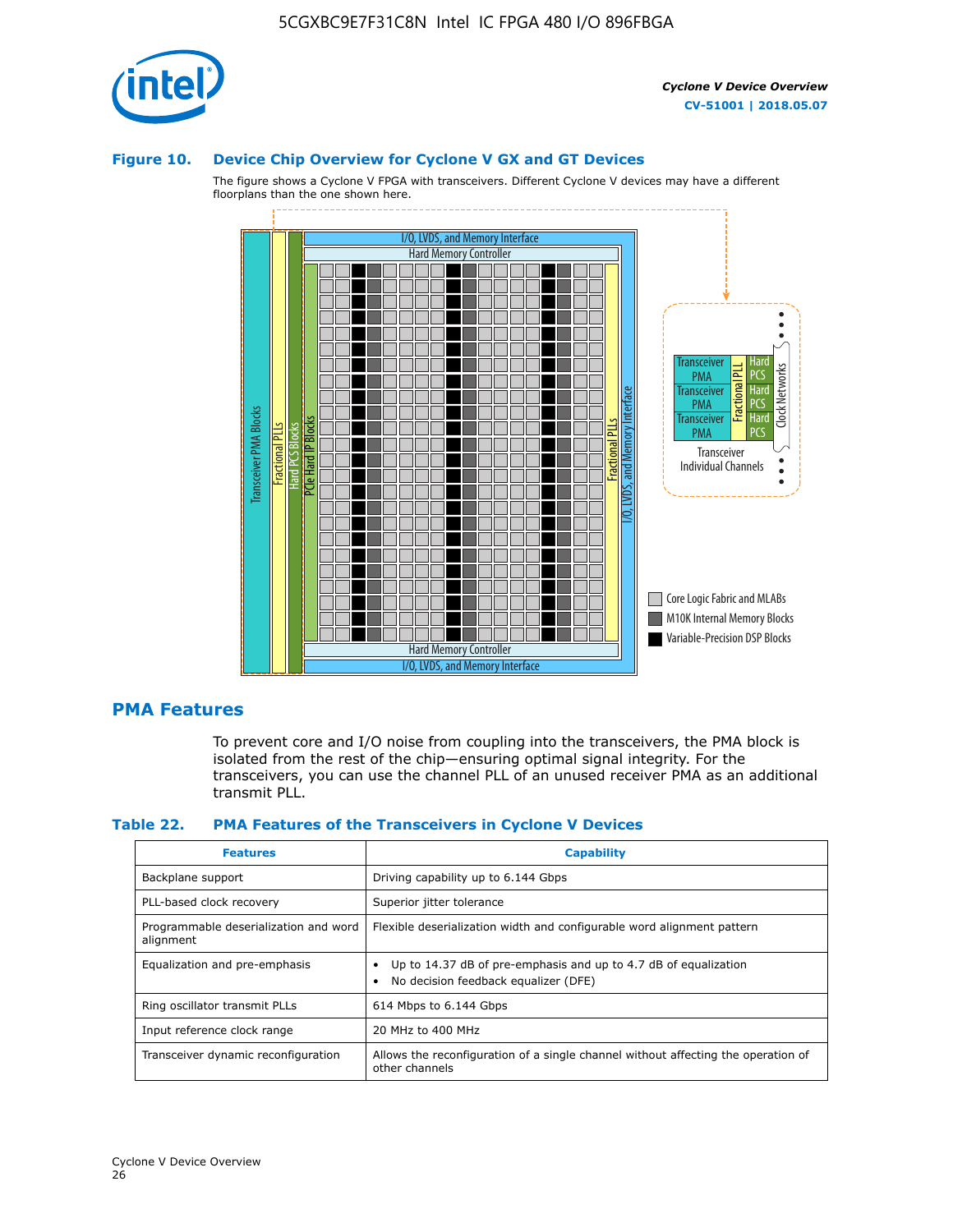

# **PCS Features**

The Cyclone V core logic connects to the PCS through an 8, 10, 16, 20, 32, or 40 bit interface, depending on the transceiver data rate and protocol. Cyclone V devices contain PCS hard IP to support PCIe Gen1 and Gen2, Gbps Ethernet (GbE), Serial RapidIO® (SRIO), and Common Public Radio Interface (CPRI).

Most of the standard and proprietary protocols from 614 Mbps to 6.144 Gbps are supported.

| Table 23. | <b>Transceiver PCS Features for Cyclone V Devices</b> |  |  |  |
|-----------|-------------------------------------------------------|--|--|--|
|-----------|-------------------------------------------------------|--|--|--|

| <b>PCS Support</b>                 | <b>Data Rates</b><br>(Gbps)        | <b>Transmitter Data Path Feature</b>                                                                         | <b>Receiver Data Path Feature</b>                                                                                                                                                                                                  |  |  |  |
|------------------------------------|------------------------------------|--------------------------------------------------------------------------------------------------------------|------------------------------------------------------------------------------------------------------------------------------------------------------------------------------------------------------------------------------------|--|--|--|
| 3-Gbps and 6-Gbps Basic            | 0.614 to 6.144                     | • Phase compensation FIFO<br>Byte serializer<br>8B/10B encoder<br>Transmitter bit-slip                       | Word aligner<br>$\bullet$<br>Deskew FIFO<br>$\bullet$<br>Rate-match FIFO<br>$\bullet$<br>8B/10B decoder<br>$\bullet$<br>Byte deserializer<br>$\bullet$<br>Byte ordering<br>$\bullet$<br>Receiver phase compensation<br><b>FIFO</b> |  |  |  |
| PCIe Gen1<br>(x1, x2, x4)          | $2.5$ and $5.0$                    | Dedicated PCIe PHY IP core<br>PIPE 2.0 interface to the core<br>$\bullet$<br>logic                           | Dedicated PCIe PHY IP core<br>$\bullet$<br>PIPE 2.0 interface to the core<br>$\bullet$<br>logic                                                                                                                                    |  |  |  |
| PCIe Gen2<br>$(x1, x2, x4)^{(12)}$ |                                    |                                                                                                              |                                                                                                                                                                                                                                    |  |  |  |
| GbE                                | 1.25                               | • Custom PHY IP core with preset<br>feature<br>GbE transmitter synchronization<br>$\bullet$<br>state machine | • Custom PHY IP core with preset<br>feature<br>GbE receiver synchronization<br>state machine                                                                                                                                       |  |  |  |
| $XAUI$ $(13)$                      | 3.125                              | Dedicated XAUI PHY IP core<br>$\bullet$                                                                      | Dedicated XAUI PHY IP core<br>$\bullet$                                                                                                                                                                                            |  |  |  |
| HiGig                              | 3.75                               | XAUI synchronization state<br>$\bullet$<br>machine for bonding four<br>channels                              | XAUI synchronization state<br>$\bullet$<br>machine for realigning four<br>channels                                                                                                                                                 |  |  |  |
| SRIO 1.3 and 2.1                   | 1.25 to 3.125                      | • Custom PHY IP core with preset<br>feature<br>• SRIO version 2.1-compliant x2<br>and x4 channel bonding     | • Custom PHY IP core with preset<br>feature<br>• SRIO version 2.1-compliant x2<br>and x4 deskew state machine                                                                                                                      |  |  |  |
| SDI, SD/HD, and 3G-SDI             | $0.27^{(14)}$ , 1.485,<br>and 2.97 | Custom PHY IP core with preset<br>feature                                                                    | Custom PHY IP core with preset<br>feature                                                                                                                                                                                          |  |  |  |
| JESD204A                           | $0.3125^{(15)}$ to<br>3.125        |                                                                                                              |                                                                                                                                                                                                                                    |  |  |  |
| continued                          |                                    |                                                                                                              |                                                                                                                                                                                                                                    |  |  |  |

<sup>(12)</sup> PCIe Gen2 is supported for Cyclone V GT and ST devices. The PCIe Gen2 x4 support is PCIe-compatible.

<sup>(13)</sup> XAUI is supported through the soft PCS.

<sup>(14)</sup> The 0.27-Gbps data rate is supported using oversampling user logic that you must implement in the FPGA fabric.

<sup>(15)</sup> The 0.3125-Gbps data rate is supported using oversampling user logic that you must implement in the FPGA fabric.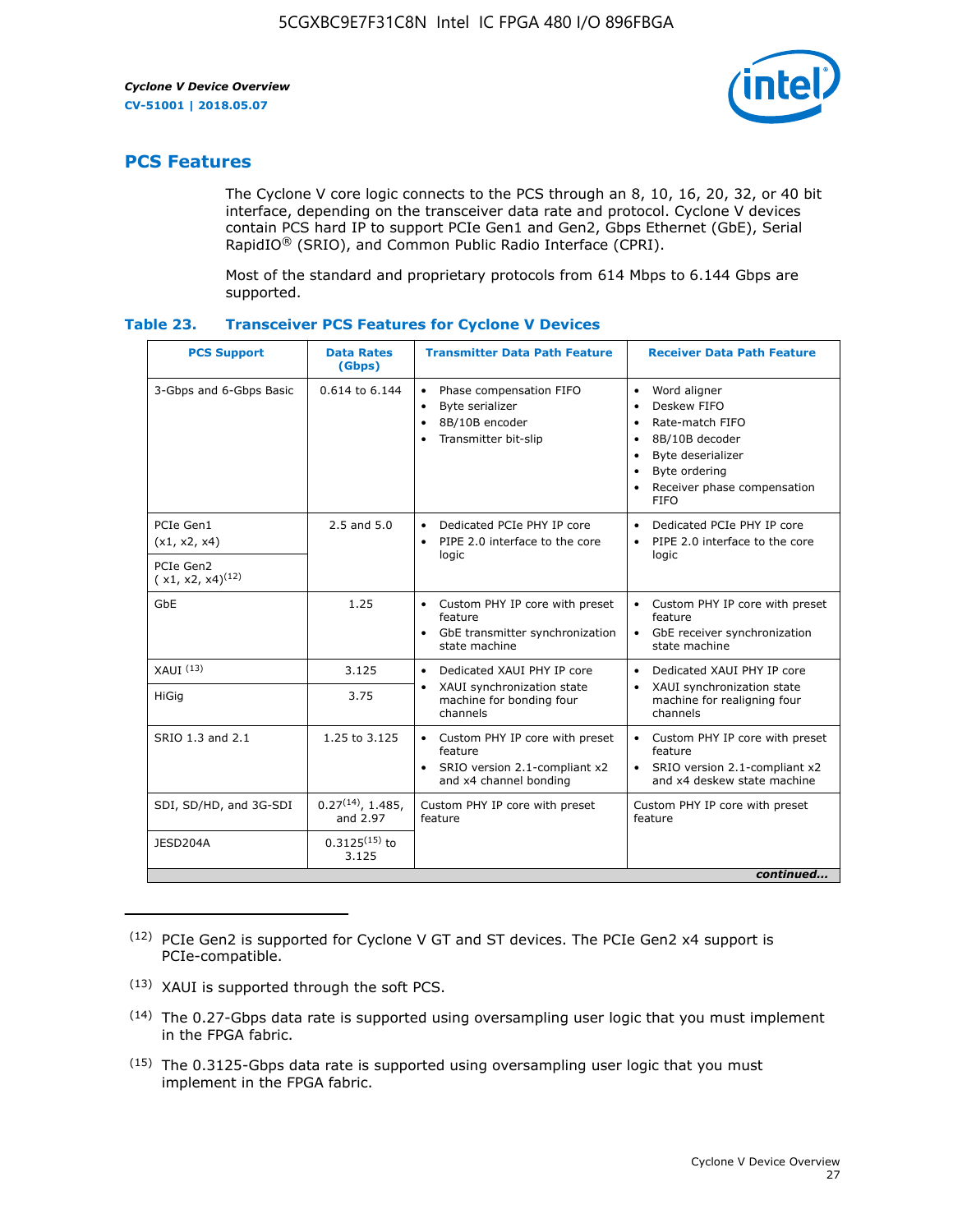

| <b>PCS Support</b>       | <b>Data Rates</b><br>(Gbps) | <b>Transmitter Data Path Feature</b>                         | <b>Receiver Data Path Feature</b>                                                                        |
|--------------------------|-----------------------------|--------------------------------------------------------------|----------------------------------------------------------------------------------------------------------|
| Serial ATA Gen1 and Gen2 | $1.5$ and $3.0$             | Custom PHY IP core with preset<br>feature<br>Electrical idle | Custom PHY IP core with preset<br>feature<br>Signal detect<br>Wider spread of asynchronous<br><b>SSC</b> |
| CPRI 4.1 $(16)$          | 0.6144 to 6.144             | Dedicated deterministic latency<br>٠<br>PHY IP core          | Dedicated deterministic latency<br>PHY IP core                                                           |
| OBSAI RP3                | 0.768 to 3.072              | Transmitter (TX) manual bit-slip<br>$\bullet$<br>mode        | Receiver (RX) deterministic<br>latency state machine                                                     |
| V-by-One HS              | Up to 3.75                  | Custom PHY IP core                                           | Custom PHY IP core                                                                                       |
| DisplayPort $1.2^{(17)}$ | 1.62 and 2.7                |                                                              | Wider spread of asynchronous<br><b>SSC</b>                                                               |

# **SoC with HPS**

Each SoC combines an FPGA fabric and an HPS in a single device. This combination delivers the flexibility of programmable logic with the power and cost savings of hard IP in these ways:

- Reduces board space, system power, and bill of materials cost by eliminating a discrete embedded processor
- Allows you to differentiate the end product in both hardware and software, and to support virtually any interface standard
- Extends the product life and revenue through in-field hardware and software updates

# **HPS Features**

The HPS consists of a dual-core Arm Cortex-A9 MPCore processor, a rich set of peripherals, and a shared multiport SDRAM memory controller, as shown in the following figure.

<sup>(16)</sup> High-voltage output mode (1000-BASE-CX) is not supported.

<sup>(17)</sup> Pending characterization.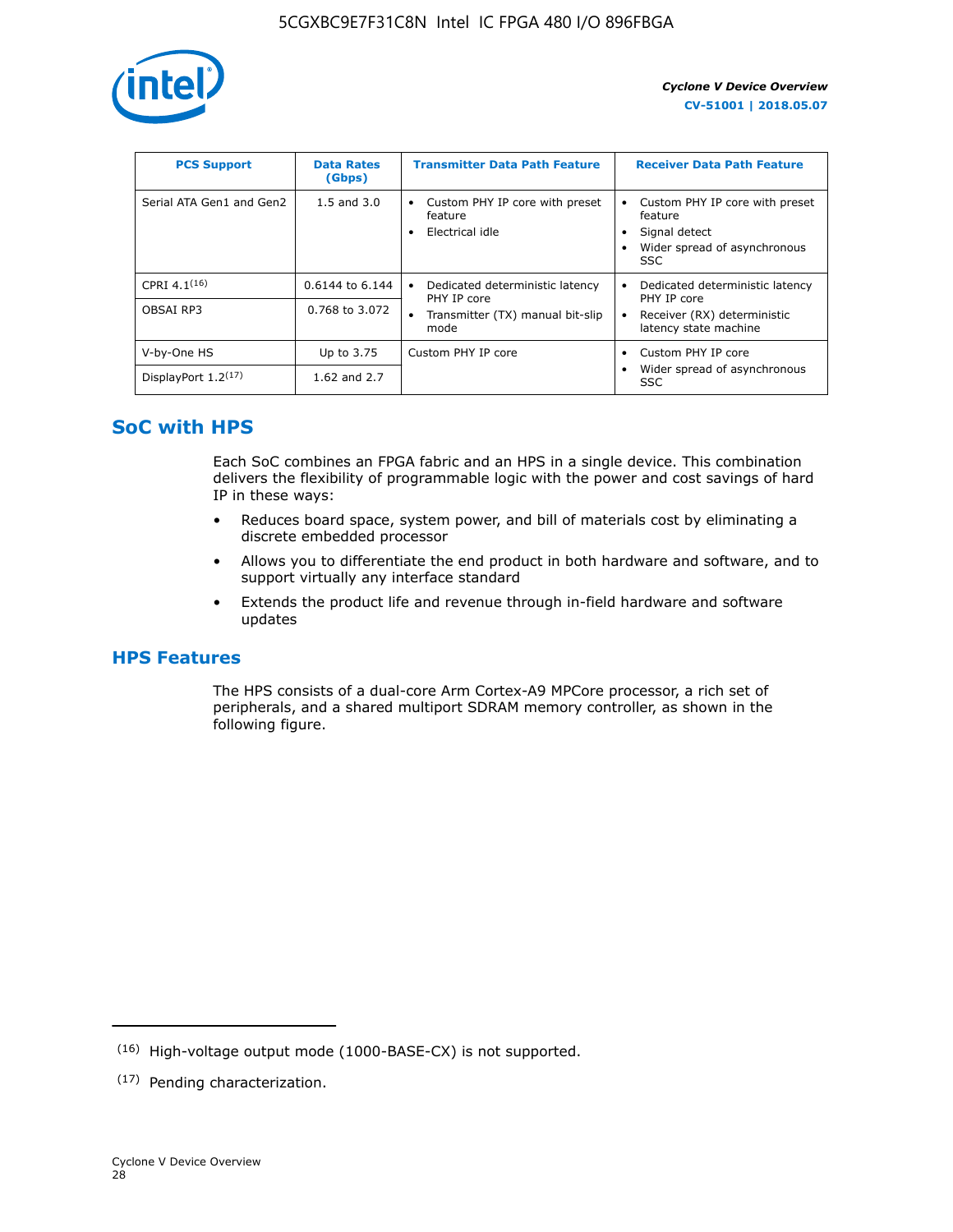



# **Figure 11. HPS with Dual-Core Arm Cortex-A9 MPCore Processor**

## **System Peripherals and Debug Access Port**

Each Ethernet MAC, USB OTG, NAND flash controller, and SD/MMC controller module has an integrated DMA controller. For modules without an integrated DMA controller, an additional DMA controller module provides up to eight channels of high-bandwidth data transfers. Peripherals that communicate off-chip are multiplexed with other peripherals at the HPS pin level. This allows you to choose which peripherals to interface with other devices on your PCB.

The debug access port provides interfaces to industry standard JTAG debug probes and supports Arm CoreSight debug and core traces to facilitate software development.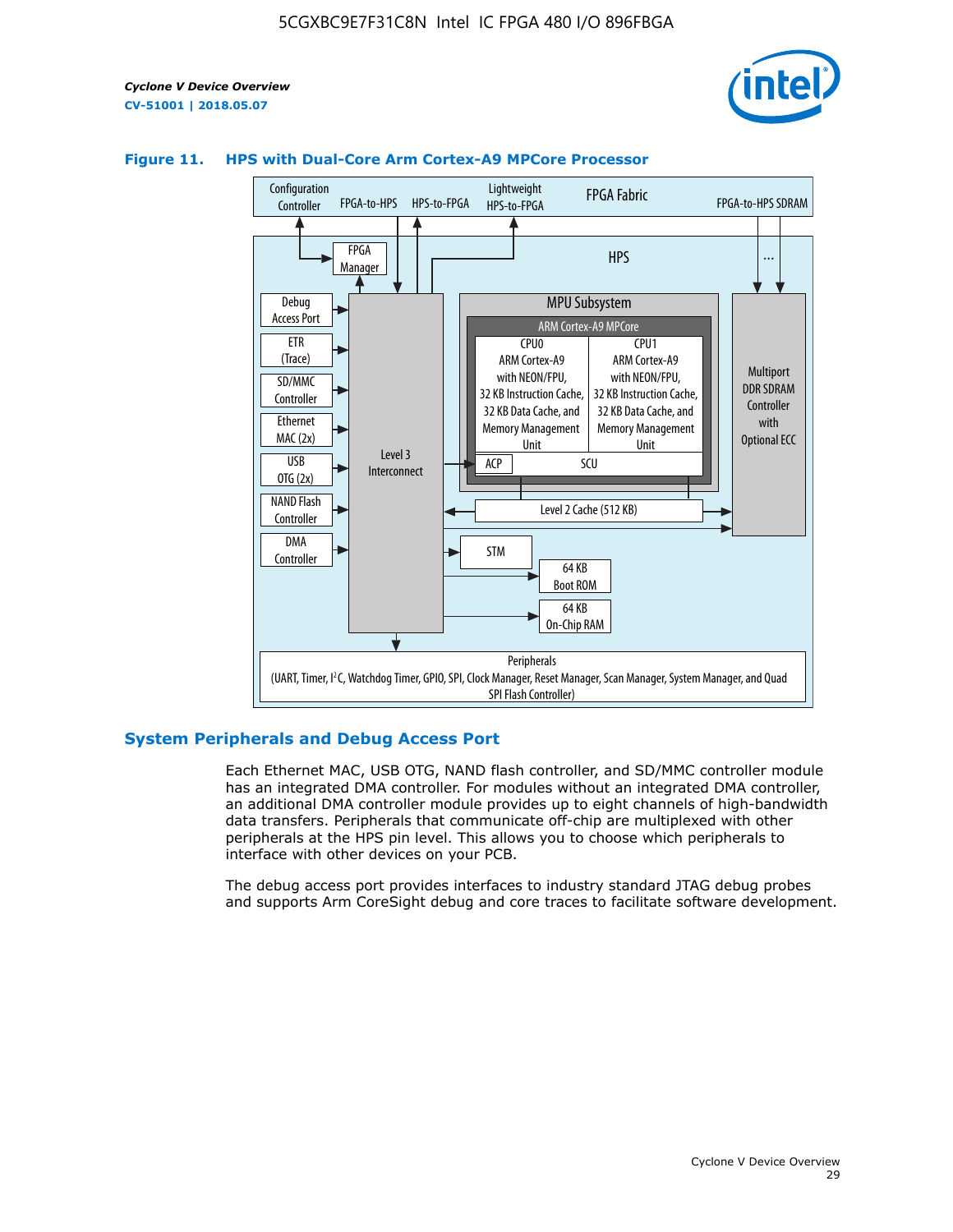

# **HPS–FPGA AXI Bridges**

The HPS–FPGA bridges, which support the Advanced Microcontroller Bus Architecture (AMBA<sup>®</sup>) Advanced eXtensible Interface (AXI<sup>™</sup>) specifications, consist of the following bridges:

- FPGA-to-HPS AXI bridge—a high-performance bus supporting 32, 64, and 128 bit data widths that allows the FPGA fabric to issue transactions to slaves in the HPS.
- HPS-to-FPGA AXI bridge—a high-performance bus supporting 32, 64, and 128 bit data widths that allows the HPS to issue transactions to slaves in the FPGA fabric.
- Lightweight HPS-to-FPGA AXI bridge—a lower latency 32 bit width bus that allows the HPS to issue transactions to slaves in the FPGA fabric. This bridge is primarily used for control and status register (CSR) accesses to peripherals in the FPGA fabric.

The HPS–FPGA AXI bridges allow masters in the FPGA fabric to communicate with slaves in the HPS logic, and vice versa. For example, the HPS-to-FPGA AXI bridge allows you to share memories instantiated in the FPGA fabric with one or both microprocessors in the HPS, while the FPGA-to-HPS AXI bridge allows logic in the FPGA fabric to access the memory and peripherals in the HPS.

Each HPS–FPGA bridge also provides asynchronous clock crossing for data transferred between the FPGA fabric and the HPS.

## **HPS SDRAM Controller Subsystem**

The HPS SDRAM controller subsystem contains a multiport SDRAM controller and DDR PHY that are shared between the FPGA fabric (through the FPGA-to-HPS SDRAM interface), the level 2 (L2) cache, and the level 3 (L3) system interconnect. The FPGA-to-HPS SDRAM interface supports AMBA AXI and Avalon® Memory-Mapped (Avalon-MM) interface standards, and provides up to six individual ports for access by masters implemented in the FPGA fabric.

To maximize memory performance, the SDRAM controller subsystem supports command and data reordering, deficit round-robin arbitration with aging, and high-priority bypass features. The SDRAM controller subsystem supports DDR2, DDR3, or LPDDR2 devices up to 4 Gb in density operating at up to 400 MHz (800 Mbps data rate).

## **FPGA Configuration and Processor Booting**

The FPGA fabric and HPS in the SoC are powered independently. You can reduce the clock frequencies or gate the clocks to reduce dynamic power, or shut down the entire FPGA fabric to reduce total system power.

You can configure the FPGA fabric and boot the HPS independently, in any order, providing you with more design flexibility:

- You can boot the HPS independently. After the HPS is running, the HPS can fully or partially reconfigure the FPGA fabric at any time under software control. The HPS can also configure other FPGAs on the board through the FPGA configuration controller.
- You can power up both the HPS and the FPGA fabric together, configure the FPGA fabric first, and then boot the HPS from memory accessible to the FPGA fabric.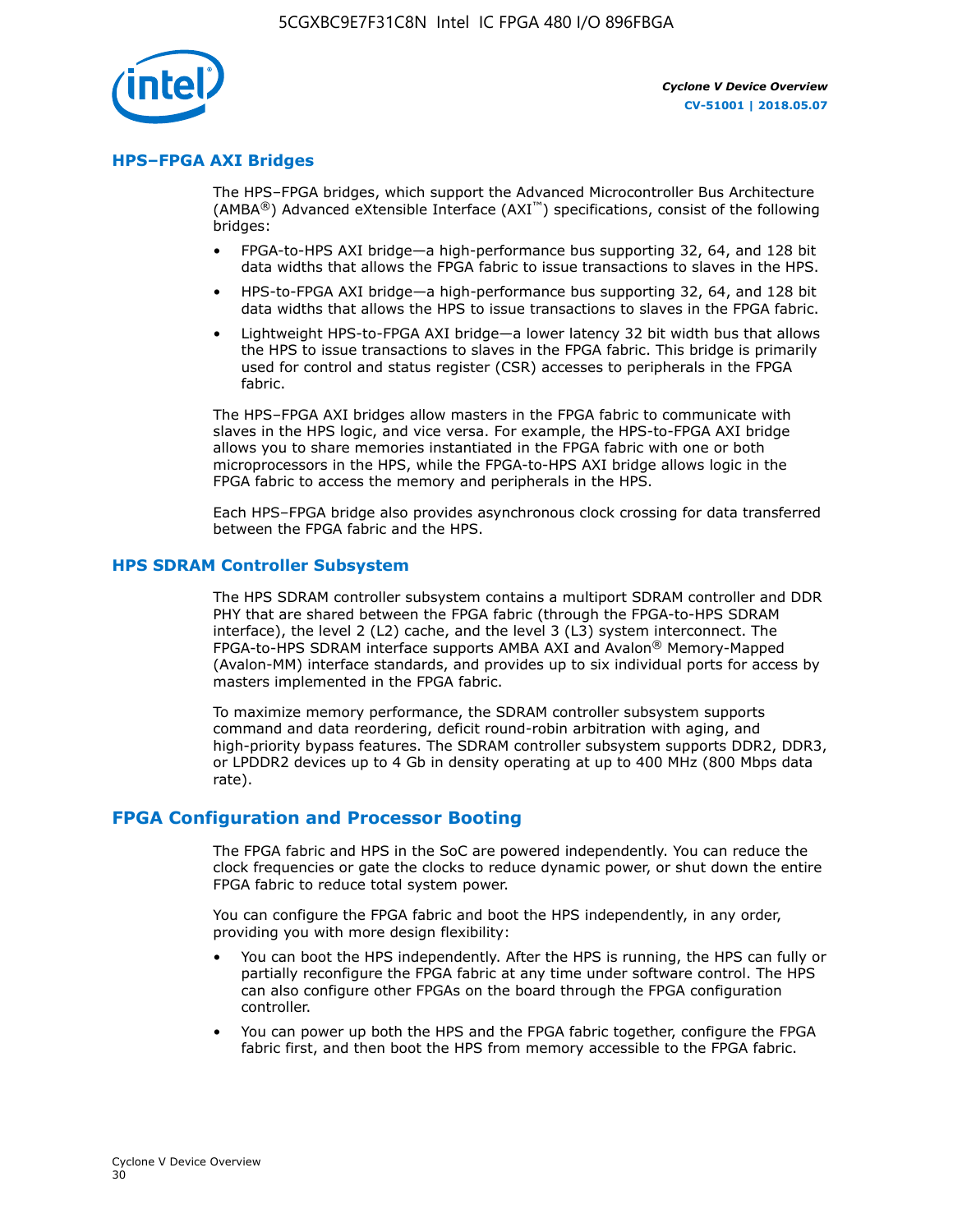

*Note:* Although the FPGA fabric and HPS are on separate power domains, the HPS must remain powered up during operation while the FPGA fabric can be powered up or down as required.

#### **Related Information**

[Cyclone V Device Family Pin Connection Guidelines](https://www.altera.com/content/dam/altera-www/global/en_US/pdfs/literature/dp/cyclone-v/pcg-01014.pdf)

Provides detailed information about power supply pin connection guidelines and power regulator sharing.

## **Hardware and Software Development**

For hardware development, you can configure the HPS and connect your soft logic in the FPGA fabric to the HPS interfaces using the Platform Designer (Standard) system integration tool in the Intel Quartus Prime software.

For software development, the Arm-based SoC devices inherit the rich software development ecosystem available for the Arm Cortex-A9 MPCore processor. The software development process for Intel SoCs follows the same steps as those for other SoC devices from other manufacturers. Support for Linux, VxWorks®, and other operating systems is available for the SoCs. For more information on the operating systems support availability, contact the Intel sales team.

You can begin device-specific firmware and software development on the Intel SoC Virtual Target. The Virtual Target is a fast PC-based functional simulation of a target development system—a model of a complete development board that runs on a PC. The Virtual Target enables the development of device-specific production software that can run unmodified on actual hardware.

#### **Related Information**

[International Altera Sales Support Offices](https://www.altera.com/about/contact/contact/international-altera-sales-offices.html)

# **Dynamic and Partial Reconfiguration**

The Cyclone V devices support dynamic reconfiguration and partial reconfiguration.

# **Dynamic Reconfiguration**

The dynamic reconfiguration feature allows you to dynamically change the transceiver data rates, PMA settings, or protocols of a channel, without affecting data transfer on adjacent channels. This feature is ideal for applications that require on-the-fly multiprotocol or multirate support. You can reconfigure the PMA and PCS blocks with dynamic reconfiguration.

# **Partial Reconfiguration**

*Note:* The partial reconfiguration feature is available for Cyclone V E, GX, SE, and SX devices with the "SC" suffix in the part number. For device availability and ordering, contact your local Intel sales representatives.

> Partial reconfiguration allows you to reconfigure part of the device while other sections of the device remain operational. This capability is important in systems with critical uptime requirements because it allows you to make updates or adjust functionality without disrupting services.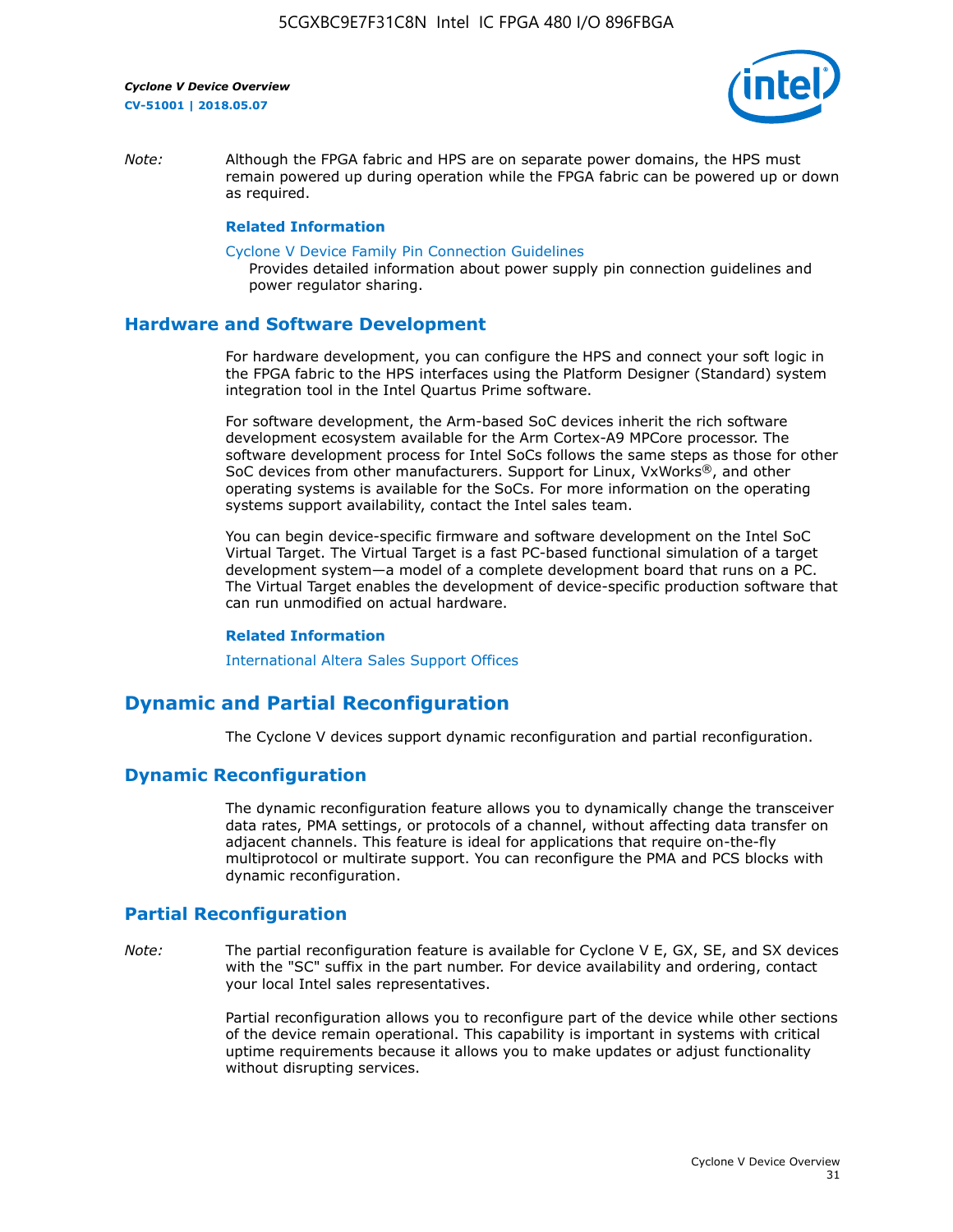

Apart from lowering cost and power consumption, partial reconfiguration increases the effective logic density of the device because placing device functions that do not operate simultaneously is not necessary. Instead, you can store these functions in external memory and load them whenever the functions are required. This capability reduces the size of the device because it allows multiple applications on a single device—saving the board space and reducing the power consumption.

Intel simplifies the time-intensive task of partial reconfiguration by building this capability on top of the proven incremental compile and design flow in the Intel Quartus Prime design software. With the Intel solution, you do not need to know all the intricate device architecture details to perform a partial reconfiguration.

Partial reconfiguration is supported through the FPP x16 configuration interface. You can seamlessly use partial reconfiguration in tandem with dynamic reconfiguration to enable simultaneous partial reconfiguration of both the device core and transceivers.

# **Enhanced Configuration and Configuration via Protocol**

Cyclone V devices support 1.8 V, 2.5 V, 3.0 V, and 3.3 V programming voltages and several configuration schemes.

| <b>Mode</b>                                                    | <b>Data</b><br>Width         | Max Clock  <br>Rate<br>(MHz) | <b>Max Data</b><br>Rate<br>(Mbps) | <b>Decompressi</b><br>on | <b>Design</b><br><b>Security</b> | <b>Partial</b><br>Reconfigurat<br>ion <sup>(18)</sup> | <b>Remote</b><br><b>System</b><br><b>Update</b> |
|----------------------------------------------------------------|------------------------------|------------------------------|-----------------------------------|--------------------------|----------------------------------|-------------------------------------------------------|-------------------------------------------------|
| AS through the EPCS<br>and EPCQ serial<br>configuration device | 1 bit, 4<br>bits             | 100                          |                                   | Yes                      | Yes                              |                                                       | Yes                                             |
| PS through CPLD or<br>external<br>microcontroller              | 1 bit                        | 125                          | 125                               | Yes                      | Yes                              |                                                       |                                                 |
| <b>FPP</b>                                                     | 8 bits                       | 125                          |                                   | Yes                      | Yes                              |                                                       | Parallel flash                                  |
|                                                                | 16 bits                      | 125                          |                                   | Yes                      | Yes                              | Yes                                                   | loader                                          |
| CvP (PCIe)                                                     | x1, x2,<br>and $x4$<br>lanes |                              |                                   | Yes                      | <b>Yes</b>                       | Yes                                                   |                                                 |
| <b>JTAG</b>                                                    | 1 bit                        | 33                           | 33                                |                          |                                  |                                                       |                                                 |

**Table 24. Configuration Schemes and Features Supported by Cyclone V Devices**

Instead of using an external flash or ROM, you can configure the Cyclone V devices through PCIe using CvP. The CvP mode offers the fastest configuration rate and flexibility with the easy-to-use PCIe hard IP block interface. The Cyclone V CvP implementation conforms to the PCIe 100 ms power-up-to-active time requirement.

# **Related Information**

[Configuration via Protocol \(CvP\) Implementation in Intel FPGAs User Guide](https://www.altera.com/documentation/nik1412546950394.html#nik1412546833714) Provides more information about CvP.

 $(18)$  The partial reconfiguration feature is available for Cyclone V E, GX, SE, and SX devices with the "SC" suffix in the part number. For device availability and ordering, contact your local Intel sales representatives.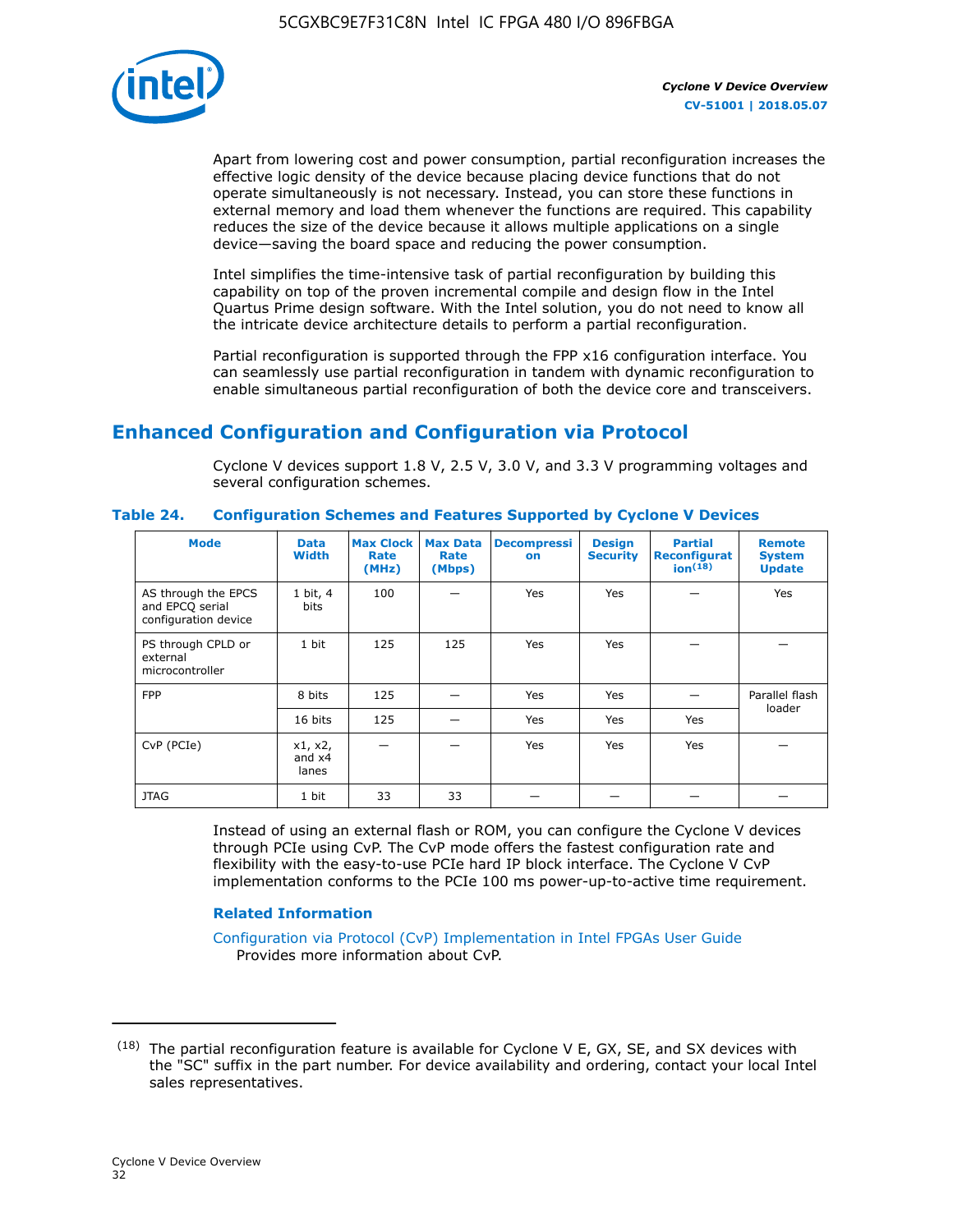

# **Power Management**

Leveraging the FPGA architectural features, process technology advancements, and transceivers that are designed for power efficiency, the Cyclone V devices consume less power than previous generation Cyclone FPGAs:

- Total device core power consumption—less by up to 40%.
- Transceiver channel power consumption—less by up to 50%.

Additionally, Cyclone V devices contain several hard IP blocks that reduce logic resources and deliver substantial power savings of up to 25% less power than equivalent soft implementations.

# **Document Revision History for Cyclone V Device Overview**

| <b>Document</b><br><b>Version</b> | <b>Changes</b>                                                                                                                                                          |
|-----------------------------------|-------------------------------------------------------------------------------------------------------------------------------------------------------------------------|
| 2018.05.07                        | Added the low power option ("L" suffix) for Cyclone V SE and Cyclone V SX devices in the Sample<br>Ordering Code and Available Options diagrams.<br>Rebranded as Intel. |

| <b>Date</b>   | <b>Version</b> | <b>Changes</b>                                                                                                                                                                                                                                                                                                                                                                                                                                                                                                                                                                                                                                                                                                                                                                                                                                                                                                  |
|---------------|----------------|-----------------------------------------------------------------------------------------------------------------------------------------------------------------------------------------------------------------------------------------------------------------------------------------------------------------------------------------------------------------------------------------------------------------------------------------------------------------------------------------------------------------------------------------------------------------------------------------------------------------------------------------------------------------------------------------------------------------------------------------------------------------------------------------------------------------------------------------------------------------------------------------------------------------|
| December 2017 | 2017.12.18     | Updated ALM resources for Cyclone V E, Cyclone V SE, Cyclone V SX, and<br>Cyclone V ST devices.                                                                                                                                                                                                                                                                                                                                                                                                                                                                                                                                                                                                                                                                                                                                                                                                                 |
| June 2016     | 2016.06.10     | Updated Cyclone V GT speed grade to -7 in Sample Ordering Code and<br>Available Options for Cyclone V GT Devices diagram.                                                                                                                                                                                                                                                                                                                                                                                                                                                                                                                                                                                                                                                                                                                                                                                       |
| December 2015 | 2015.12.21     | Added descriptions to package plan tables for Cyclone V GT and ST<br>devices.<br>Changed instances of Quartus II to Quartus Prime.                                                                                                                                                                                                                                                                                                                                                                                                                                                                                                                                                                                                                                                                                                                                                                              |
| June 2015     | 2015.06.12     | Replaced a note to partial reconfiguration feature. Note: The partial<br>reconfiguration feature is available for Cyclone V E, GX, SE, and SX<br>devices with the "SC" suffix in the part number. For device availability and<br>ordering, contact your local Altera sales representatives.<br>Updated logic elements (LE) (K) for the following devices:<br>$\bullet$<br>- Cyclone V E A7: Updated from 149.5 to 150<br>- Cyclone V GX C3: Updated from 35.5 to 36<br>- Cyclone V GX C7: Updated from 149.7 to 150<br>- Cyclone V GT D7: Updated from 149.5 to 150<br>Updated MLAB (Kb) in Maximum Resource Counts for Cyclone V GX<br>Devices table as follows:<br>- Cyclone V GX C3: Updated from 291 to 182<br>- Cyclone V GX C4: Updated from 678 to 424<br>- Cyclone V GX C5: Updated from 678 to 424<br>- Cyclone V GX C7: Updated from 1,338 to 836<br>$-$ Cyclone V GX C9: Updated from 2,748 to 1,717 |
|               |                | continued                                                                                                                                                                                                                                                                                                                                                                                                                                                                                                                                                                                                                                                                                                                                                                                                                                                                                                       |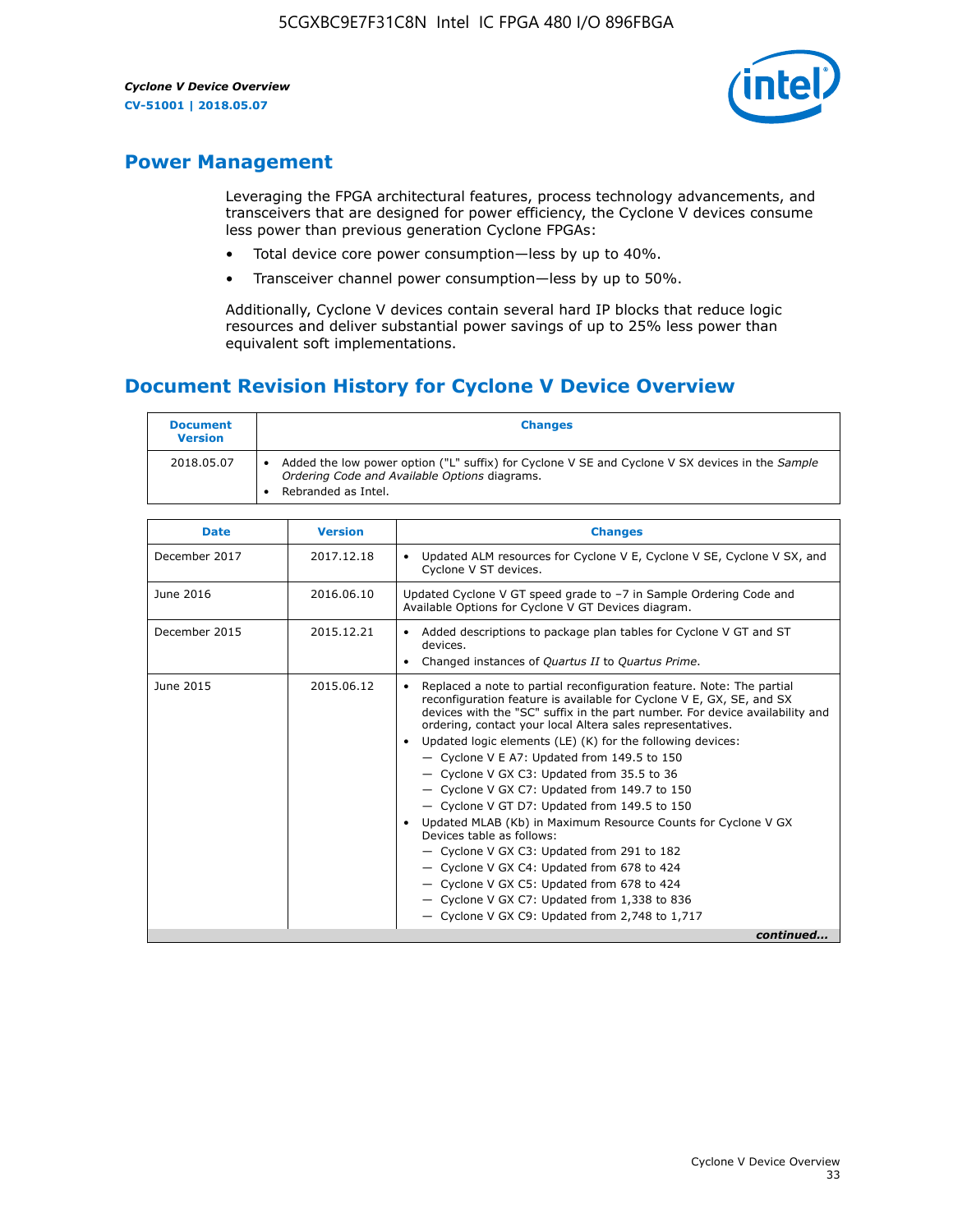

| <b>Date</b>  | <b>Version</b> | <b>Changes</b>                                                                                                                                                                                                                                                                                                                                                                                                                                                                                                                                                                                                                                                                                                                                                                                                                                                                                                                                                                                                                                                                                                                                                                                                                                                                                                                                                                                                                                                                                                                                                                                                                                                                                                |
|--------------|----------------|---------------------------------------------------------------------------------------------------------------------------------------------------------------------------------------------------------------------------------------------------------------------------------------------------------------------------------------------------------------------------------------------------------------------------------------------------------------------------------------------------------------------------------------------------------------------------------------------------------------------------------------------------------------------------------------------------------------------------------------------------------------------------------------------------------------------------------------------------------------------------------------------------------------------------------------------------------------------------------------------------------------------------------------------------------------------------------------------------------------------------------------------------------------------------------------------------------------------------------------------------------------------------------------------------------------------------------------------------------------------------------------------------------------------------------------------------------------------------------------------------------------------------------------------------------------------------------------------------------------------------------------------------------------------------------------------------------------|
|              |                | Updated MLAB RAM Bit (Kb) in Embedded Memory Capacity and<br>Distribution in Cyclone V Devices table as follows:<br>- Cyclone V GX C3: Updated from 181 to 182<br>- Cyclone V GX C4: Updated from 295 to 424<br>Updated Total RAM Bit (Kb) in Embedded Memory Capacity and<br>Distribution in Cyclone V Devices table as follows:<br>$-$ Cyclone V GX C3: Updated from 1,531 to 1,532<br>- Cyclone V GX C4: Updated from 2,795 to 2,924<br>Updated MLAB Block count in Embedded Memory Capacity and<br>Distribution in Cyclone V Devices table as follows:<br>- Cyclone V GX C4: Updated from 472 to 678<br>- Cyclone V GX C5: Updated from 679 to 678                                                                                                                                                                                                                                                                                                                                                                                                                                                                                                                                                                                                                                                                                                                                                                                                                                                                                                                                                                                                                                                        |
| March 2015   | 2015.03.31     | Added internal scrubbing feature under configuration in Summary of<br>$\bullet$<br>Features for Cyclone V Devices table.<br>Added optional suffix "SC: Internal scrubbing support" to the following<br>diagrams:<br>- Sample Ordering Code and Available Options for Cyclone V E Devices<br>- Sample Ordering Code and Available Options for Cyclone V GX Devices<br>- Sample Ordering Code and Available Options for Cyclone V SE Devices<br>- Sample Ordering Code and Available Options for Cyclone V SX Devices                                                                                                                                                                                                                                                                                                                                                                                                                                                                                                                                                                                                                                                                                                                                                                                                                                                                                                                                                                                                                                                                                                                                                                                           |
| January 2015 | 2015.01.23     | Updated Sample Ordering Code and Available Options for Cyclone V ST<br>Devices figure because Cyclone V ST devices are only available in I<br>temperature grade and -7 speed grade.<br>- Operating Temperature: Removed C and A temperature grades<br>- FPGA Fabric Speed Grade: Removed -6 and -8 speed grades<br>Updated the transceiver specification for Cyclone V ST from 5 Gbps to<br>6.144 Gbps:<br>- Device Variants for the Cyclone V Device Family table<br>- Sample Ordering Code and Available Options for Cyclone V ST Devices<br>figure<br>- Maximum Resource Counts for Cyclone V ST Devices<br>Updated Maximum Resource Counts for Cyclone V GX Devices table for<br>Cyclone V GX G3 devices.<br>$-$ Logic elements (LE) (K): Updated from 35.7 to 35.5<br>- Variable-precision DSP block: Updated from 51 to 57<br>$-18 \times 18$ multiplier: Updated from 102 to 114<br>Updated Number of Multipliers in Cyclone V Devices table for Cyclone V<br>GX G3 devices.<br>- Variableprecision DSP Block: Updated from 51 to 57<br>$-9x9$ Multiplier: Updated from 153 to 171<br>$-18 \times 18$ Multiplier: Updated from 102 to 114<br>- 27 x 27 Multiplier: Updated from 51 to 57<br>- 18 x 18 Multiplier Adder Mode: Updated from 51 to 57<br>$-18 \times 18$ Multiplier Adder Summed with 36 bit Input: Updated from 51<br>to 57<br>Updated Embedded Memory Capacity and Distribution in Cyclone V<br>Devices table for Cyclone V GX G3 devices.<br>- M10K block: Updated from 119 to 135<br>- M10K RAM bit (Kb): Updated from 1,190 to 1,350<br>- MLAB block: Updated from 255 to 291<br>- MLAB RAM bit (Kb): Updated from 159 to 181<br>$-$ Total RAM bit (Kb): Updated from 1,349 to 1,531 |
| October 2014 | 2014.10.06     | Added a footnote to the "Transceiver PCS Features for Cyclone V Devices"<br>table to show that PCIe Gen2 is supported for Cyclone V GT and ST devices.                                                                                                                                                                                                                                                                                                                                                                                                                                                                                                                                                                                                                                                                                                                                                                                                                                                                                                                                                                                                                                                                                                                                                                                                                                                                                                                                                                                                                                                                                                                                                        |
|              |                | continued                                                                                                                                                                                                                                                                                                                                                                                                                                                                                                                                                                                                                                                                                                                                                                                                                                                                                                                                                                                                                                                                                                                                                                                                                                                                                                                                                                                                                                                                                                                                                                                                                                                                                                     |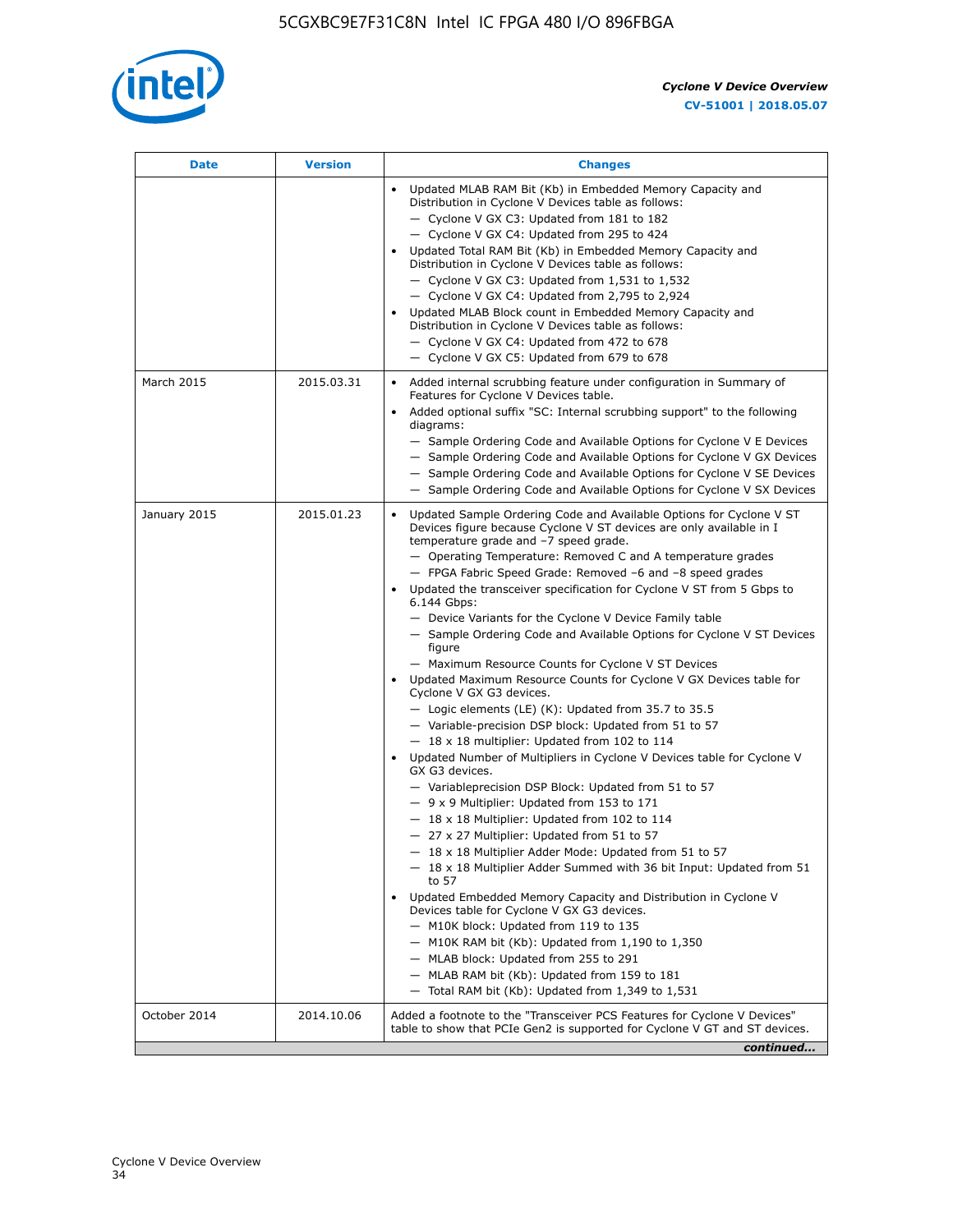$\overline{\mathbf{r}}$ 

 $\mathsf{r}$ 



| <b>Date</b>      | <b>Version</b> | <b>Changes</b>                                                                                                                                                                                                                                                                                                                                                                                                                                                                                                                                                                                                                                                                                                                                                                                                                                                                                                                                                                                                                                                                                                                                                                                          |
|------------------|----------------|---------------------------------------------------------------------------------------------------------------------------------------------------------------------------------------------------------------------------------------------------------------------------------------------------------------------------------------------------------------------------------------------------------------------------------------------------------------------------------------------------------------------------------------------------------------------------------------------------------------------------------------------------------------------------------------------------------------------------------------------------------------------------------------------------------------------------------------------------------------------------------------------------------------------------------------------------------------------------------------------------------------------------------------------------------------------------------------------------------------------------------------------------------------------------------------------------------|
| <b>July 2014</b> | 2014.07.07     | Updated the I/O vertical migration figure to clarify the migration capability of<br>Cyclone V SE and SX devices.                                                                                                                                                                                                                                                                                                                                                                                                                                                                                                                                                                                                                                                                                                                                                                                                                                                                                                                                                                                                                                                                                        |
| December 2013    | 2013.12.26     | • Corrected single or dual-core ARM Cortex-A9 MPCore processor-up to 925<br>MHz from 800 MHz.<br>Removed "Preliminary" texts from Ordering Code figures, Maximum<br>$\bullet$<br>Resources, Package Plan and I/O Vertical Migration tables.<br>Removed the note "The number of GPIOs does not include transceiver<br>I/Os. In the Quartus II software, the number of user I/Os includes<br>transceiver I/Os." for GPIOs in the Maximum Resource Counts table for<br>Cyclone V E and SE.<br>Added link to Altera Product Selector for each device variant.<br>• Updated Embedded Hard IPs for Cyclone V GT devices to indicate<br>Maximum 2 hard PCIe and 2 hard memory controllers.<br>• Added leaded package options.<br>Removed the note "The number of PLLs includes general-purpose<br>fractional PLLs and transceiver fractional PLLs." for all PLLs in the<br>Maximum Resource Counts table.<br>• Corrected max LVDS counts for transmitter and receiver for Cyclone V E<br>A5 device from 84 to 60.<br>• Corrected max LVDS counts for transmitter and receiver for Cyclone V E                                                                                                                  |
|                  |                | A9 device from 140 to 120.<br>Corrected variable-precision DSP block, 27 x 27 multiplier, 18 x 18<br>multiplier adder mode and $18 \times 18$ multiplier adder summed with 36 bit<br>input for Cyclone V SE devices from 58 to 84.<br>Corrected 18 x 18 multiplier for Cyclone V SE devices from 116 to 168.<br>Corrected 9 x 9 multiplier for Cyclone V SE devices from 174 to 252.<br>Corrected LVDS transmitter for Cyclone V SE A2 and A4 as well as SX C2<br>and C4 devices from 31 to 32.<br>• Corrected LVDS receiver for Cyclone V SE A2 and A4 as well as SX C2 and<br>C4 devices from 35 to 37.<br>• Corrected transceiver speed grade for Cyclone V ST devices ordering code<br>from $4$ to $5$ .<br>• Updated the DDR3 SDRAM for the maximum frequency's soft controller<br>and the minimum frequency from 300 to 303 for voltage 1.35V.<br>• Added links to Altera's External Memory Spec Estimator tool to the topics<br>listing the external memory interface performance.<br>• Corrected XAUI is supported through the soft PCS in the PCS features for<br>Cyclone V.<br>Added decompression support for the CvP configuration mode.                                                    |
| May 2013         | 2013.05.06     | Added link to the known document issues in the Knowledge Base.<br>$\bullet$<br>Moved all links to the Related Information section of respective topics for<br>$\bullet$<br>easy reference.<br>• Corrected the title to the PCIe hard IP topic. Cyclone V devices support<br>only PCIe Gen1 and Gen2.<br>Updated Supporting Feature in Table 1 of Increased bandwidth capacity to<br>$\bullet$<br>'6.144 Gbps'.<br>Updated Description in Table 2 of Low-power high-speed serial interface to<br>'6.144 Gbps'.<br>Updated Description in Table 3 of Cyclone V GT to '6.144 Gbps'.<br>Updated the M386 package to M383 for Figure 1, Figure 2 and Figure 3.<br>$\bullet$<br>Updated Figure 2 and Figure 3 for Transceiver Count by adding 'F : 4'.<br>$\bullet$<br>Updated LVDS in the Maximum Resource Counts tables to include<br>Transmitter and Receiver values.<br>Updated the package plan with M383 for the Cyclone V E device.<br>$\bullet$<br>Removed the M301 and M383 packages from the Cyclone V GX C4 device.<br>Updated the GPIO count to '129' for the M301 package of the Cyclone V<br>$\bullet$<br>GX C5 device.<br>Updated 5 Gbps to '6.144 Gbps' for Cyclone V GT device.<br>continued |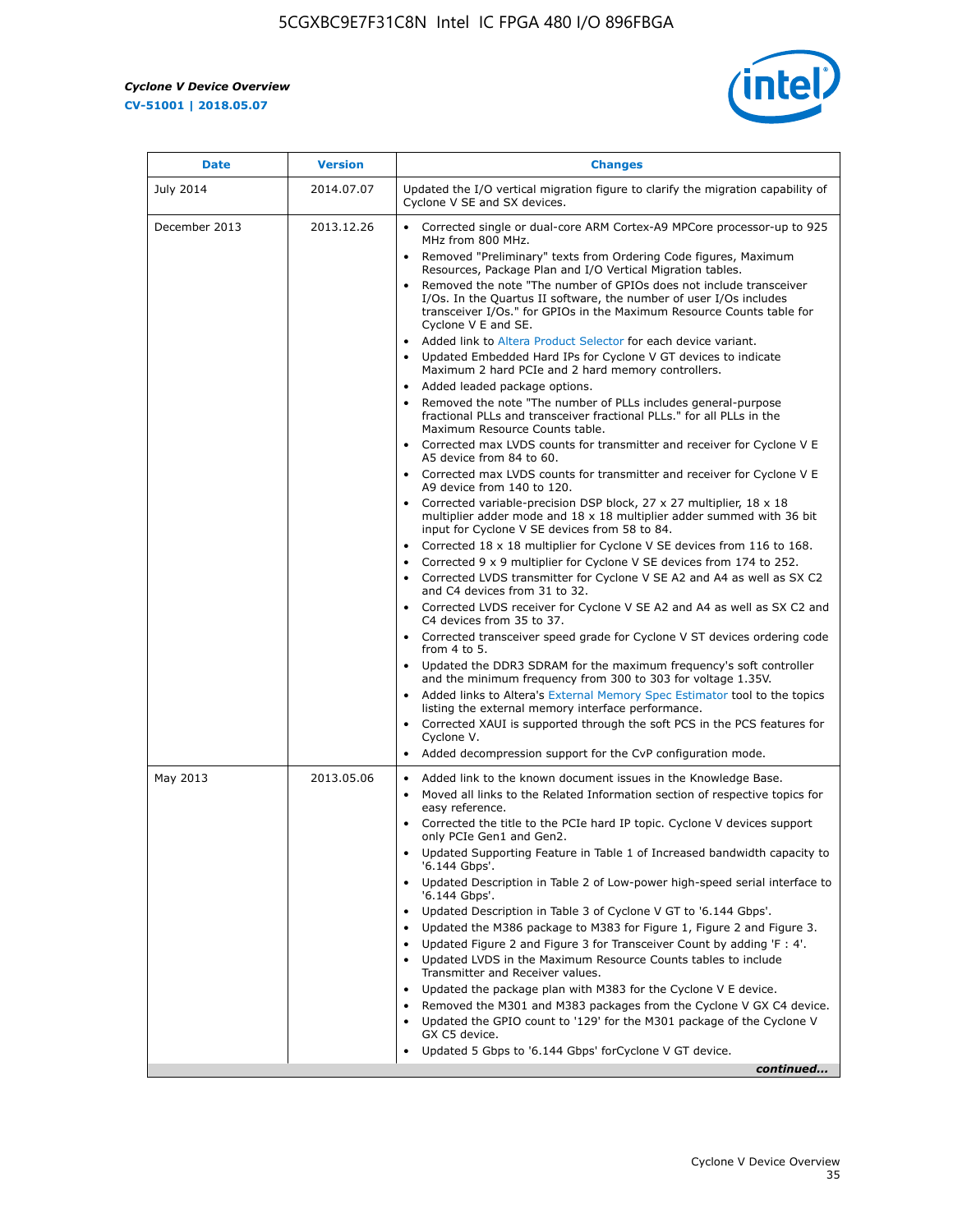

| Date          | <b>Version</b> | <b>Changes</b>                                                                                                                                      |
|---------------|----------------|-----------------------------------------------------------------------------------------------------------------------------------------------------|
|               |                | • Updated HPS I/O for U484 (19 mm) in Table 11 with '151' for A2, A4, A5<br>and A6.                                                                 |
|               |                | Updated Memory (Kb) for Maximum Resource Counts for Cyclone V SE A4<br>and A6, SX C4 and C6, ST D6 devices.                                         |
|               |                | Updated FPGA PLL for Maximum Resource Counts for Cyclone V SE A2, SX<br>C2, devices.                                                                |
|               |                | Removed '36 x 36' from the Variable-Precision DSP Block.                                                                                            |
|               |                | Updated Variable-precision DSP Blocks and 18 x 18 Multiplier for<br>Maximum Resource Counts for Cyclone V SX C4 device.                             |
|               |                | • Updated the HPS I/O counts for Cyclone V SE, SX, and ST devices.                                                                                  |
|               |                | Updated Figure 7 which shows the I/O vertical migration table.                                                                                      |
|               |                | Updated Table 17 for Cyclone V SX C4 device.<br>Updated Embedded Memory Capacity and Distribution table for Cyclone V<br>$\bullet$                  |
|               |                | SE A4 and A6, SX C4 and C6, ST D6 devices.                                                                                                          |
|               |                | Removed 'Counter reconfiguration' from the PLL Features.                                                                                            |
|               |                | Updated Low-Power Serial Transceivers by replacing 5 Gbps with<br>6.144 Gbps.                                                                       |
|               |                | Removed 'Distributed Memory' symbol.<br>$\bullet$                                                                                                   |
|               |                | Updated the Capability in Table 22 of Backplane support to '6.144 Gbps'.                                                                            |
|               |                | • Updated Capability in Table 22 of Ring oscillator transmit PLLs with<br>6.144 Gbps.                                                               |
|               |                | Updated the PCS Support in Table 23 from 5 Gbps to '6 Gbps'.                                                                                        |
|               |                | Updated the Data Rates (Gbps) in Table 23 of 3 Gbps and 6 Gbps Basic to<br>'6.144 Gbps'.                                                            |
|               |                | • Updated the Data Rates (Gbps) in Table 23 of CPRI 4.1 to '6.144 Gbps'.                                                                            |
|               |                | Clarified that partial reconfiguration is an advanced feature. Contact Altera<br>for support of the feature.                                        |
| December 2012 | 2012.12.28     | Updated the pin counts for the MBGA packages.<br>$\bullet$                                                                                          |
|               |                | Updated the GPIO and transceiver counts for the MBGA packages.<br>٠                                                                                 |
|               |                | Updated the GPIO counts for the U484 package of the Cyclone V E A9, GX<br>C9, and GT D9 devices.                                                    |
|               |                | • Updated the vertical migration table for vertical migration of the U484                                                                           |
|               |                | packages.<br>Updated the MLAB supported programmable widths at 32 bits depth.                                                                       |
|               |                |                                                                                                                                                     |
| November 2012 | 2012.11.19     | • Added new MBGA packages and additional U484 packages for Cyclone V E,<br>GX, and GT.                                                              |
|               |                | • Added ordering code for five-transceiver devices for Cyclone V GT and ST.                                                                         |
|               |                | Updated the vertical migration table to add MBGA packages.                                                                                          |
|               |                | Added performance information for HPS memory controller.<br>$\bullet$                                                                               |
|               |                | Removed DDR3U support.<br>$\bullet$<br>Updated Cyclone V ST speed grade information.                                                                |
|               |                | Added information on maximum transceiver channel usage restrictions for                                                                             |
|               |                | PCI Gen2 and CPRI at 4.9152 Gbps transmit jitter compliance.                                                                                        |
|               |                | Added note on the differences between GPIO reported in Overview with<br>User I/O numbers shown in the Quartus II software.                          |
|               |                | Updated template.                                                                                                                                   |
| July 2012     | 2.1            | Added support for PCIe Gen2 x4 lane configuration (PCIe-compatible)                                                                                 |
| June 2012     | 2.0            | Restructured the document.                                                                                                                          |
|               |                | Added the "Embedded Memory Capacity" and "Embedded Memory<br>Configurations" sections.                                                              |
|               |                | Added Table 1, Table 3, Table 16, Table 19, and Table 20.                                                                                           |
|               |                | Updated Table 2, Table 4, Table 5, Table 6, Table 7, Table 8, Table 9, Table<br>10, Table 11, Table 12, Table 13, Table 14, Table 17, and Table 18. |
|               |                | continued                                                                                                                                           |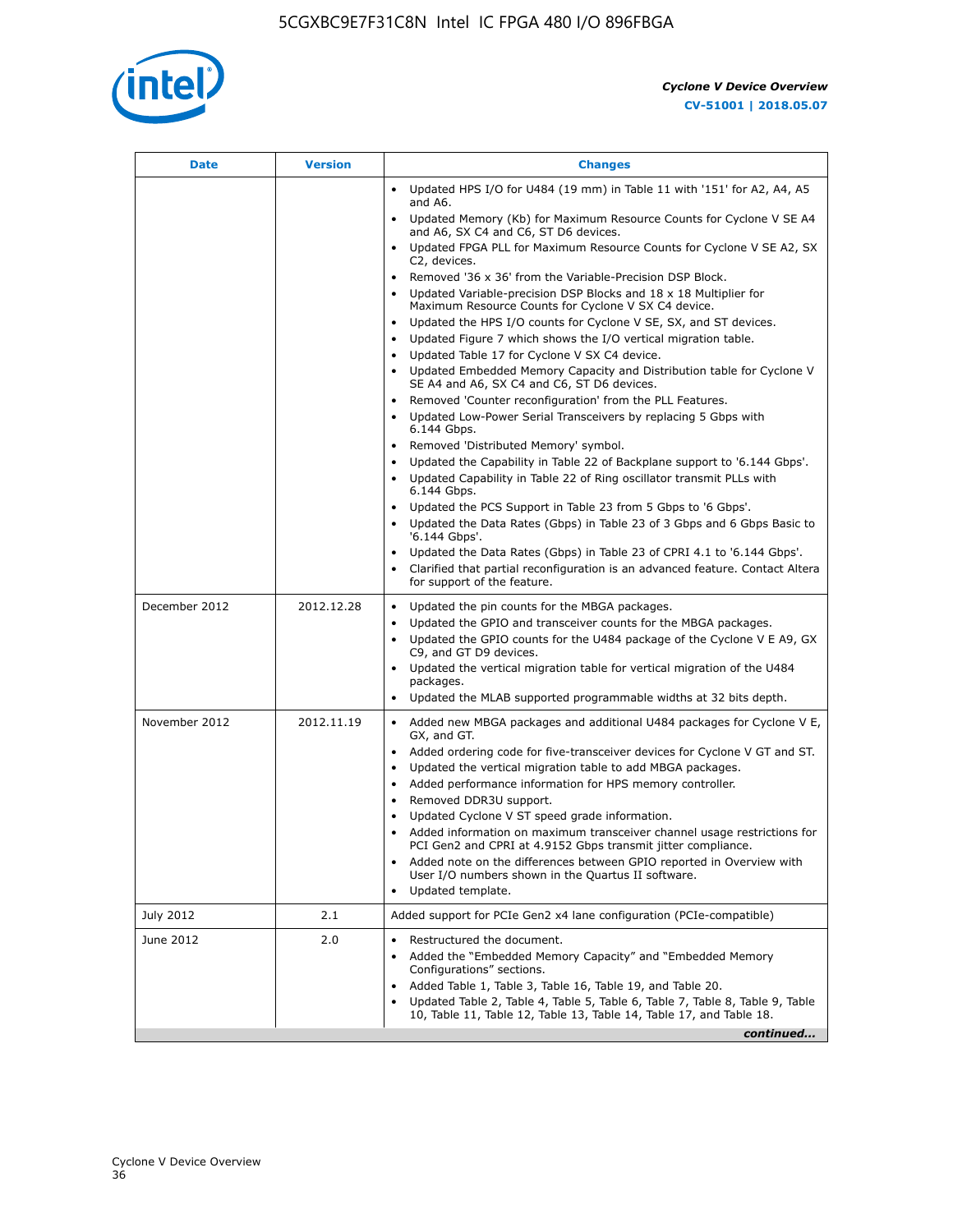

| <b>Date</b>   | <b>Version</b> | <b>Changes</b>                                                                                                                                                                                                                                                                                                                                                                                                                                                             |
|---------------|----------------|----------------------------------------------------------------------------------------------------------------------------------------------------------------------------------------------------------------------------------------------------------------------------------------------------------------------------------------------------------------------------------------------------------------------------------------------------------------------------|
|               |                | Updated Figure 1, Figure 2, Figure 3, Figure 4, Figure 5, Figure 6, and<br>Figure 10.<br>Updated the "FPGA Configuration and Processor Booting" and "Hardware"<br>and Software Development" sections.<br>Text edits throughout the document.                                                                                                                                                                                                                               |
| February 2012 | 1.2            | Updated Table $1-2$ , Table $1-3$ , and Table $1-6$ .<br>Updated "Cyclone V Family Plan" on page 1-4 and "Clock Networks and<br>PLL Clock Sources" on page 1-15.<br>Updated Figure 1-1 and Figure 1-6.                                                                                                                                                                                                                                                                     |
| November 2011 | 1.1            | Updated Table $1-1$ , Table $1-2$ , Table $1-3$ , Table $1-4$ , Table $1-5$ , and Table<br>$1 - 6.$<br>Updated Figure 1-4, Figure 1-5, Figure 1-6, Figure 1-7, and Figure 1-8.<br>Updated "System Peripherals" on page 1-18, "HPS-FPGA AXI Bridges" on<br>page 1-19, "HPS SDRAM Controller Subsystem" on page 1-19, "FPGA<br>Configuration and Processor Booting" on page 1-19, and "Hardware and<br>Software Development" on page 1-20.<br>Minor text edits.<br>$\bullet$ |
| October 2011  | 1.0            | Initial release.                                                                                                                                                                                                                                                                                                                                                                                                                                                           |